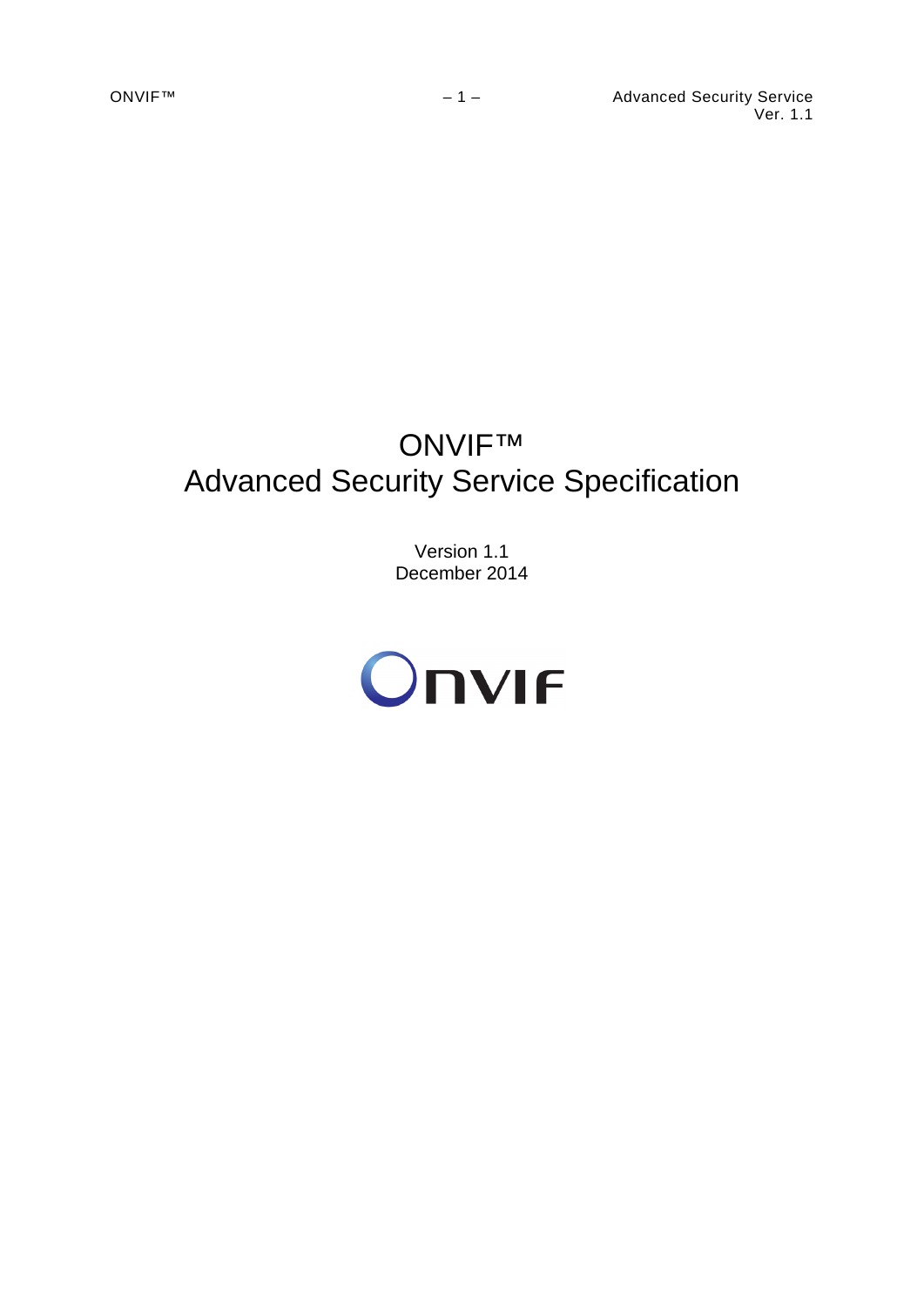2008-2014 by ONVIF: Open Network Video Interface ForumInc.. All rights reserved.

Recipients of this document may copy, distribute, publish, or display this document so long as this copyright notice, license and disclaimer are retained with all copies of the document. No license is granted to modify this document.

THIS DOCUMENT IS PROVIDED "AS IS," AND THE CORPORATION AND ITS MEMBERS AND THEIR AFFILIATES, MAKE NO REPRESENTATIONS OR WARRANTIES, EXPRESS OR IMPLIED, INCLUDING BUT NOT LIMITED TO, WARRANTIES OF MERCHANTABILITY, FITNESS FOR A PARTICULAR PURPOSE, NON-INFRINGEMENT, OR TITLE; THAT THE CONTENTS OF THIS DOCUMENT ARE SUITABLE FOR ANY PURPOSE; OR THAT THE IMPLEMENTATION OF SUCH CONTENTS WILL NOT INFRINGE ANY PATENTS, COPYRIGHTS, TRADEMARKS OR OTHER RIGHTS.

IN NO EVENT WILL THE CORPORATION OR ITS MEMBERS OR THEIR AFFILIATES BE LIABLE FOR ANY DIRECT, INDIRECT, SPECIAL, INCIDENTAL, PUNITIVE OR CONSEQUENTIAL DAMAGES, ARISING OUT OF OR RELATING TO ANY USE OR DISTRIBUTION OF THIS DOCUMENT, WHETHER OR NOT (1) THE CORPORATION, MEMBERS OR THEIR AFFILIATES HAVE BEEN ADVISED OF THE POSSIBILITY OF SUCH DAMAGES, OR (2) SUCH DAMAGES WERE REASONABLY FORESEEABLE, AND ARISING OUT OF OR RELATING TO ANY USE OR DISTRIBUTION OF THIS DOCUMENT. THE FOREGOING DISCLAIMER AND LIMITATION ON LIABILITY DO NOT APPLY TO, INVALIDATE, OR LIMIT REPRESENTATIONS AND WARRANTIES MADE BY THE MEMBERS AND THEIR RESPECTIVE AFFILIATES TO THE CORPORATION AND OTHER MEMBERS IN CERTAIN WRITTEN POLICIES OF THE CORPORATION.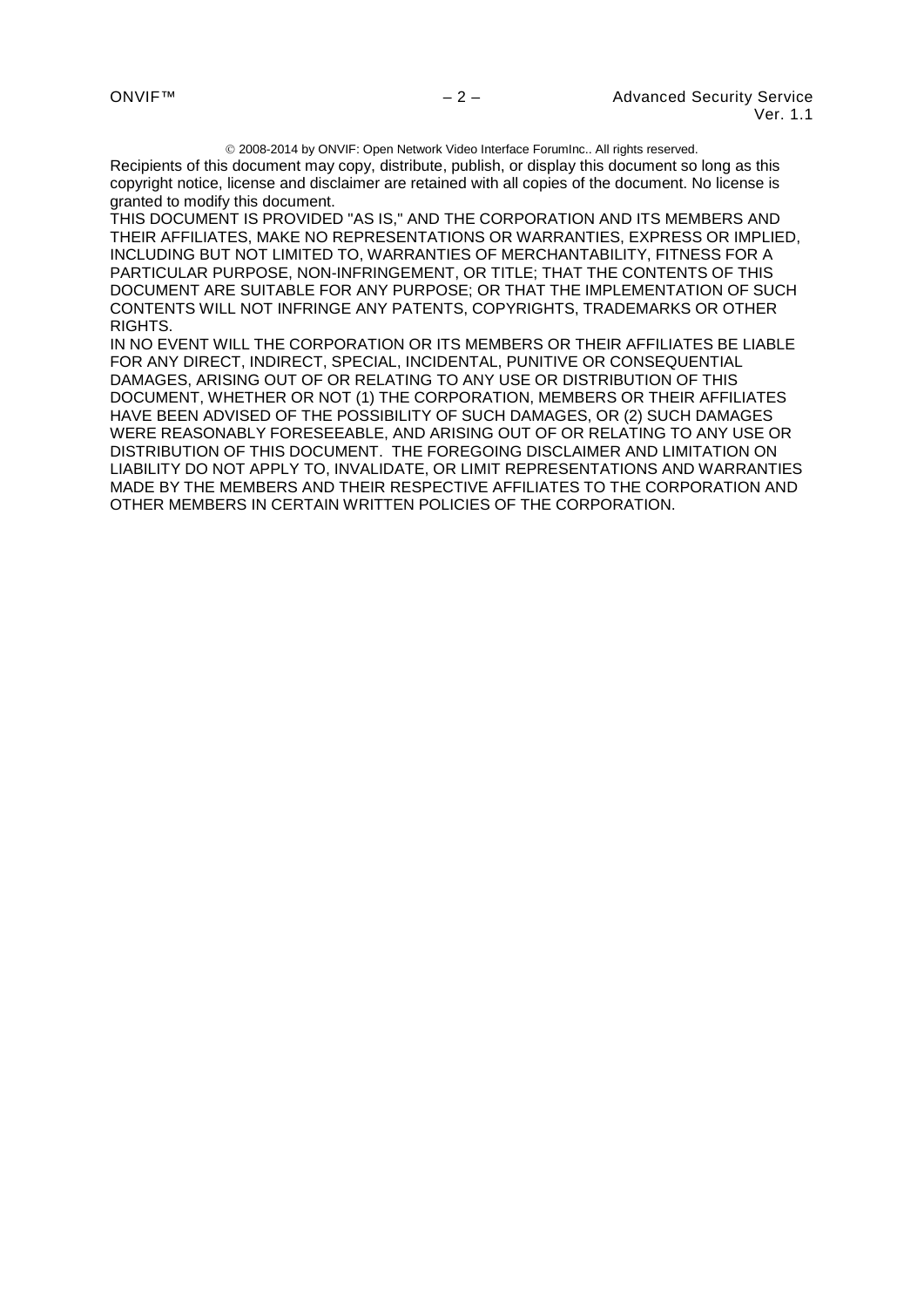# **CONTENTS**

| 1 | <b>Scope</b>                                              | 4                                     |  |  |
|---|-----------------------------------------------------------|---------------------------------------|--|--|
| 2 |                                                           | <b>Normative references</b><br>4      |  |  |
| 3 |                                                           | <b>Terms and Definitions</b><br>6     |  |  |
|   | 3.1                                                       |                                       |  |  |
|   | 3.2                                                       |                                       |  |  |
|   | 3.3                                                       |                                       |  |  |
| 4 | <b>Overview</b>                                           | 8                                     |  |  |
| 5 |                                                           | <b>Advanced Security Service</b><br>8 |  |  |
|   | 5.1                                                       |                                       |  |  |
|   | 5.2<br>5.2.1<br>5.2.2<br>5.2.3<br>5.2.4<br>5.2.5<br>5.2.6 |                                       |  |  |
|   | 5.3<br>5.3.1<br>5.3.2                                     |                                       |  |  |
|   | 5.4<br>5.4.1<br>5.4.2<br>5.4.3<br>5.4.4                   |                                       |  |  |
|   | 5.5<br>5.5.1                                              |                                       |  |  |
|   | 5.6                                                       |                                       |  |  |
|   | 5.7                                                       |                                       |  |  |
| 6 |                                                           | <b>Security Considerations</b><br>43  |  |  |
| 7 |                                                           | <b>Design Rationale</b><br>44         |  |  |
|   | 7.1                                                       |                                       |  |  |
|   | 7.2                                                       |                                       |  |  |
|   | 7.3                                                       |                                       |  |  |
|   | 45<br><b>Annex A. Revision History</b>                    |                                       |  |  |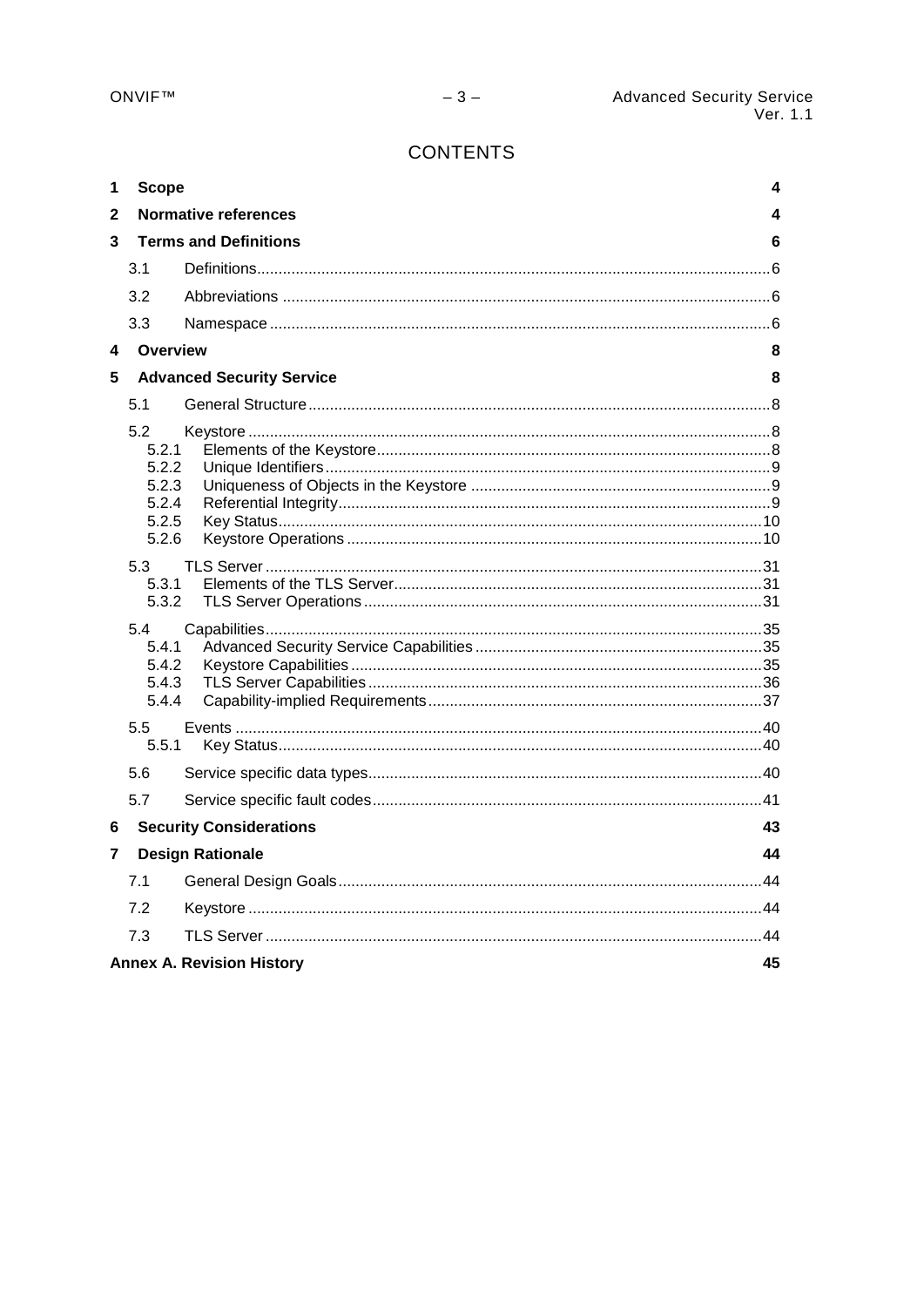## <span id="page-3-0"></span>**1 Scope**

This document defines the web service interface for ONVIF Advanced Security Features such as a keystore and a TLS server on an ONVIF device.

Web service usage is outside of the scope of this document. Please refer to the ONVIF core specification.

## <span id="page-3-1"></span>**2 Normative References**

ONVIF Core Specification

[<http://www.onvif.org/specs/core/ONVIF-Core-Specification-v220.pdf>](http://www.onvif.org/specs/core/ONVIF-Core-Specification-v220.pdf)

RFC 2246 The TLS Protocol Version 1.0

[<http://www.ietf.org/rfc/rfc2246.txt>](http://www.ietf.org/rfc/rfc2246.txt)

RFC 2898 PKCS#5 Password-based Cryptography Specification v2.0

[<http://www.ietf.org/rfc/rfc2898.txt>](http://www.ietf.org/rfc/rfc2898.txt)

RFC 2986 PKCS #10: Certification RequestSyntaxSpecification Version 1.7

[<http://www.ietf.org/rfc/rfc2986.txt>](http://www.ietf.org/rfc/rfc2986.txt)

RFC 3279 Algorithms and Identifiers for the Internet X.509 Public Key Infrastructure Certificate and Certificate Revocation List (CRL) Profile

[<http://www.ietf.org/rfc/rfc3279.txt>](http://www.ietf.org/rfc/rfc3279.txt)

RFC 3447 Public Key Cryptography Standards #1: RSA Cryptogaphy Specifications Version 2.1

[<http://www.ietf.org/rfc/rfc3447.txt>](http://www.ietf.org/rfc/rfc3447.txt)

RFC 4055 Additional Algorithms and Identifiers for RSA Cryptography for use in the Internet X.509 Public Key Infrastructure Certificate and Certificate Revocation List (CRL) Profile

[<http://www.ietf.org/rfc/rfc4055.txt>](http://www.ietf.org/rfc/rfc4055.txt)

RFC 4346 The Transport Layer Security (TLS) Protocol Version 1.1

[<http://www.ietf.org/rfc/rfc4346.txt>](http://www.ietf.org/rfc/rfc4346.txt)

RFC 5208 Public-Key Cryptography Standards (PKCS) #8: Private-Key Information Syntax Specification v1.2

[<http://www.ietf.org/rfc/rfc5208.txt>](http://www.ietf.org/rfc/rfc5208.txt)

RFC 5280 Internet X.509 Public Key Infrastructure Certificate and Certificate Revocation List (CRL) Profile

[<http://www.ietf.org/rfc/rfc5280.txt>](http://www.ietf.org/rfc/rfc5280.txt)

RFC 5958 Asymmetric Key Packages

[<http://www.ietf.org/rfc/rfc5958.txt>](http://www.ietf.org/rfc/rfc5958.txt)

RFC 5959 Algorithms for Asymmetric Key Package Content Type

[<http://www.ietf.org/rfc/rfc5959.txt>](http://www.ietf.org/rfc/rfc5959.txt)

Unified Modeling Language (UML)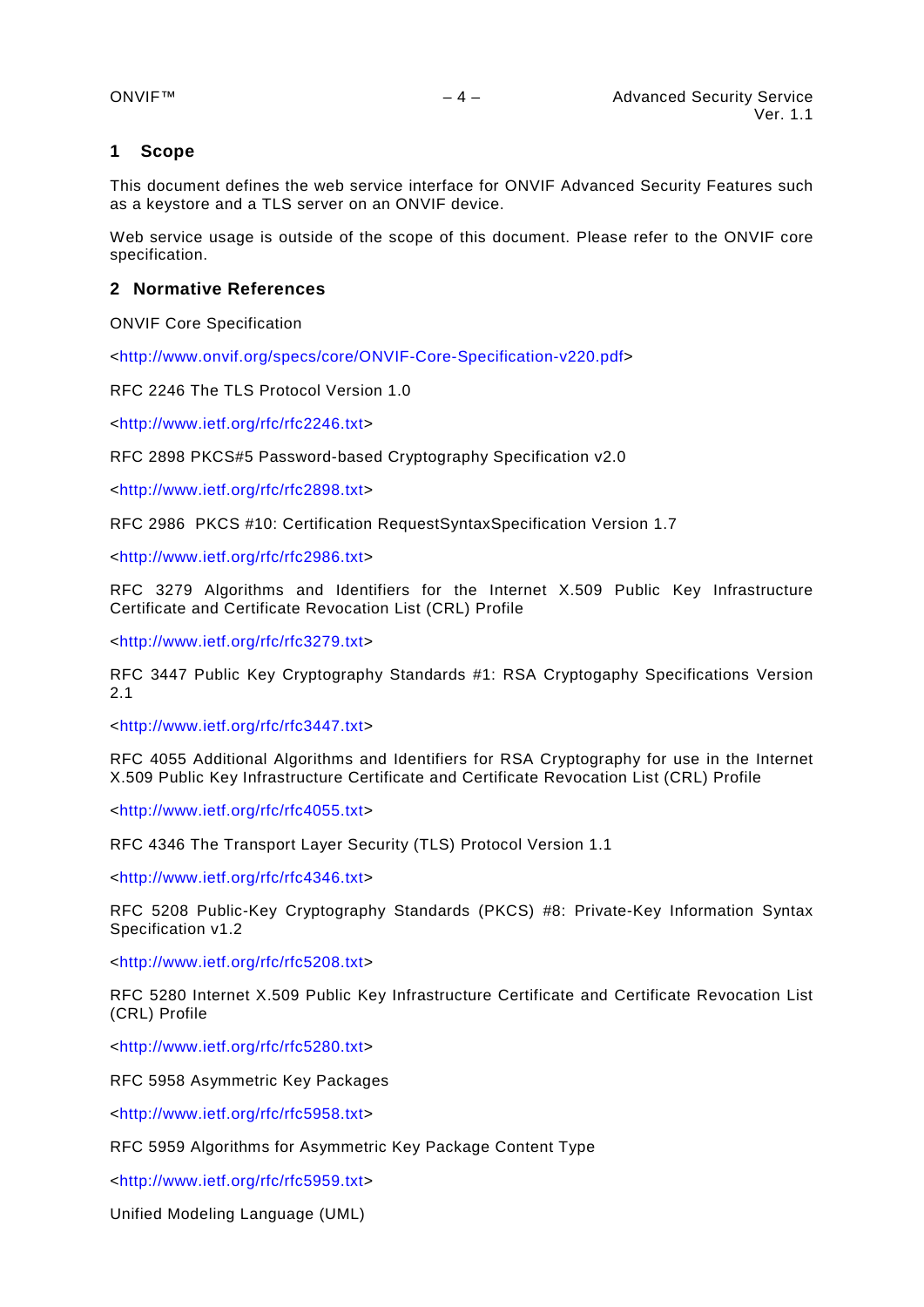# [<http://www.omg.org/spec/UML>](http://www.omg.org/spec/UML)

PKCS#5 Password-based Encryption Standard v1.5, RSA Laboratories, 1993 PKCS#12: Personal Information Exchange Syntax v1.0, RSA Laboratories, 1999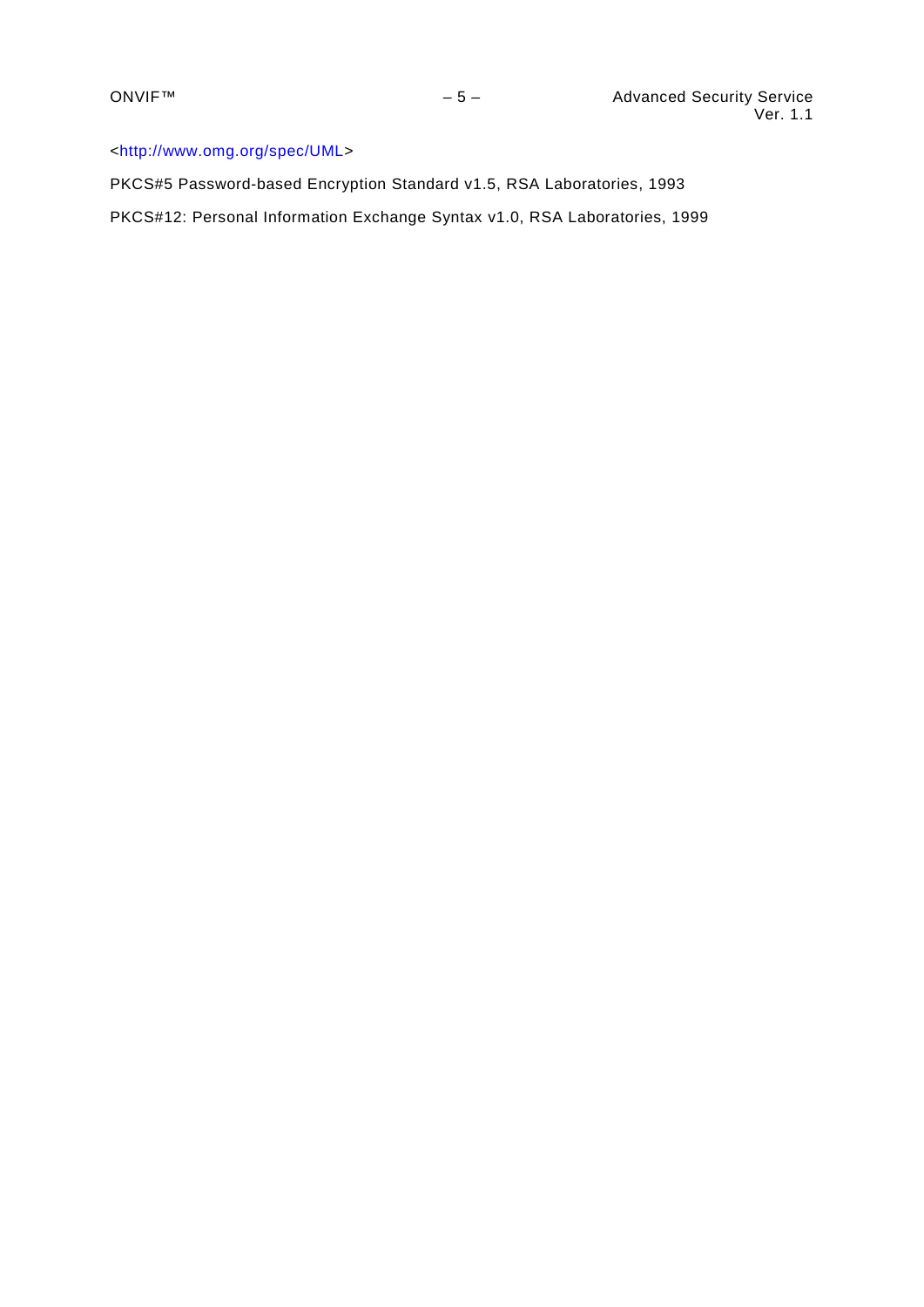## <span id="page-5-0"></span>**3 Terms and Definitions**

## <span id="page-5-1"></span>**3.1 Definitions**

- Alias **An alias is a name for an object on the device that is chosen by the** client and treated transparently by the device.
- Certificate A certificate as used in this specification binds a public key to a subject entity. The certificate is digitally signed by the certificate issuer (the certification authority) to allow for verifying its authenticity.
- **Certification** Authority A certification authority is an entity that issues certificates to subject entities.
- **Certification** Path A certification path is a sequence of certificates in which the signature of each certificate except for the last certificate can be verified with the subject public key in the next certificate in the sequence.
- Digital **Signature** A digital signature for an object allows to verify the object's authenticity, i.e., to check whether the object has in fact been created by the signer and has not been modified afterwards. A digital signature is based on a key pair, where the private key is used to create the signature and the public key is used for verification of the signature.
- Key A key is an input to a cryptographic algorithm. Sufficient randomness of the key is usually a necessary condition for the security of the algorithm. This specification supports RSA key pairs as keys.
- Key Pair A key that consists of a public key and (optionally) a private key.
- Passphrase A secret string that is shared between two or more parties. A passphrase may be used to derive keys.
- RSA key pair A key pair that is accepted as input by the RSA algorithm.

#### <span id="page-5-2"></span>**3.2 Abbreviations**

| CА           | <b>Certification Authority</b>                                  |
|--------------|-----------------------------------------------------------------|
| CSR          | Certificate Signing Request (also called Certification Request) |
| MAC          | <b>Message Authentication Code</b>                              |
| <b>ONVIF</b> | Open Network Video Interface Forum                              |
| SHA          | Secure Hashing Algorithm                                        |
| TLS          | <b>Transport Layer Security</b>                                 |

## <span id="page-5-3"></span>**3.3 Namespace**

This document references the following namespaces:

| Prefix | <b>Namespace URI</b>                             |
|--------|--------------------------------------------------|
| env    | http://www.w3.org/2003/05/soap-envelope          |
| tas    | http://www.onvif.org/ver10/advancedsecurity/wsdl |
| ter    | http://www.onvif.org/ver10/error                 |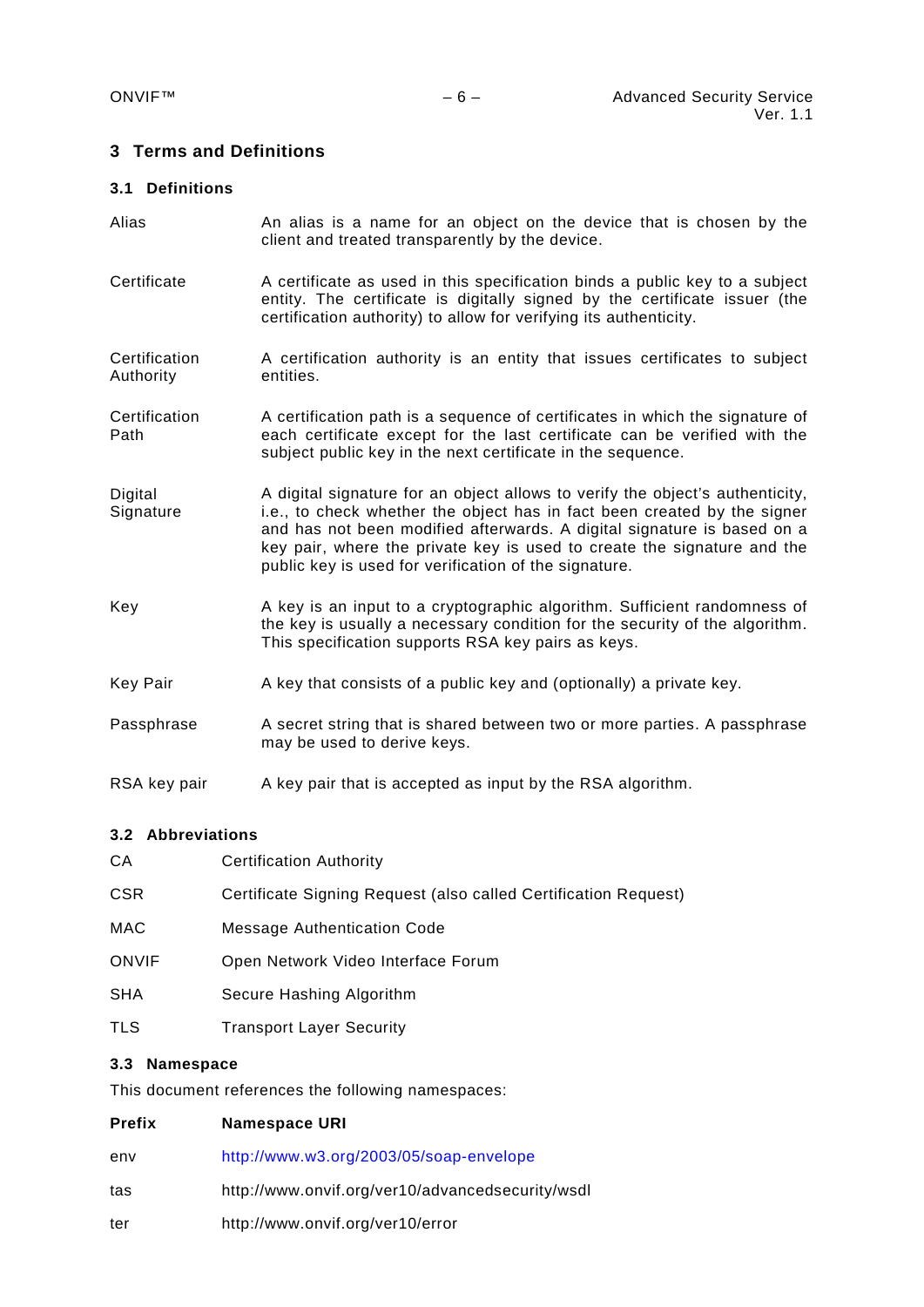tt http://www.onvif.org/ver10/schema

xs http://www.w3.org/2001/XMLSchema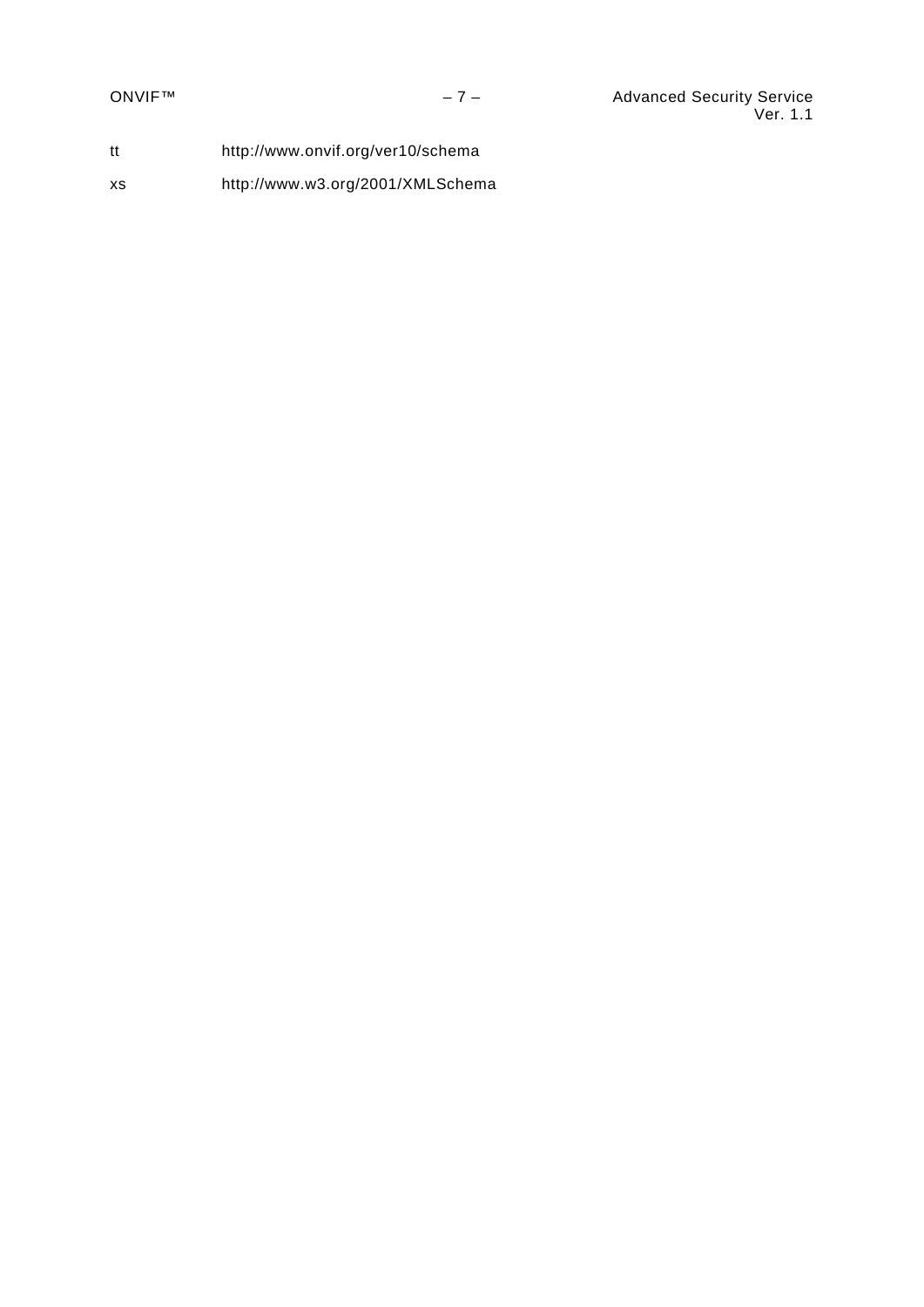## <span id="page-7-0"></span>**4 Overview**

This specification covers the following advanced security features:

- Keys and certificates management interface (keystore)
- TLS server configuration interface

Basic security features such as user authentication based on WS UsernameToken and HTTP Authentication as well as a default access policy are specified in the [ONVIF Core Specification] as part of the device management service.

WSDL for the Advanced Security service is specified in [<http://www.onvif.org/ver10/advancedsecurity/wsdl/advancedsecurity.wsdl>](http://www.onvif.org/ver10/advancedsecurity/wsdl/advancedsecurity.wsdl).

All sections in this specification are normative unless explicitly marked as informative.

## <span id="page-7-1"></span>**5 Advanced Security Service**

## <span id="page-7-2"></span>**5.1 General Structure**

This section covers the security features

- **Keystore**
- TLS server

The design and data model of the ONVIF Advanced Security Service is reflected in Figure 1.



**Figure 1 ONVIF Advanced Security Service [UML] Class Diagram**

## <span id="page-7-3"></span>**5.2 Keystore**

#### <span id="page-7-4"></span>**5.2.1 Elements of the Keystore**

The keystore security feature handles the storage and management of passphrases, keys, and certificates on an ONVIF device.

The keystore specified in this document supports passphrases, keys, key pairs, which are a particular type of key, RSA key pairs, which are a particular type of key pairs, certificates, and certification paths.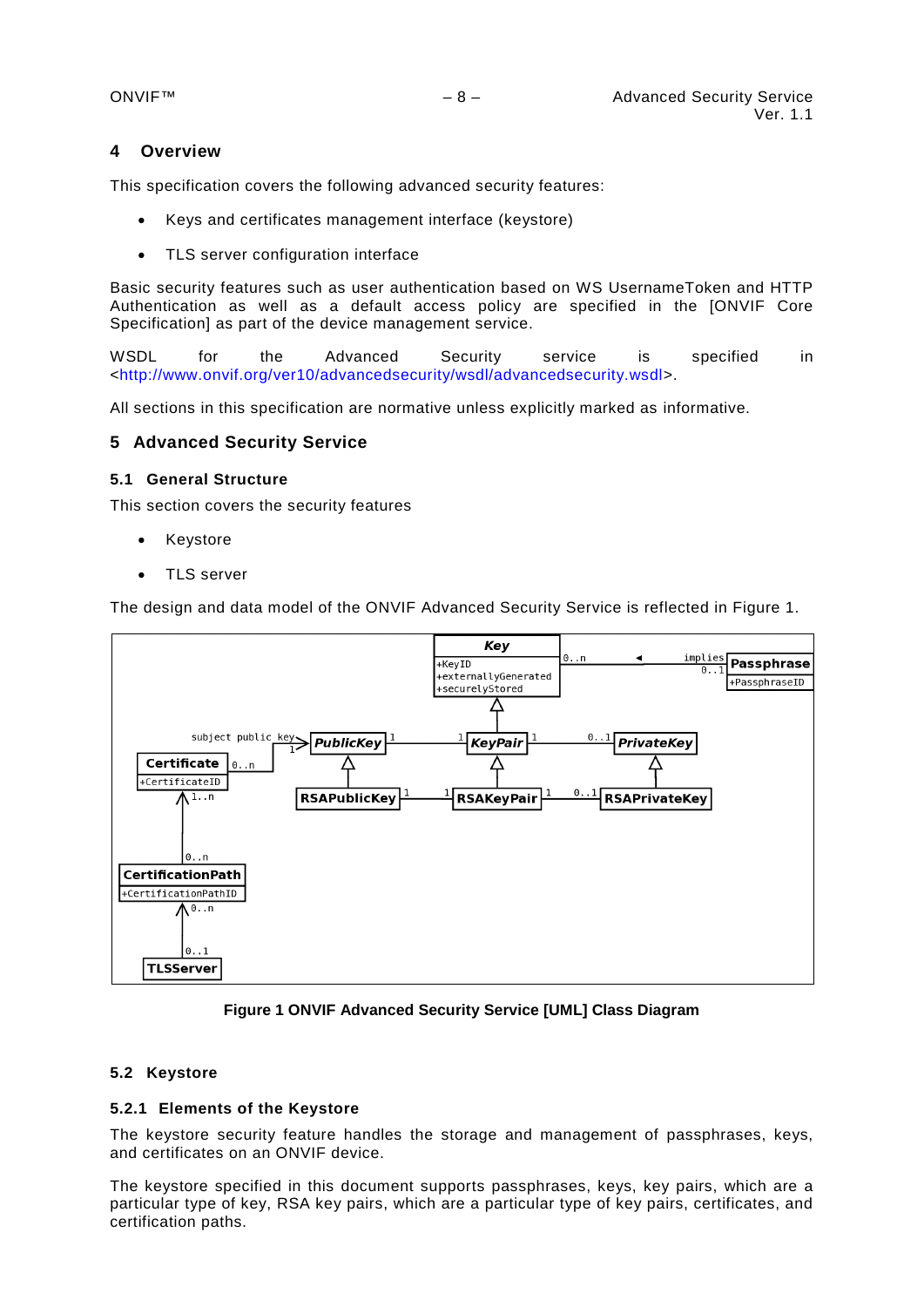The boolean attribute *externallyGenerated* of a key shall be true if and only if the key was generated outside the device.

The boolean attribute *securelyStored* of a key shall be true if and only if the key is stored in a specially protected hardware component (e.g., a trusted platform module) inside the device.

#### <span id="page-8-0"></span>**5.2.2 Unique Identifiers**

An ID is used to uniquely identify objects of a particular type in the keystore on a device, i.e., no two objects of the same type shall have the same ID at any time.

Passphrases in the keystore shall be uniquely identified by passphrase IDs, keys shall be uniquely identified by key IDs, certificates shall be uniquely identified by certificate IDs, and certification paths in the keystore shall be uniquely identified by certification path IDs.

It shall be noted that while IDs within a specific type shall be unique, no requirement exists for the uniqueness of IDs across different types. For example, there may be a key and a certificate in the keystore that share the same ID.

Devices may assign the ID of a deleted identified object to another, subsequently generated object. However, devices should avoid re-using IDs as long as possible to avoid race conditions on the client side.

A client may supply an alias for passphrases, keys, certificates, and certification paths upon creation, e.g., to facilitate recognizing the created object at a later time. The device shall treat such aliases as unstructured data.

#### <span id="page-8-1"></span>**5.2.3 Uniqueness of Objects in the Keystore**

A device shall allow multiple copies of the same passphrase to be present in the keystore under different IDs simultaneously.

A device shall allow multiple copies of the same certificate and multiple copies of the same certification path to be present in the keystore under different IDs, respectively.

A device shall not allow multiple copies of the same key to be present in the keystore simultaneously.

#### <span id="page-8-2"></span>**5.2.4 Referential Integrity**

The keystore design relies on associations between

- Keys, especially key pairs, and certificates
- Public keys and private keys in key pairs
- Certificates and certification paths
- Keys and security features
- Certificates and security features

A device shall enforce the following referential integrity rules for delete operations:

- A key shall not be deleted if it is referenced by a certificate or a security feature.
- A certificate shall not be deleted if it is referenced by a certification path or a security feature.
- A certification path shall not be deleted if it is referenced by a security feature.

This integrity rule may be enforced by the following mechanism. Reference counters are maintained for keys, certificates and certification paths. Each time a reference to an object of these types is added, e.g., by associating a certificate to a key pair or assigning a key pair or certificate to a security feature, the reference counter of the object is incremented. Conversely,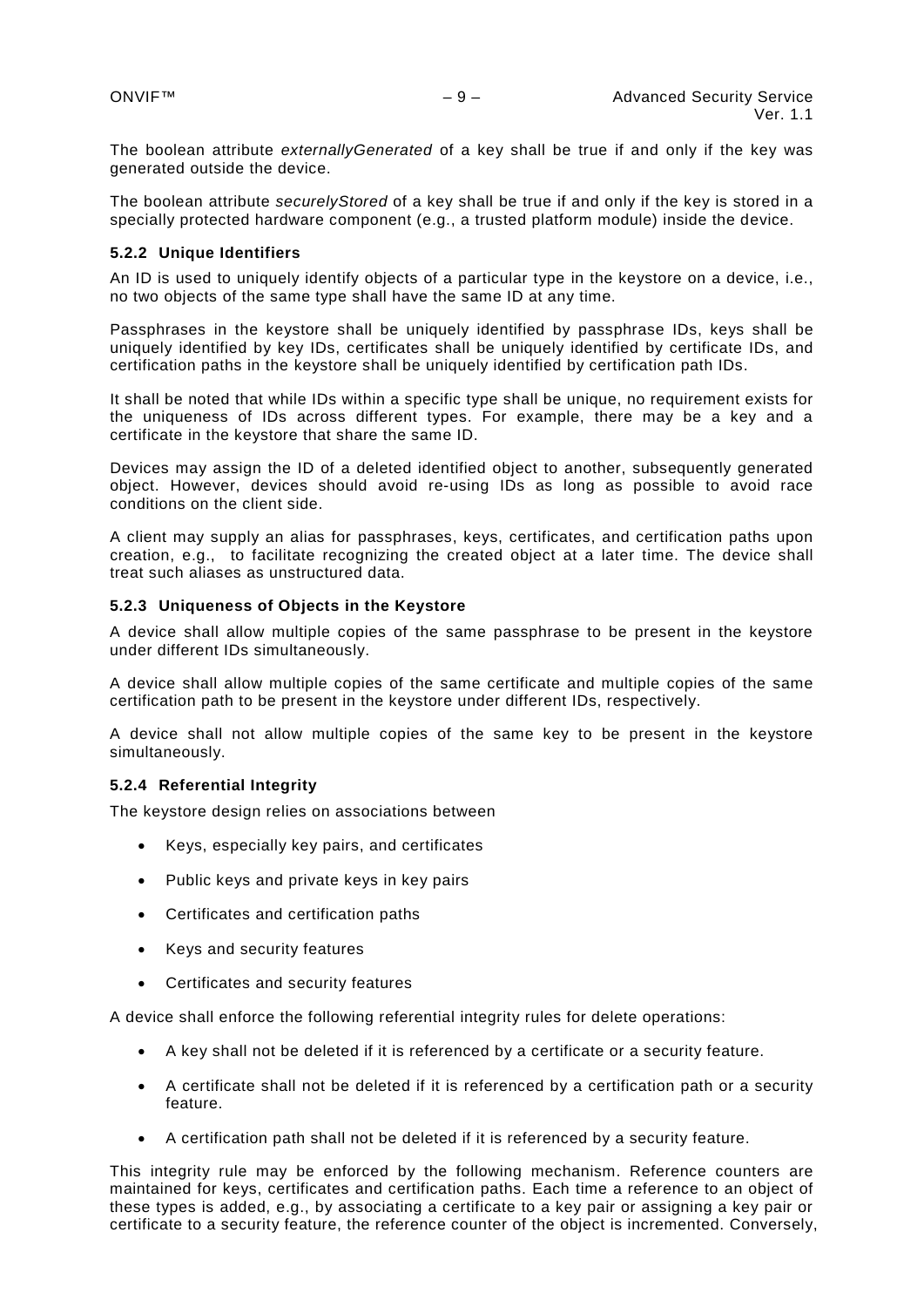if a reference to an object is deleted, the reference counter of the referenced object is decremented. Deleting a key, certificate, or certification path is only permitted if the corresponding reference counter is equal to zero.

A device shall enforce the following referential integrity rules for update operations:

- A key shall not be updated if it is referenced by a certificate or a security feature. However, a private key may be added to an existing key pair if the private key matches the public key in the key pair. If a private key is about to be added to a key pair that already contains the private key to be added, the adding operation shall have no effect.
- A certificate shall not be updated if it is referenced by a certification path or a security feature.

This specification omits APIs for modifying keys or certificates. If a key or certificate is to be updated, it has to be deleted and newly generated with the updated information. If other API exists that allows for modification of keys or certificates, special care shall be taken in order not to break the referential integrity rule.

A device shall enforce the following invariants:

- The private key and the public key in an asymmetric key pair in the keystore shall always match, i.e., the asymmetric operation under the public key is the inverse of the corresponding operation under the private key.
- The public key in a certificate in the keystore and the public key in an associated key pair in the keystore shall always be equal for all associated key pairs.

#### <span id="page-9-0"></span>**5.2.5 Key Status**

A key in the keystore is always in exactly one of the following states:

- *ok* (The key is ready to be used)
- *generating* (The key is being generated and not yet ready for use)
- *corrupt* (The key is corrupt and shall not be used, e.g., because it was not properly generated or a hardware fault corrupted a key that was ready to be used)

#### <span id="page-9-1"></span>**5.2.6 Keystore Operations**

#### **5.2.6.1 Passphrase Management**

## **5.2.6.1.1 Upload Passphrase**

This operation uploads a passphrase to the keystore of the device.

Passphrases are uniquely identified using passphrase IDs. The device shall generate a new passphrase ID for the uploaded passphrase.

If the command was successful, the device shall return the ID of the uploaded passphrase.

If the device does not have enough storage capacity for storing the passphrase to be uploaded, the device shall produce a maximum number of passphrases reached fault and shall not upload the supplied passphrase.

If the device cannot process the passphrase to be uploaded, the device shall produce a BadPassphrase fault and shall not upload a passphrase.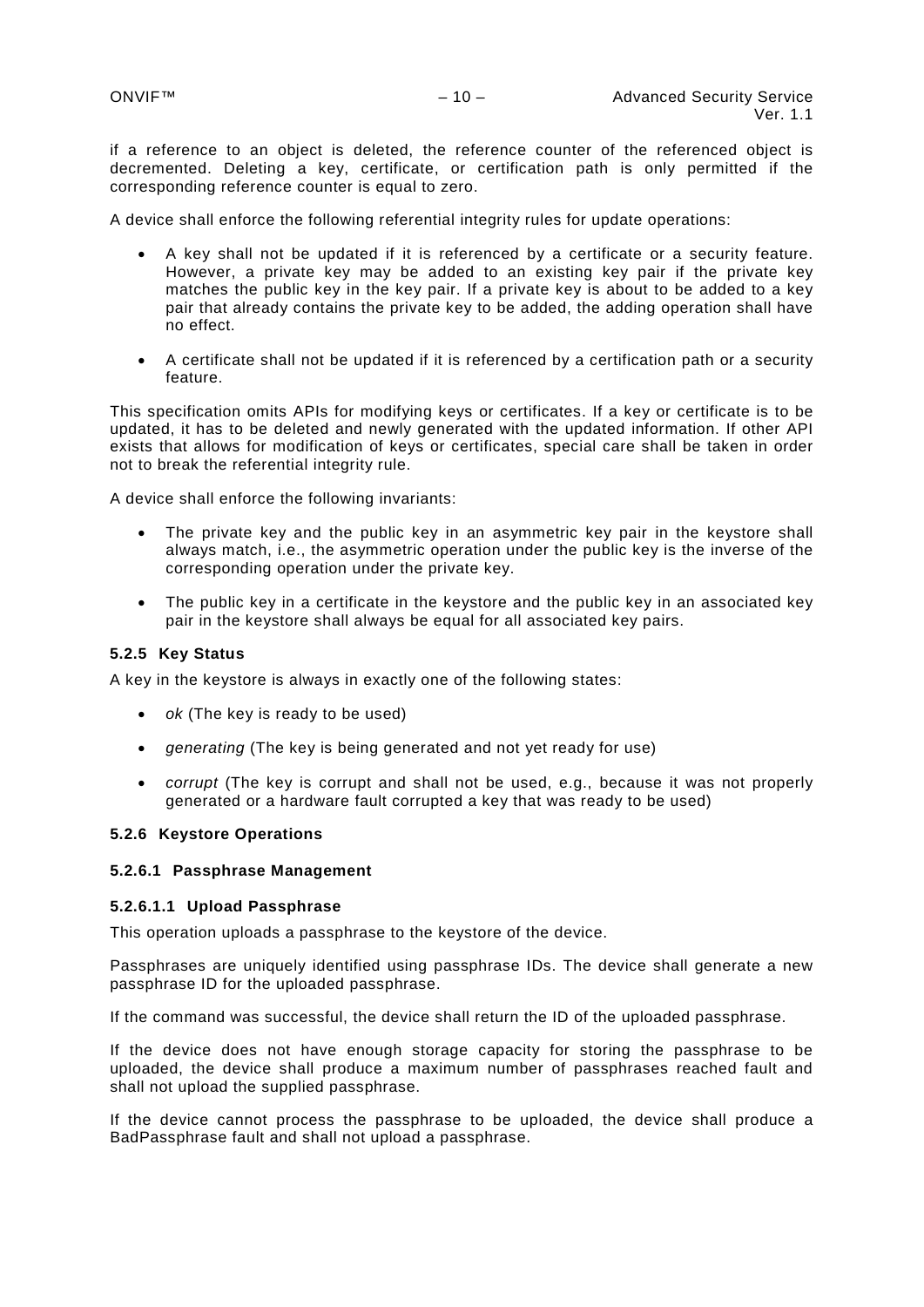| <b>UploadPassphrase</b>                                             | Access Class: WRITE SYSTEM |                                                                                                                                                                     |
|---------------------------------------------------------------------|----------------------------|---------------------------------------------------------------------------------------------------------------------------------------------------------------------|
| Message name                                                        | <b>Description</b>         |                                                                                                                                                                     |
| UploadPassphraseRequest                                             |                            | This message contains a request for the device to<br>upload a passphrase to the keystore.<br>xs:string <b>Passphrase</b> [1][1]<br>xs:string PassphraseAlias [0][1] |
| UploadPassphraseResponse                                            | uploaded passphrase.       | This message contains the ID of the successfully<br>tas:PassphraseID PassphraseID [1][1]                                                                            |
| <b>Fault codes</b>                                                  | <b>Description</b>         |                                                                                                                                                                     |
| env:Receiver<br>ter:Action<br>ter:MaximumNumberOfPassphrasesReached |                            | The device does not have enough storage space to<br>store the passphrase to be uploaded.                                                                            |
| env:Sender<br>ter:InvalidArgVal<br>ter:BadPassphrase                | device.                    | The supplied passphrase cannot be processed by the                                                                                                                  |

## **Table 1: UploadPassphrase command**

## **5.2.6.1.2 Get All Passphrases**

This operation returns information about all passphrases that are stored in the keystore of the device.

This operation may be used, e.g., if a client lost track of which passphrases are present on the device.

If no passphrase is stored on the device, the device shall return an empty list.

| <b>GetAllPassphrases</b>  |                                                                                                                                             | Access Class: READ_SYSTEM_SECRET                                                                                             |  |
|---------------------------|---------------------------------------------------------------------------------------------------------------------------------------------|------------------------------------------------------------------------------------------------------------------------------|--|
| Message name              | <b>Description</b>                                                                                                                          |                                                                                                                              |  |
| GetAllPassphrasesRequest  | This message contains a request for the device to return information<br>about all passphrases in the keystore.<br>This is an empty message. |                                                                                                                              |  |
| GetAllPassphrasesResponse | keystore.                                                                                                                                   | This message contains information about all passphrases in the<br>tas:PassphraseAttribute PassphraseAttribute [0][unbounded] |  |
| <b>Fault codes</b>        | <b>Description</b>                                                                                                                          |                                                                                                                              |  |
|                           |                                                                                                                                             | No command-specific fault codes.                                                                                             |  |

## **Table 2: GetAllPassphrases command**

## **5.2.6.1.3 Delete Passphrase**

This operation deletes a passphrase from the keystore of the device.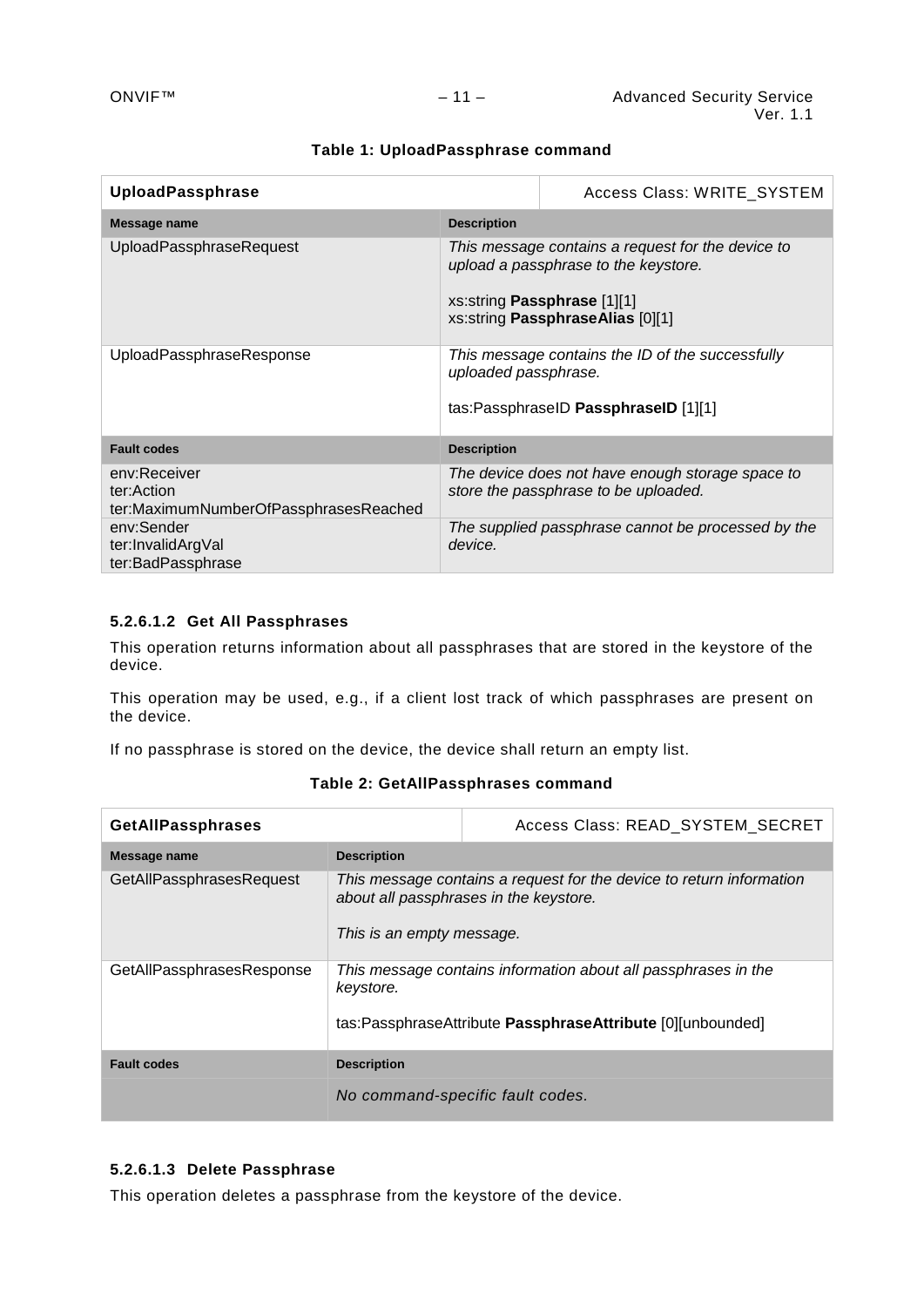Passphrases are uniquely identified using passphrase IDs. If no passphrase is stored under the requested passphrase ID in the keystore, a device shall produce an invalid passphrase ID fault. If there is a passphrase under the requested passphrase ID stored in the keystore and the passphrase could not be deleted, a device shall produce a passphrase deletion failed fault.

After a passphrase is successfully deleted, the device may assign its former ID to other passphrases.

| <b>DeletePassphrase</b>                                    |                                                                                                                                     | Access Class: UNRECOVERABLE                               |
|------------------------------------------------------------|-------------------------------------------------------------------------------------------------------------------------------------|-----------------------------------------------------------|
| Message name                                               | <b>Description</b>                                                                                                                  |                                                           |
| DeletePassphraseRequest                                    | This message contains a request for the device to delete a passphrase<br>from the keystore.<br>tas:PassphraseID PassphraseID [1][1] |                                                           |
| DeletePassphraseResponse<br>This is an empty message.      |                                                                                                                                     |                                                           |
| <b>Fault codes</b>                                         | <b>Description</b>                                                                                                                  |                                                           |
| env:Receiver<br>ter:Action<br>ter:PassphraseDeletionFailed | Deleting the passphrase with the requested PassphraseID failed.                                                                     |                                                           |
| env:Sender<br>ter:InvalidArgVal<br>ter:PassphraseID        |                                                                                                                                     | No passphrase is stored under the requested PassphraseID. |

## **Table 3: DeletePassphrase command**

#### **5.2.6.2 Key Management**

-

#### **5.2.6.2.1 Create RSA Key Pair**

This operation triggers the asynchronous generation of an RSA key pair of a particular keylength (specified as the number of bits) as specified in [RFC 3447], with a suitable key generation mechanism on the device. Keys, especially RSA key pairs, are uniquely identified using key IDs.

If the device does not have not enough storage capacity for storing the key pair to be created, the maximum number of keys reached fault shall be produced and no key pair shall be generated. Otherwise, the operation generates a keyID for the new key and associates the *generating* status to it. Immediately after key generation has started, the device shall return the keyID to the client and continue to generate the key pair. The client may query the device with the GetKeyStatus operation (see Sect[.5.2.6.1.2\)](#page-14-0) whether the generation has finished. The client may also subscribe to Key Status events (see Sect. [5.5.1\)](#page-39-1) to be notified about key status changes.

The device also returns a best-effort estimate of how much time it requires to create the key pair.[1](#page-11-0) A client may use this information as an indication how long to wait before querying the device whether key generation is completed.

After the key has been successfully created, the device shall assign it the *ok* status. If the key generation fails, the device shall assign the key the *corrupt* status.

<span id="page-11-0"></span><sup>1</sup>Implementors may estimate the key generation time for a fixed key length as the average elapsed time of a number of key generation operations for this key length.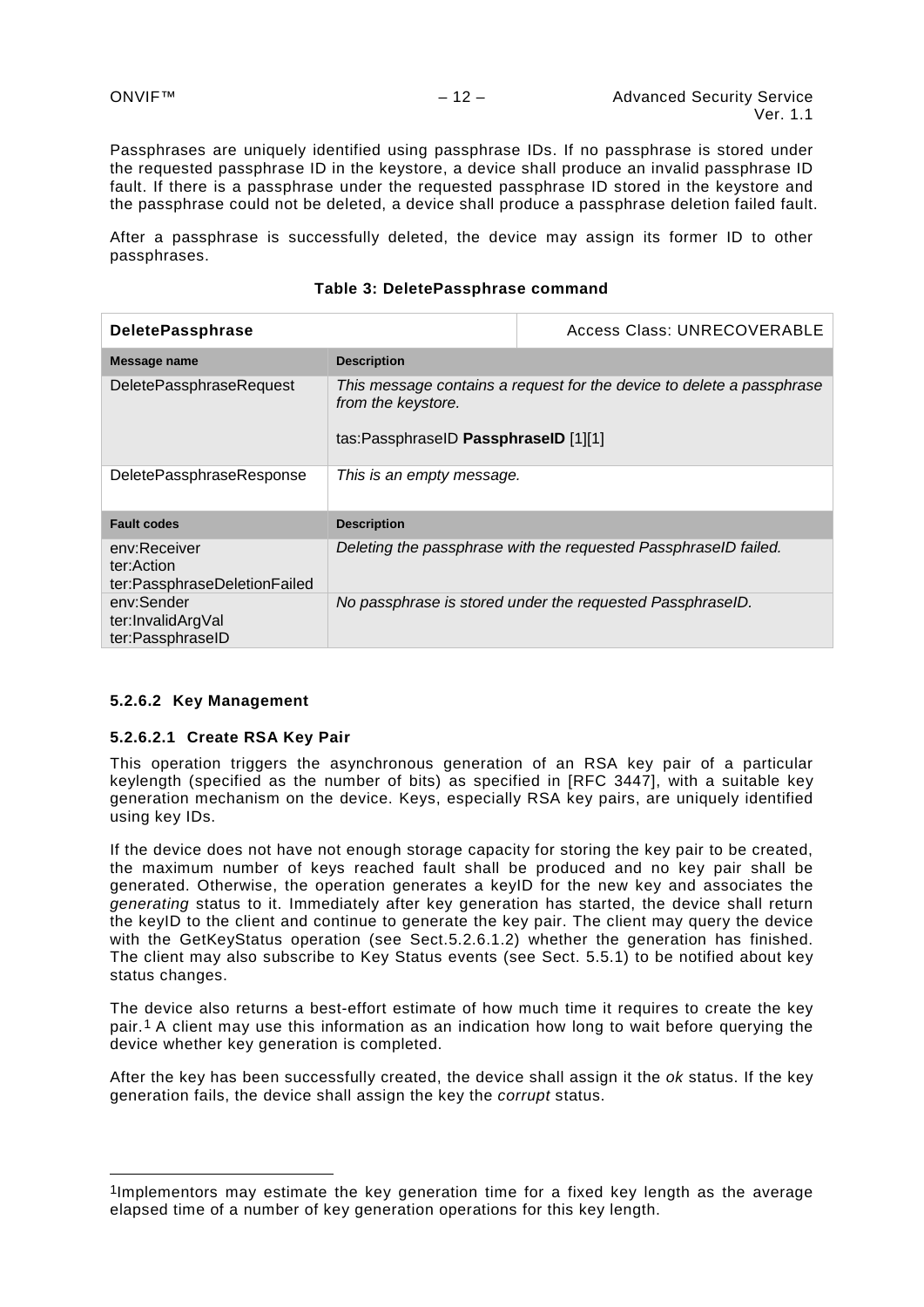#### **Table 4:CreateRSAKeyPair command**

| <b>CreateRSAKeyPair</b>                                      | Access Class: WRITE_SYSTEM                                                                                                                                                            |                                                                                                   |
|--------------------------------------------------------------|---------------------------------------------------------------------------------------------------------------------------------------------------------------------------------------|---------------------------------------------------------------------------------------------------|
| Message name                                                 | <b>Description</b>                                                                                                                                                                    |                                                                                                   |
| CreateRSAKeyPairRequest                                      | This message contains a request for the device to generate<br>an RSA key pair (i.e., a public and a private key).<br>xs:nonNegativeInteger KeyLength [1][1]<br>xs:string Alias [0][1] |                                                                                                   |
| CreateRSAKeyPairResponse                                     | generated.<br>tas:KeylD KeylD [1][1]                                                                                                                                                  | This message contains the key ID of the key pair being<br>xs:duration EstimatedCreationTime[1][1] |
| <b>Fault codes</b>                                           | <b>Description</b>                                                                                                                                                                    |                                                                                                   |
| env:Receiver<br>ter:Action<br>ter:MaximumNumberOfKeysReached | key pair to be generated.                                                                                                                                                             | The device does not have enough storage space to store the                                        |
| env:Sender<br>ter:InvalidArgVal<br>ter:KeyLength             |                                                                                                                                                                                       | The specified key length is not supported by the device.                                          |

## **5.2.6.2.2 Upload Key Pair in PKCS#8**

This operation uploads a key pair in a PKCS#8 data structure as specified in [RFC 5958, RFC 5959].

If an encryption passphrase ID is supplied in the request, the device shall assume that the KeyPair parameter contains an EncryptedPrivateKeyInfo ASN.1 structure that is encrypted under the passphrase in the keystore that corresponds to the supplied ID, where the EncryptedPrivateKeyInfo structure contains both the private key and the corresponding public key. If no encryption passphrase ID is supplied, the device shall assume that the KeyPair parameter contains a OneAsymmetricKey ASN.1 structure which contains both the private key and the corresponding public key.

If the supplied key pair cannot be processed by the device, the device shall produce an UnsupportedPublicKeyAlgorithm fault and shall not store the uploaded key pair in the keystore.

Key pairs are uniquely identified using key IDs. If a key pair exists in the keystore with the public key equal to the public key in the request and this key pair does not contain a private key, the device shall add the supplied private key to the existing key pair and return the ID of this key pair.

If a key pair exists in the keystore with the public key equal to the public key in the request and this key pair contains a private key, the device shall leave the key pair unchanged and return the ID of this key pair.

If the existing key pair does not have status *ok*, the device shall produce an InvalidKeyStatus fault and shall not modify the existing key pair.

If no key pair exists in the keystore with the public key equal to the public key in the request, the device shall generate a new key pair with the supplied private key and the supplied public key, status *ok* and the externally generated attribute set to *true*. Furthermore, the device shall return the ID of this key pair.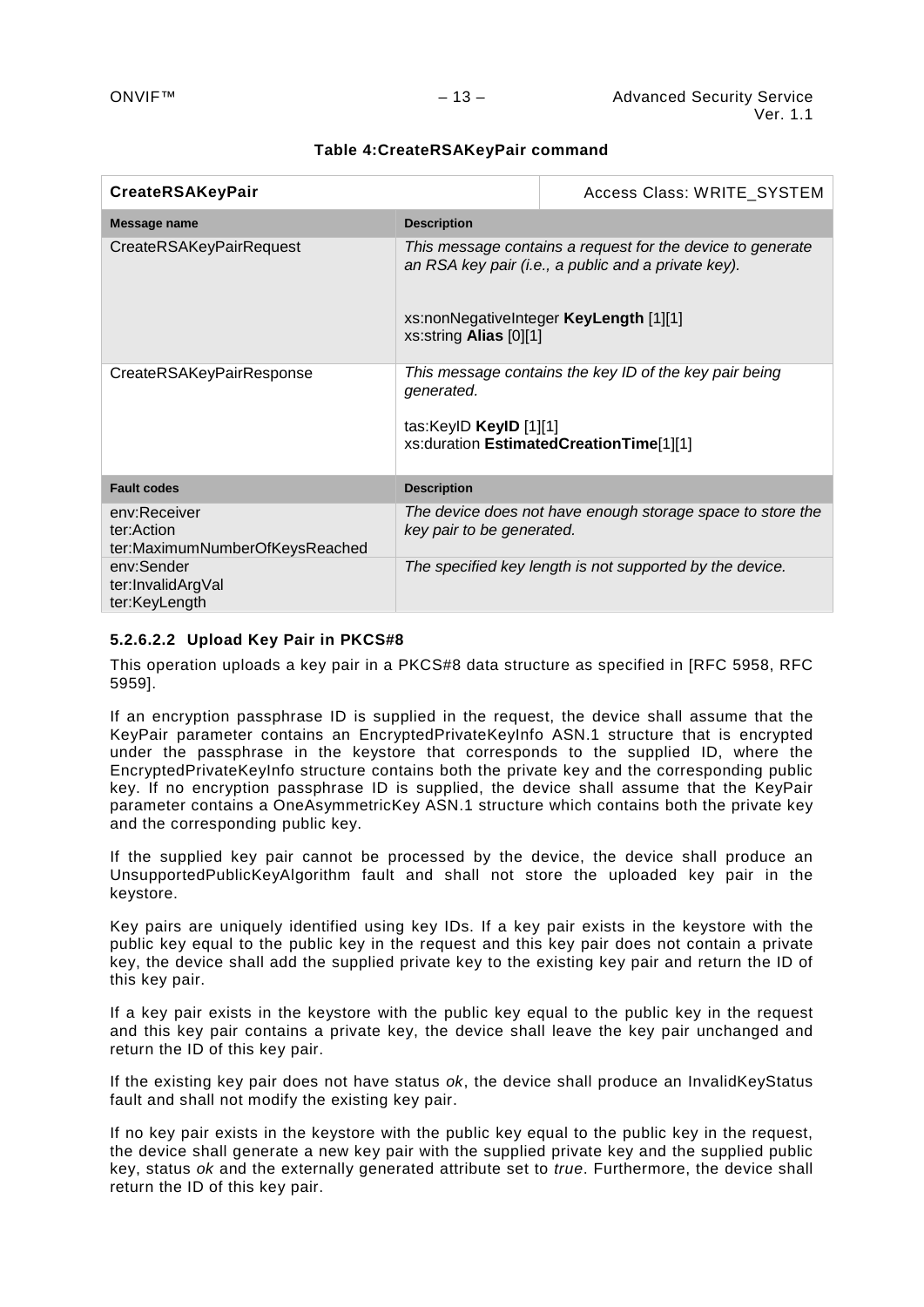If a new key pair is created, the device shall assign the supplied alias to it. Otherwise, the device shall ignore an eventually supplied alias.

If decryption of the EncryptedPrivateKeyInfo failed, the device shall produce a DecryptionFailed fault and shall not store the uploaded key pair in the keystore.

If the device does not have not enough storage capacity for storing the key pair that eventually has to be created, the device shall generate a maximum number of keys reached fault. Furthermore the device shall not generate a key pair.

If no passphrase exists under the ID specified by EncryptionPassphraseID, the device shall produce an invalid passphrase ID fault and shall not store the uploaded key pair in the keystore.

If the supplied PKCS#8 data structure cannot be processed by the device, the device shall produce a BadPKCS8File fault and shall not store the uploaded key pair in the keystore.

If the public key in the uploaded key pair does not match the uploaded private key, the device shall produce a PublicPrivateKeyMismatch fault and shall not store the uploaded key pair in the keystore.

If the command was successful, the device shall return the ID of the key pair in the keystore that contains the supplied public and private key.

| UploadKeyPairInPKCS8                                                 |                                                                                                                                                                                                                                            | Access Class: WRITE_SYSTEM                                    |
|----------------------------------------------------------------------|--------------------------------------------------------------------------------------------------------------------------------------------------------------------------------------------------------------------------------------------|---------------------------------------------------------------|
| <b>Message name</b>                                                  | <b>Description</b>                                                                                                                                                                                                                         |                                                               |
| UploadKeyPairInPKCS8Request                                          | This message contains a request for the device to upload a<br>DER-encoded key pair in a PKCS#8 data structure.<br>tas:Base64DERencodedASN1Value KeyPair [1][1]<br>xs:string Alias [0][1]<br>tas:PassphraseID EncryptionPassphraseID [0][1] |                                                               |
| UploadKeyPairInPKCS8Response                                         | This message contains the ID of the successfully uploaded<br>key pair.<br>tas:KeylD KeylD [1][1]                                                                                                                                           |                                                               |
| <b>Fault codes</b>                                                   | <b>Description</b>                                                                                                                                                                                                                         |                                                               |
| env:Receiver<br>ter:Action<br>ter:MaximumNumberOfKeysReached         | key pair that has to be generated.                                                                                                                                                                                                         | The device does not have enough storage space to store the    |
| env:Sender<br>ter:InvalidArgVal<br>ter:PassphraseID                  |                                                                                                                                                                                                                                            | No passphrase is stored under the requested PassphraseID.     |
| env:Sender<br>ter:InvalidArgVal<br>ter:DecryptionFailed              | The given data could not be decrypted.                                                                                                                                                                                                     |                                                               |
| env:Sender<br>ter:InvalidArgVal<br>ter:UnsupportedPublicKeyAlgorithm | supported by the device.                                                                                                                                                                                                                   | The public key algorithm of the supplied key pair is not      |
| env:Sender<br>ter:InvalidArgVal<br>ter:InvalidKeyStatus              |                                                                                                                                                                                                                                            | The key with the requested KeyID has an inappropriate status. |
| env:Sender<br>ter:InvalidArgVal<br>ter:BadPKCS8File                  | device.                                                                                                                                                                                                                                    | The PKCS#8 data structure cannot be processed by the          |

#### **Table 5: UploadKeyPairInPKCS8 command**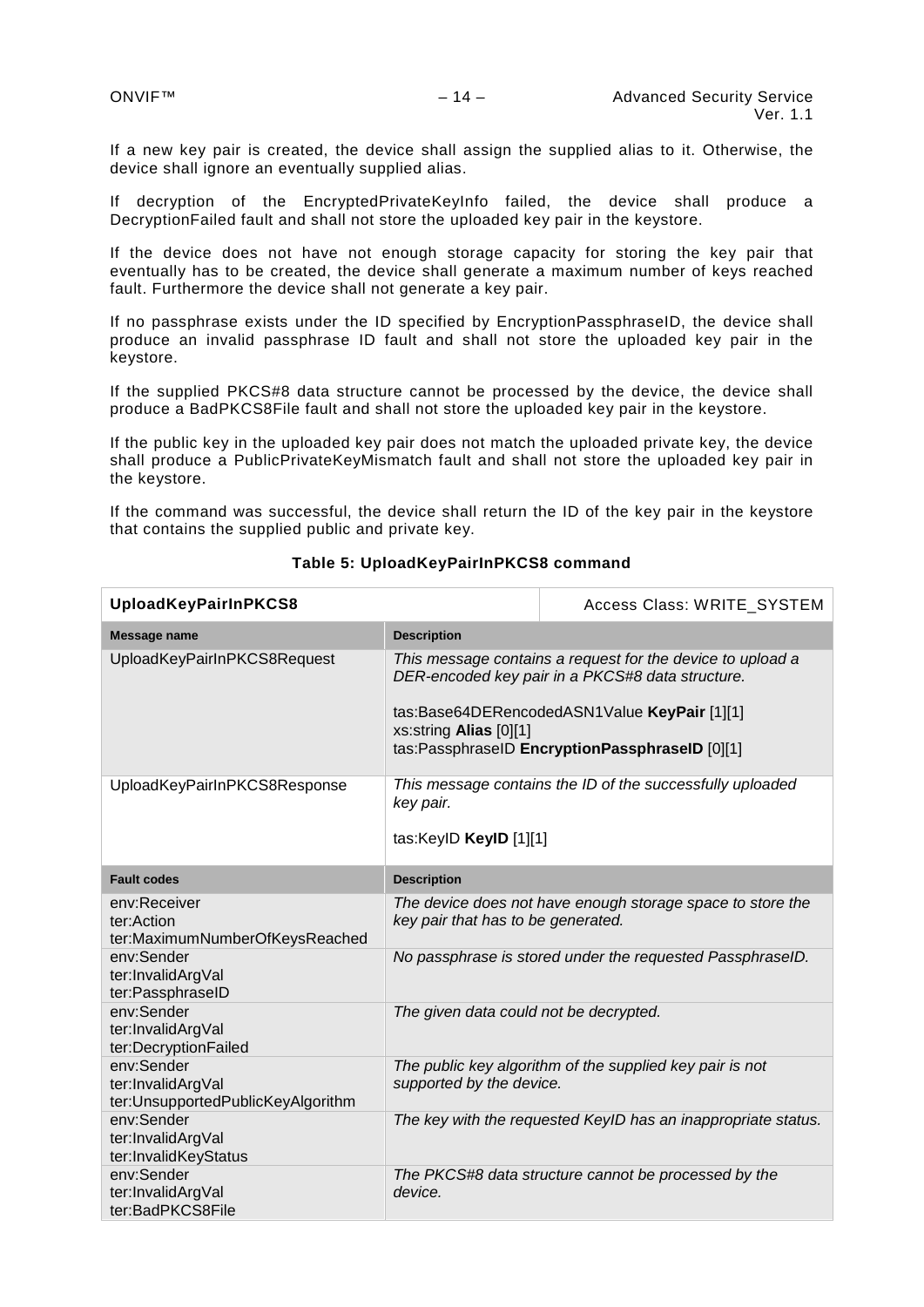| env:Sender                   | The supplied private key does not match the supplied public |
|------------------------------|-------------------------------------------------------------|
| ter:InvalidArgVal            | key.                                                        |
| ter:PublicPrivateKeyMismatch |                                                             |

## <span id="page-14-0"></span>**5.2.6.2.3 Get Key Status**

This operation returns the status of a key as defined in Sect. [5.2.5.](#page-9-0)

Keys are uniquely identified using key IDs. If no key is stored under the requested key ID in the keystore, an InvalidKeyID fault is produced. Otherwise, the status of the key is returned.

| <b>GetKeyStatus</b>                          |                                                                                                                             | Access Class: READ_SYSTEM_SECRET                         |  |
|----------------------------------------------|-----------------------------------------------------------------------------------------------------------------------------|----------------------------------------------------------|--|
| Message name                                 | <b>Description</b>                                                                                                          |                                                          |  |
| <b>GetKeyStatusRequest</b>                   | This message contains a request for the device to return the status of a key<br>in the keystore.<br>tas:KeylD $KeyID[1][1]$ |                                                          |  |
| GetKeyStatusResponse                         | tas:KeyStatus KeyStatus[1][1]                                                                                               | This message contains the status of the requested KeylD. |  |
| <b>Fault codes</b>                           | <b>Description</b>                                                                                                          |                                                          |  |
| env:Sender<br>ter:InvalidArgVal<br>ter:KeyID | No key is stored under the requested KeylD.                                                                                 |                                                          |  |

#### **5.2.6.2.4 Get Private Key Status**

This operation returns whether a key pair contains a private key.

Keys are uniquely identified using key IDs. If no key is stored under the requested key ID in the keystore, an invalid key ID fault shall be produced. If a key is stored under the requested key ID in the keystore, but this key is not a key pair, an invalid key type fault shall be produced.

Otherwise, this operation returns *true* if the key pair identified by the key ID contains a private key, and *false* otherwise.

| Table 7: GetPrivateKeyStatus command |  |
|--------------------------------------|--|
|--------------------------------------|--|

| <b>GetPrivateKeyStatus</b>      |                                                             | Access Class: READ_SYSTEM_SECRET                                   |
|---------------------------------|-------------------------------------------------------------|--------------------------------------------------------------------|
| Message name                    | <b>Description</b>                                          |                                                                    |
| GetPrivateKeyStatusRequest      | key pair contains a private key.<br>tas:KeylD $KeyID[1][1]$ | This message contains a request for the device to return whether a |
| GetPrivateKeyStatusResponse     | xs:boolean hasPrivateKey[1][1]                              | This message contains the status for the requested KeylD.          |
| <b>Fault codes</b>              | <b>Description</b>                                          |                                                                    |
| env:Sender<br>ter:InvalidArgVal |                                                             | No key is stored under the requested KeyID.                        |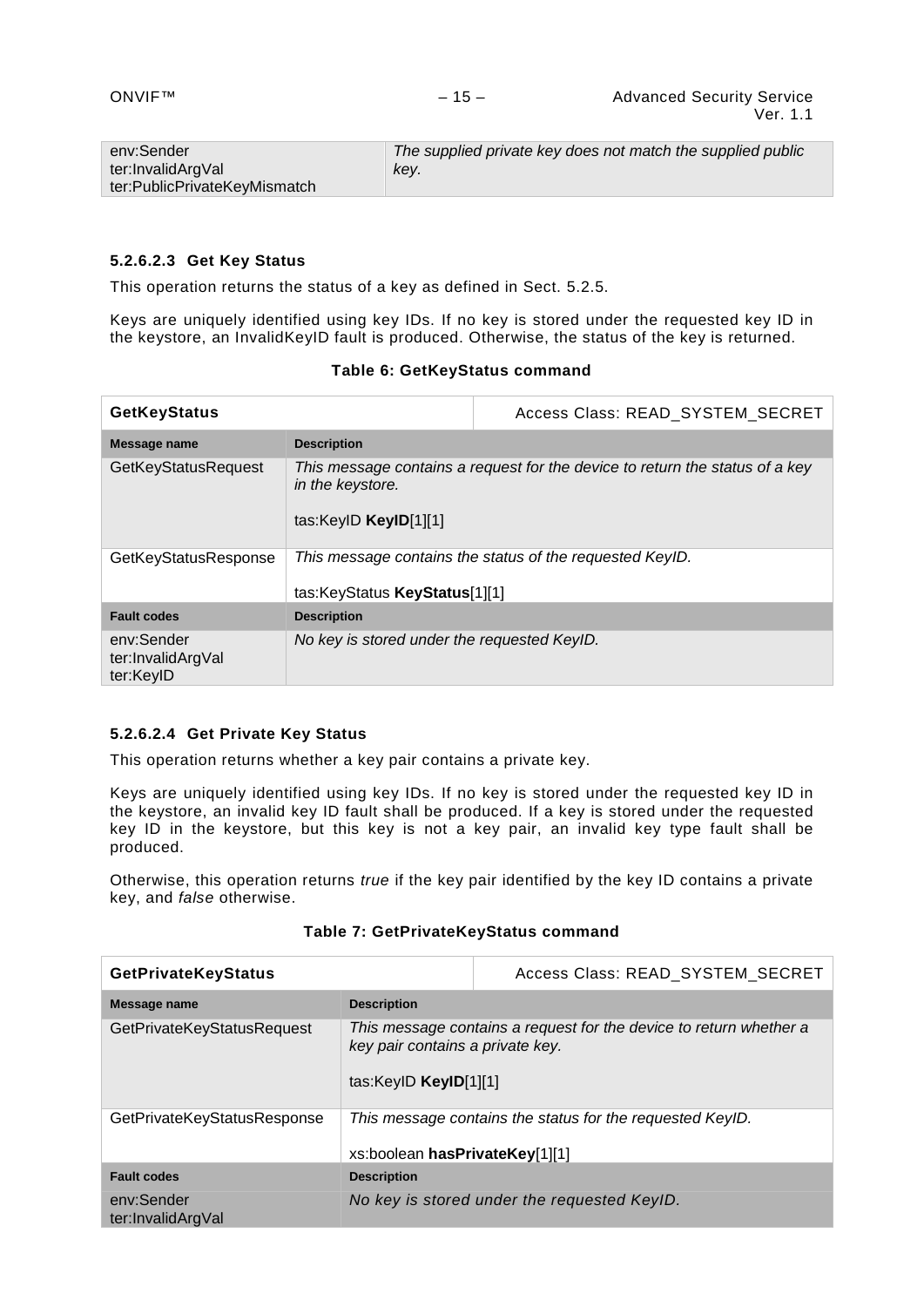## ter:KeyID

| env:Sender         | The key stored under the requested KeylD does not identify a |
|--------------------|--------------------------------------------------------------|
| ter:InvalidArgVal  | key pair.                                                    |
| ter:InvalidKeyType |                                                              |

### **5.2.6.2.5 Get All Keys**

This operation returns information about all keys that are stored in the device's keystore.

This operation may be used, e.g., if a client lost track of which keys are present on the device.

If no key is stored on the device, an empty list is returned.

| <b>GetAllKeys</b>  |                                                              | Access Class: READ_SYSTEM_SECRET                                                                                  |
|--------------------|--------------------------------------------------------------|-------------------------------------------------------------------------------------------------------------------|
| Message name       | <b>Description</b>                                           |                                                                                                                   |
| GetAllKeysRequest  | about all keys in the keystore.<br>This is an empty message. | This message contains a request for the device to return information                                              |
| GetAllKeysResponse |                                                              | This message contains information about all keys in the keystore.<br>tas:KeyAttribute KeyAttribute [0][unbounded] |
| <b>Fault codes</b> | <b>Description</b>                                           |                                                                                                                   |
|                    |                                                              | No command-specific fault codes.                                                                                  |

## **Table 8: GetAllKeys command**

## <span id="page-15-0"></span>**5.2.6.2.6 Delete Key**

This operation deletes a key from the device's keystore.

Keys are uniquely identified using key IDs. If no key is stored under the requested key ID in the keystore, a device shall produce an InvalidArgVal fault. If a reference exists for the specified key, a device shall produce the corresponding fault and shall not delete the key. If there is a key under the requested key ID stored in the keystore and the key could not be deleted, a device shall produce a KeyDeletion fault. If the key has the status *generating*, a device shall abort the generation of the key and delete from the keystore all data generated for this key.

After a key is successfully deleted, the device may assign its former ID to other keys.

#### **Table 9: DeleteKey command**

| <b>DeleteKey</b>        |                                          | Access Class: UNRECOVERABLE                                         |
|-------------------------|------------------------------------------|---------------------------------------------------------------------|
| Message name            | <b>Description</b>                       |                                                                     |
| <b>DeleteKeyRequest</b> | the keystore.<br>tas:KeylD $KeyID[1][1]$ | This message contains a request for the device to delete a key from |
| DeleteKeyResponse       | This is an empty message.                |                                                                     |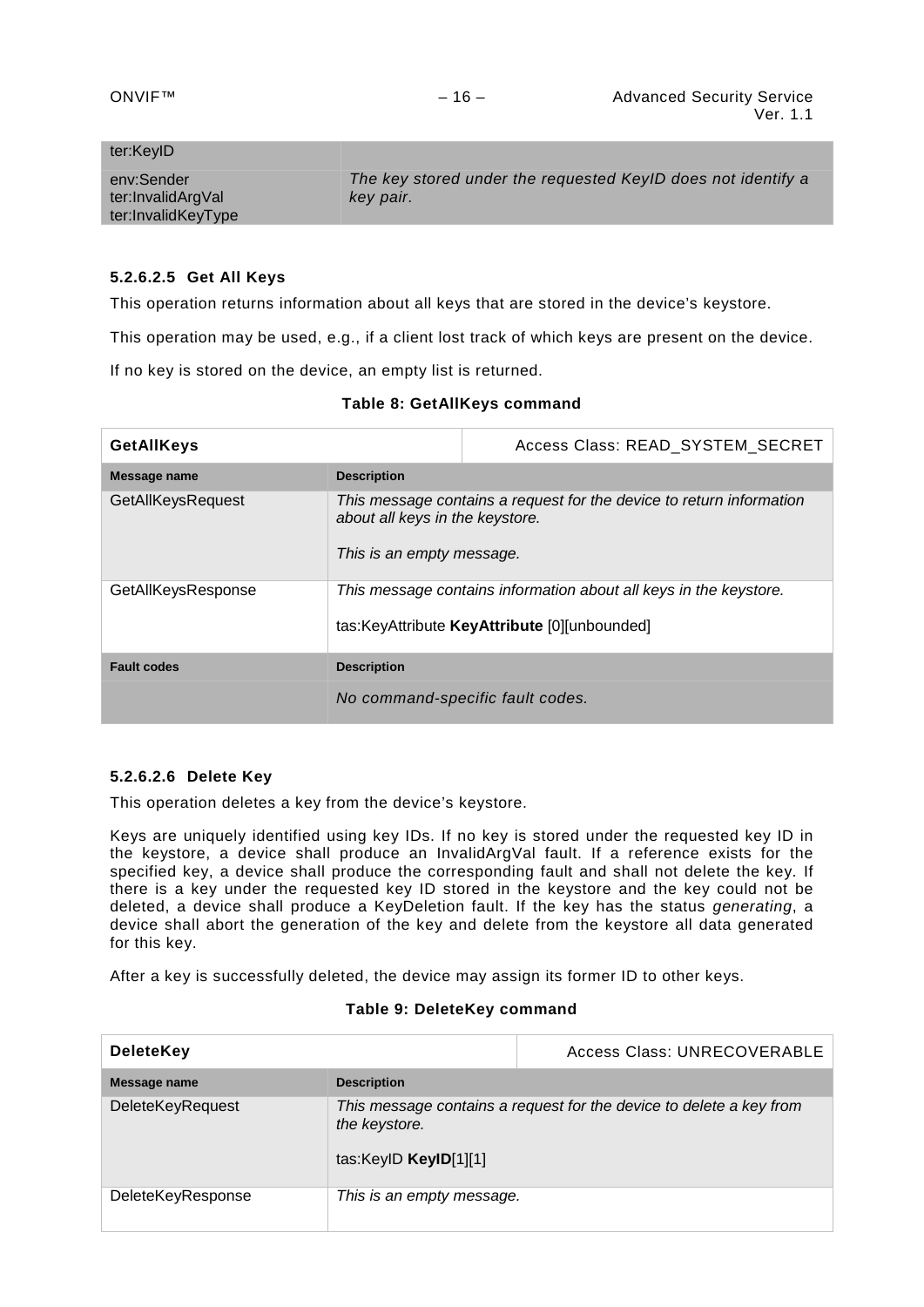| <b>Fault codes</b>                                     | <b>Description</b>                                |
|--------------------------------------------------------|---------------------------------------------------|
| env:Receiver<br>ter:Action<br>ter:KeyDeletionFailed    | Deleting the key with the requested KeylD failed. |
| env:Sender<br>ter:InvalidArgVal<br>ter:KeyID           | No key is stored under the requested KeylD.       |
| env:Sender<br>ter:InvalidArgVal<br>ter:ReferenceExists | A reference exists for the specified key.         |

## **5.2.6.3 Certificate Management**

#### **5.2.6.3.1 Create PKCS#10 Certification Request**

This operation generates a DER-encoded PKCS#10 v1.7 certification request (sometimes also called certificate signing request or CSR) as specified in [RFC 2986] for a public key on the device.

The key pair that contains the public key for which a certification request shall be produced is specified by its key ID. If no key is stored under the requested KeyID or the key specified by the requested KeyID is not an asymmetric key pair, an invalid key ID fault shall be produced and no CSR shall be generated.

The subject parameter describes the entity that the public key belongs to. Additional attributes can be included in the attribute parameter.

Distinguished name attribute values shall be supplied either in UTF-8 or in hexadecimal form as specified in RFC 4514.

If the distinguished name attribute value is supplied in hexadecimal form, the device shall encode the attribute in the format given in the hexadecimal format.

If the distinguished name attribute value is supplied in UTF-8 and the attribute value has a uniquely defined encoding (e.g., CountryName is defined as PrintableString), the device shall encode the attribute as the defined encoding. Otherwise, the device shall encode the attribute value as UTF-8.

The signature algorithm parameter determines which signature algorithm shall be used for signing the certification request with the public key specified by the key ID parameter. A device that supports this command shall as minimum support the sha1WithRSAEncryption signature algorithm as specified in [RFC 3279] and the sha256WithRSAEncryption signature algorithm as specified in [RFC 4055]. If the specified signature algorithm is not supported by the device, an UnsupportedSignatureAlgorithm fault shall be produced and no CSR shall be generated. If the public key identified by the requested Key ID is an invalid input to the specified signature algorithm, a KeySignatureAlgorithmMismatch fault shall be produced and no CSR shall be generated. If the specified subject is invalid or incomplete, a Subject invalid fault shall be produced and no CSR shall be created. If an attribute is invalid or incomplete, an Attribute invalid fault shall be produced and no CSR shall be generated.

If the key pair does not have status *ok*, a device shall produce an InvalidKeyStatus fault and no CSR shall be generated.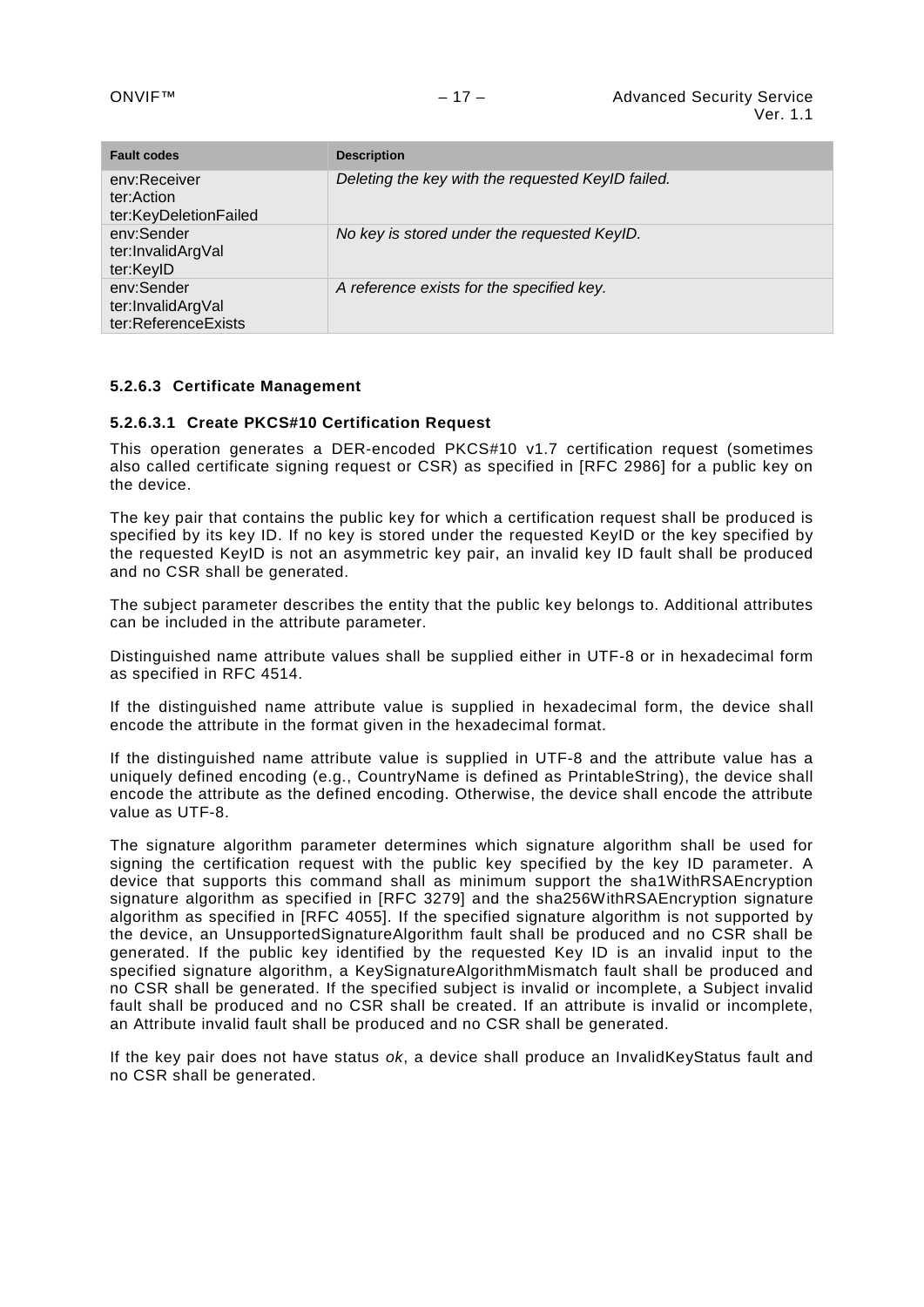## **Table 10: CreatePKCS10CSR command**

| CreatePKCS10CSR                                                          |                                                                                                            | Access Class: READ_SYSTEM                                                                                                                                                   |
|--------------------------------------------------------------------------|------------------------------------------------------------------------------------------------------------|-----------------------------------------------------------------------------------------------------------------------------------------------------------------------------|
| <b>Message name</b>                                                      | <b>Description</b>                                                                                         |                                                                                                                                                                             |
| CreatePKCS10CSRRequest                                                   | tas:DistinguishedName Subject [1][1]<br>tas:KeyID KeyID[1][1]<br>tas:CSRAttribute Attribute [0][unbounded] | This message contains a request for the device to create a<br>PKCS#10 certification request for one of its public keys.<br>tas:AlgorithmIdentifier SignatureAlgorithm[1][1] |
| CreatePKCS10CSRResponse                                                  | certification request.                                                                                     | This message contains the DER encoded PKCS#10<br>tas:Base64DERencodedASN1Value PKCS10CSR [1][1]                                                                             |
| <b>Fault codes</b>                                                       | <b>Description</b>                                                                                         |                                                                                                                                                                             |
| env:Receiver<br>ter:Action<br>ter:CSRCreationFailed                      |                                                                                                            | The generation of the PKCS#10 certification request failed.                                                                                                                 |
| env:Sender<br>ter:InvalidArgVal<br>ter:KeyID                             | pair.                                                                                                      | No key is stored under the requested KeyID or the key<br>specified by the requested Key ID is not an asymmetric key                                                         |
| env:Sender<br>ter: InvalidArgVal<br>ter:UnsupportedSignatureAlgorithm    | device.                                                                                                    | The specified signature algorithm is not supported by the                                                                                                                   |
| env:Sender<br>ter:<br>InvalidArgValter:KeySignatureAlgorith<br>mMismatch | signature algorithm.                                                                                       | The specified public key is an invalid input to the specified                                                                                                               |
| env:Sender<br>ter:InvalidArgVal<br>ter:InvalidKeyStatus                  |                                                                                                            | The key with the requested KeyID has an inappropriate status.                                                                                                               |
| env:Sender<br>ter:InvalidArgVal<br>ter:InvalidSubject                    | The specified subject is invalid or incomplete.                                                            |                                                                                                                                                                             |
| env:Sender<br>ter:InvalidArgVal<br>ter:InvalidAttribute                  |                                                                                                            | The specified attribute is invalid or incomplete.                                                                                                                           |

## **5.2.6.3.2 Create Self-Signed Certificate**

This operation generates for a public key on the device a self-signed X.509 certificate that complies to [RFC 5280].

The X509Version parameter specifies the version of X.509 that the generated certificate shall comply to. A device that supports this command shall support the generation of X.509v3 certificates as specified in [RFC 5280] and may additionally be able to handle other X.509 certificate formats as indicated by the X.509Versions capability. If no X509Version is specified in the request, the device shall produce an X.509v3 certificate.

The key pair that contains the public key for which a self-signed certificate shall be produced is specified by its key pair ID. The subject parameter describes the entity that the public key belongs to.

If the key pair does not have status *ok*, a device shall produce an InvalidKeyStatus fault and no certificate shall be generated.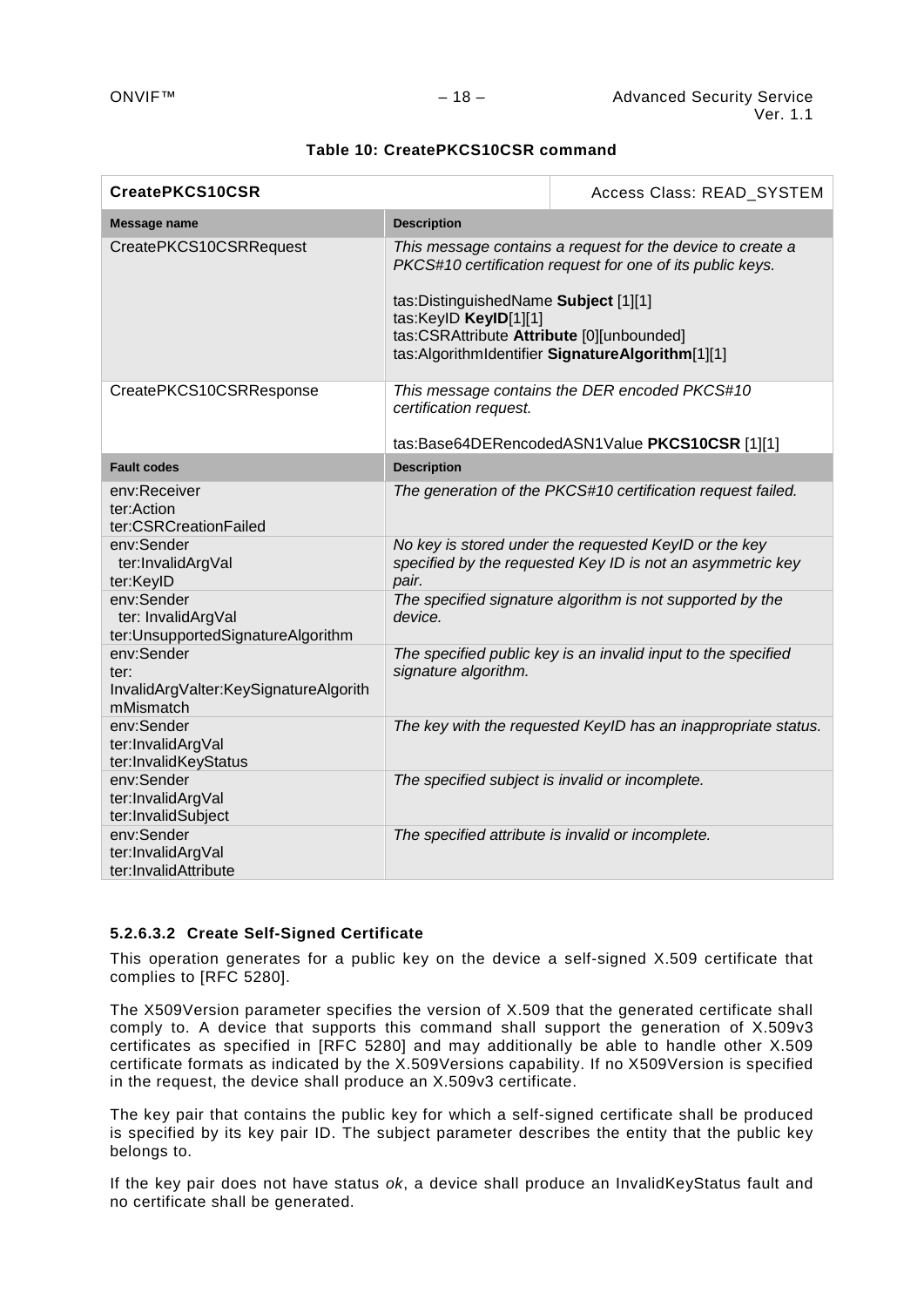If the specified subject is invalid or incomplete, a Subject invalid fault shall be produced and no certificate shall be created.

The notValidBefore parameter specifies at which point in time the validity period of the generated certificate shall begin. If this parameter is not specified in the request, the device shall use its current time or a time before its current time as starting point of the validity period. The notValidAfter parameter specifies at which point in time the validity period of the generated certificate shall end. If this parameter is not specified in the request, the device shall assign the GeneralizedTime value of 99991231235959Z as specified in [RFC 5280] to the notValidAfter parameter. If the notValidBefore parameter is invalid, an invalid DateTime fault shall be produced and no certificate shall be generated. If the notValidAfter parameter is invalid, an invalid DateTime fault shall be produced and no certificate shall be generated.

The signature algorithm parameter determines which signature algorithm shall be used for signing the certification request with the public key specified by the key ID parameter. A device that supports this command shall as minimum support the sha1WithRSAEncryption signature algorithm as specified in [RFC 3279] and the sha256WithRSAEncryption signature algorithm as specified in [RFC 4055].

The Extensions parameter specifies potential X509v3 extensions that shall be contained in the certificate. A device that supports this command shall support the extensions that are defined in [RFC5280, Sect. 4.2] as mandatory for CAs that issue self-signed certificates.

Distinguished name attribute values shall be supplied either in UTF-8 or in hexadecimal form as specified in RFC 4514.

If the distinguished name attribute value is supplied in hexadecimal form, the device shall encode the attribute inthe format given in the hexadecimal format.

If the distinguished name attribute value is supplied in UTF-8 and the attribute value has a uniquely defined encoding (e.g., CountryName is defined as PrintableString), the device shall encode the attribute as the defined encoding. Otherwise, the device shall encode the attribute value as UTF-8.

[RFC 5280, Sect. 4.1.2.2] mandates that the certificate serial numbers be unique for each certificate issued by a given issuer (a CA). Since the subject is equal to the issuer in a selfsigned certificate, the serial number shall be unique for each self-signed certificate that the device issues for a given subject.

The generated certificate shall not contain a unique identifier as specified in [RFC 5280], Sect. 4.1.2.8. The device shall not mark the generated certificate as trusted.

Certificates are uniquely identified using certificate IDs. If the command was successful, the device generates a new ID for the generated certificate and returns this ID.

If the device does not have not enough storage capacity for storing the certificate to be created, the maximum number of certificates reached fault shall be produced and no certificate shall be generated.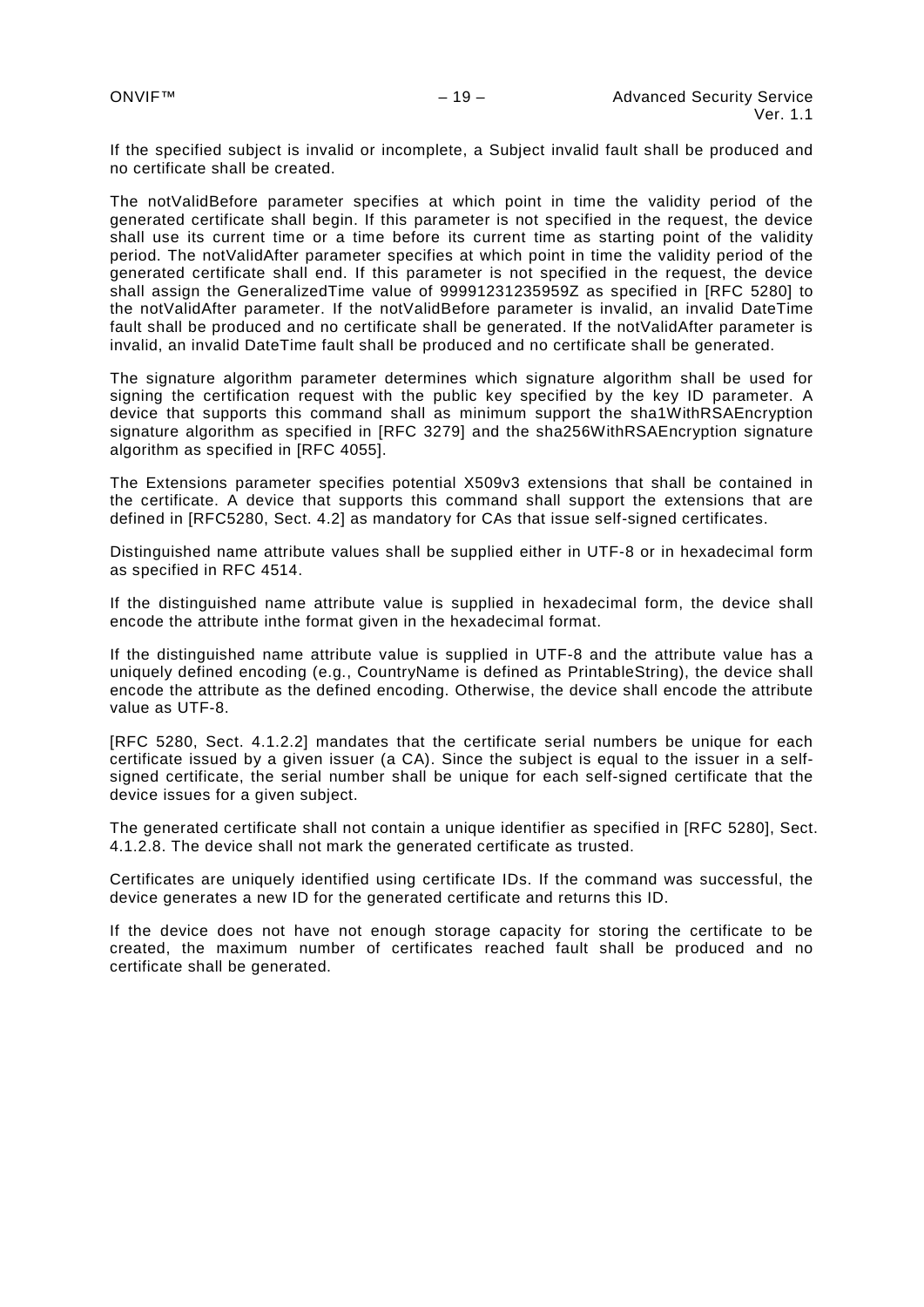| <b>CreateSelfSignedCertificate</b>                                       |                                                                                                                                                                                                                                                                                                                                                                                                                                                         | Access Class: WRITE_SYSTEM                                                                                                     |
|--------------------------------------------------------------------------|---------------------------------------------------------------------------------------------------------------------------------------------------------------------------------------------------------------------------------------------------------------------------------------------------------------------------------------------------------------------------------------------------------------------------------------------------------|--------------------------------------------------------------------------------------------------------------------------------|
| <b>Message name</b>                                                      | <b>Description</b>                                                                                                                                                                                                                                                                                                                                                                                                                                      |                                                                                                                                |
| CreateSelfSignedCertificateRequest                                       | This message contains a request for the device to<br>create for a public key on the device a self-signed,<br>RFC 5280 compliant certificate.<br>xs:positive X509Version [0][1]<br>tas: Distinguished Name Subject [1][1]<br>tas:KeyID KeyID[1][1]<br>xs:string Alias [0][1]<br>xs:dateTime notValidBefore [0][1]<br>xs:dateTime notValidAfter[0][1]<br>tas:AlgorithmIdentifier SignatureAlgorithm[1][1]<br>tas:X509v3Extension Extension [0][unbounded] |                                                                                                                                |
| CreateSelfSignedCertificateResponse                                      |                                                                                                                                                                                                                                                                                                                                                                                                                                                         | This message contains the certificate ID of the<br>successfully created certificate.<br>tas:CertificateID CertificateID [1][1] |
| <b>Fault codes</b>                                                       | <b>Description</b>                                                                                                                                                                                                                                                                                                                                                                                                                                      |                                                                                                                                |
| env:Receiver<br>ter:Action<br>ter:CertificateCreationFailed              |                                                                                                                                                                                                                                                                                                                                                                                                                                                         | The generation of the self-signed certificate failed.                                                                          |
| env:Receiver<br>ter:Action<br>ter:MaximumNumberOfCertificatesReached     |                                                                                                                                                                                                                                                                                                                                                                                                                                                         | The device does not have enough storage space to<br>store the certificate to be created.                                       |
| env:Sender<br>ter:InvalidArgVal<br>ter:UnsupportedX509Version            | device.                                                                                                                                                                                                                                                                                                                                                                                                                                                 | The specified X.509 version is not supported by the                                                                            |
| env:Sender<br>ter:InvalidArgVal<br>ter:KeyID                             | asymmetric key pair.                                                                                                                                                                                                                                                                                                                                                                                                                                    | No key is stored under the requested KeyID or the key<br>specified by the requested Key ID is not an                           |
| env:Sender<br>ter: InvalidArgVal<br>ter:UnsupportedSignatureAlgorithm    | the device.                                                                                                                                                                                                                                                                                                                                                                                                                                             | The specified signature algorithm is not supported by                                                                          |
| env:Sender<br>ter:<br>InvalidArgValter:KeySignatureAlgorithmMisma<br>tch |                                                                                                                                                                                                                                                                                                                                                                                                                                                         | The specified public key is an invalid input to the<br>specified signature algorithm.                                          |
| env:Sender<br>ter: InvalidArgVal<br>ter:X509VersionExtensionsMismatch    |                                                                                                                                                                                                                                                                                                                                                                                                                                                         | The request contains extensions which are not<br>supported by the X509Versionin the request.                                   |
| env:Sender<br>ter:InvalidArgVal<br>ter:InvalidKeyStatus                  | inappropriate status.                                                                                                                                                                                                                                                                                                                                                                                                                                   | The key with the requested KeylD has an                                                                                        |
| env:Sender<br>ter:InvalidArgVal<br>ter:InvalidSubject                    |                                                                                                                                                                                                                                                                                                                                                                                                                                                         | The specified subject is invalid or incomplete.                                                                                |
| env:Sender<br>ter:InvalidArgVal<br>ter:InvalidDateTime                   |                                                                                                                                                                                                                                                                                                                                                                                                                                                         | A specified dateTime is invalid.                                                                                               |

# **Table 11: CreateSelfSignedCertificate command**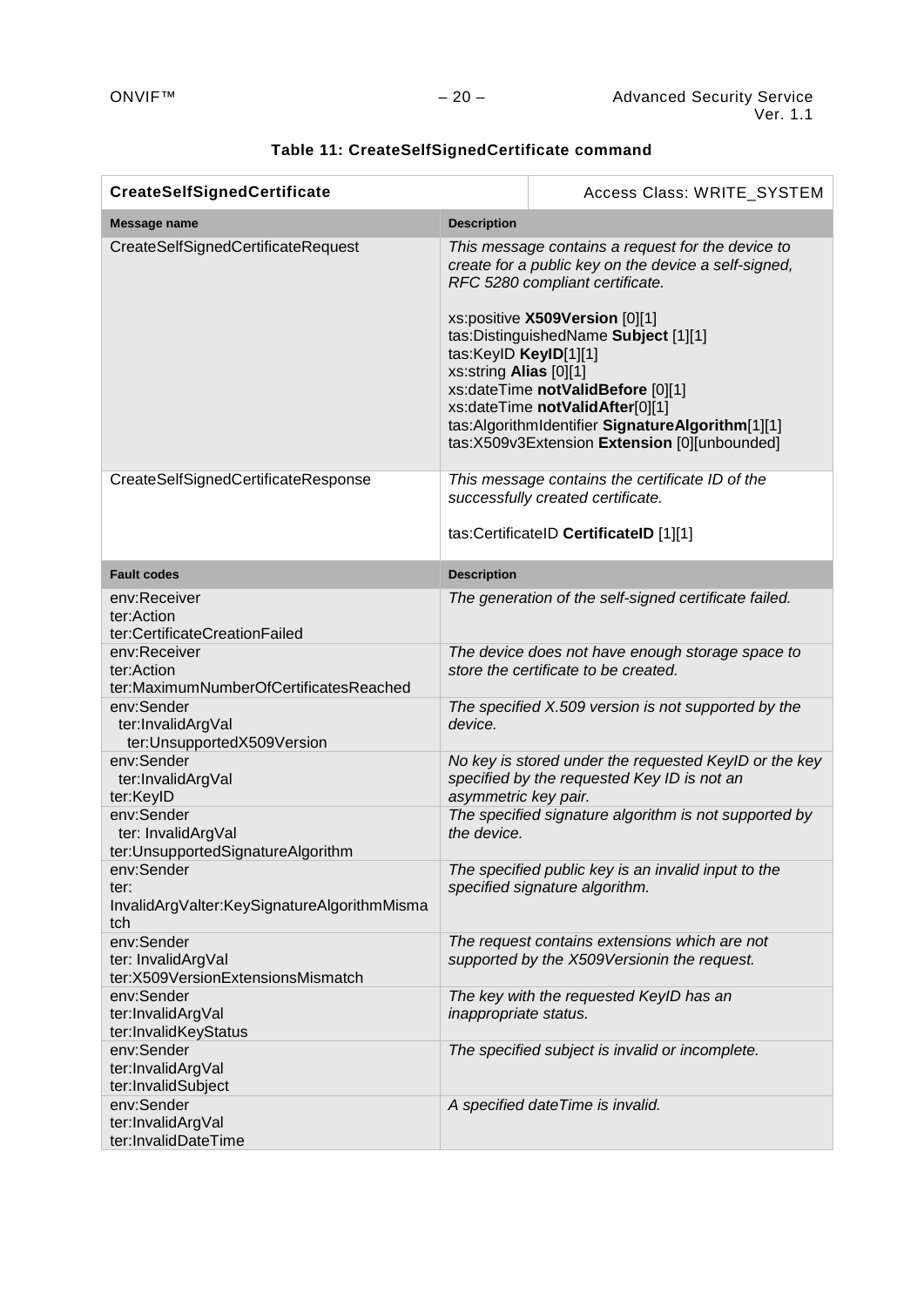## **5.2.6.3.3 Upload Certificate**

This operation uploads an X.509 certificate as specified by [RFC 5280]in DER encoding and the public key in the certificate to a device's keystore. A device that supports this command shall be able to handle X.509v3 certificates as specified in [RFC 5280] and may additionally be able to handle other X.509 certificate formats as indicated by the X.509Versions capability. A device that supports this command shall as minimum support the sha1WithRSAEncryption signature algorithm as specified in [RFC 3279] and the sha256WithRSAEncryption signature algorithm as specified in [RFC 4055].

Certificates are uniquely identified using certificate IDs, and key pairs are uniquely identified using key IDs. The device shall generate a new certificate ID for the uploaded certificate.

Certain certificate usages, e.g. TLS server authentication, require the private key that corresponds to the public key in the certificate to be present in the keystore. In such cases, the client may indicate that it expects the device to produce a fault if the matching private key for the uploaded certificate is not present in the keystore by setting the PrivateKeyRequired argument in the upload request to *true*.

The uploaded certificate has to be linked to a key pair in the keystore.

If no private key is required for the public key in the certificate and a key pair exists in the keystore with a public key equal to the public key in the certificate, the uploaded certificate is linked to the key pair identified by the supplied key ID by adding a reference from the certificate to the key pair.

If no private key is required for the public key in the certificate and no key pair exists with the public key equal to the public key in the certificate, a new key pair with status *ok* is created with the public key from the certificate, and this key pair is linked to the uploaded certificate by adding a reference from the certificate to the key pair.

If a private key is required for the public key in the certificate, and a key pair exists in the keystore with a private key that matches the public key in the certificate, the uploaded certificate is linked to this key pair by adding a reference from the certificate to the key pair. If a private key is required for the public key and no such keypair exists in the keystore, the NoMatchingPrivateKey fault shall be produced and the certificate shall not be stored in the keystore.

The device shall assign the supplied Alias to the uploaded certificate.

If a new key pair is generated, the device shall assign the supplied KeyAlias to it. Otherwise, the device shall ignore an eventually supplied KeyAlias.

How the link between the uploaded certificate and a key pair is established is illustrated in [Figure 2.](#page-21-0)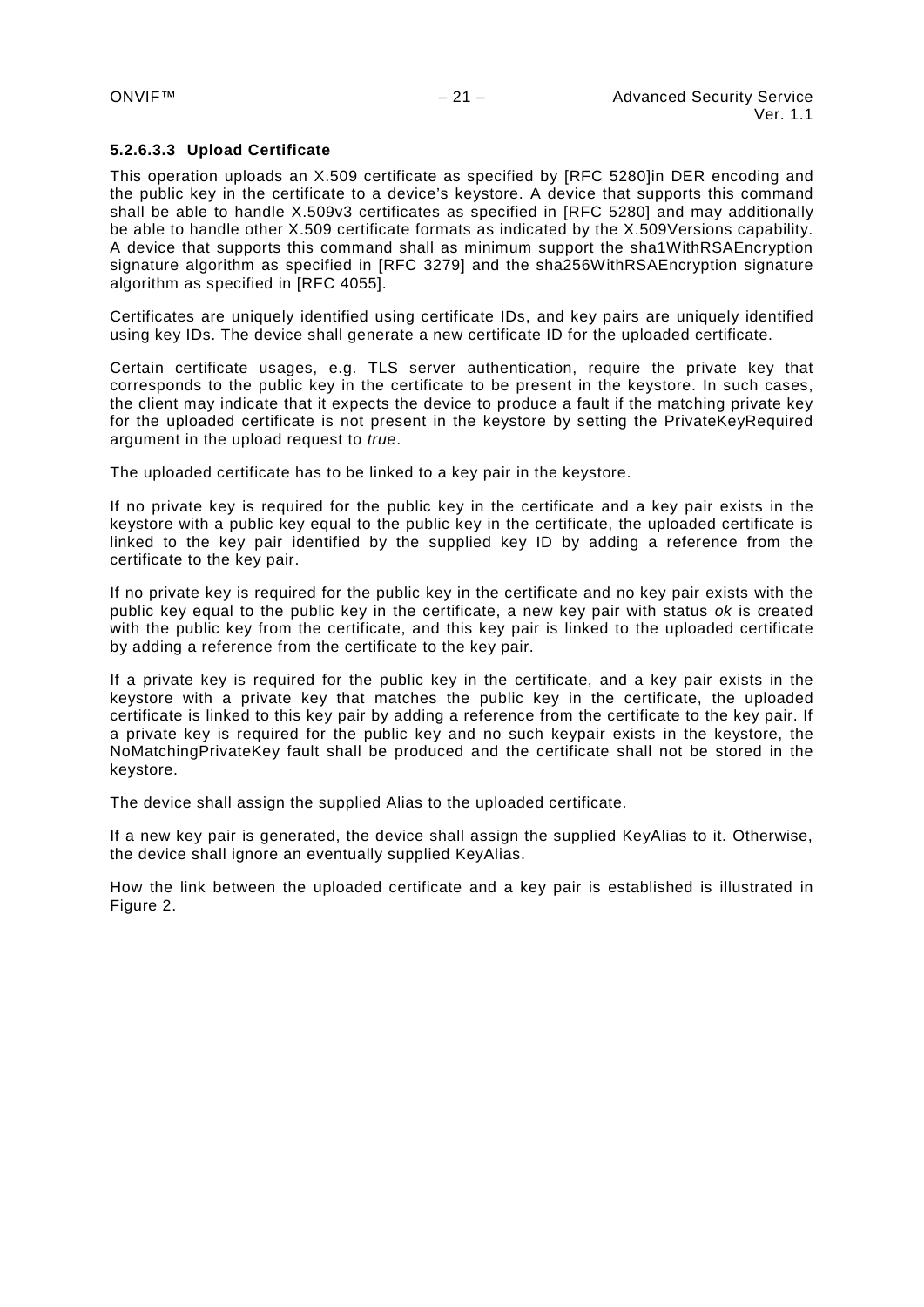

**Figure 2 Link establishment between certificate and key pair for Upload Certificate**

<span id="page-21-0"></span>If the key pair that the certificate shall be linked to does not have status *ok*, an InvalidKeyID fault is produced, and the uploaded certificate is not stored in the keystore.

If the signature algorithm that the signature of the supplied certificate is based on is not supported by the device, the device shall generate an UnsupportedSignatureAlgorithm fault and shall not store the uploaded certificate nor the contained public key in the keystore.

If the device cannot process the uploaded certificate, a BadCertificate fault is produced and neither the uploaded certificate nor the public key are stored in the device's keystore. The BadCertificate fault shall not be produced based on the mere fact that the device's current time lies outside the interval defined by the notBefore and notAfter fields as specified by [RFC 5280], Sect. 4.1.

The device shall not mark the uploaded certificate as trusted.

If the device does not have not enough storage capacity for storing the certificate to be uploaded, the maximum number of certificates reached fault shall be produced and no certificate shall be uploaded.

If the device does not have not enough storage capacity for storing the key pair that eventually has to be created, the device shall generate a maximum number of keys reached fault. Furthermore the device shall not generate a key pair and no certificate shall be stored.

If the command was successful, the device returns the ID of the uploaded certificate and the ID of the key pair that contains the public key in the certificate.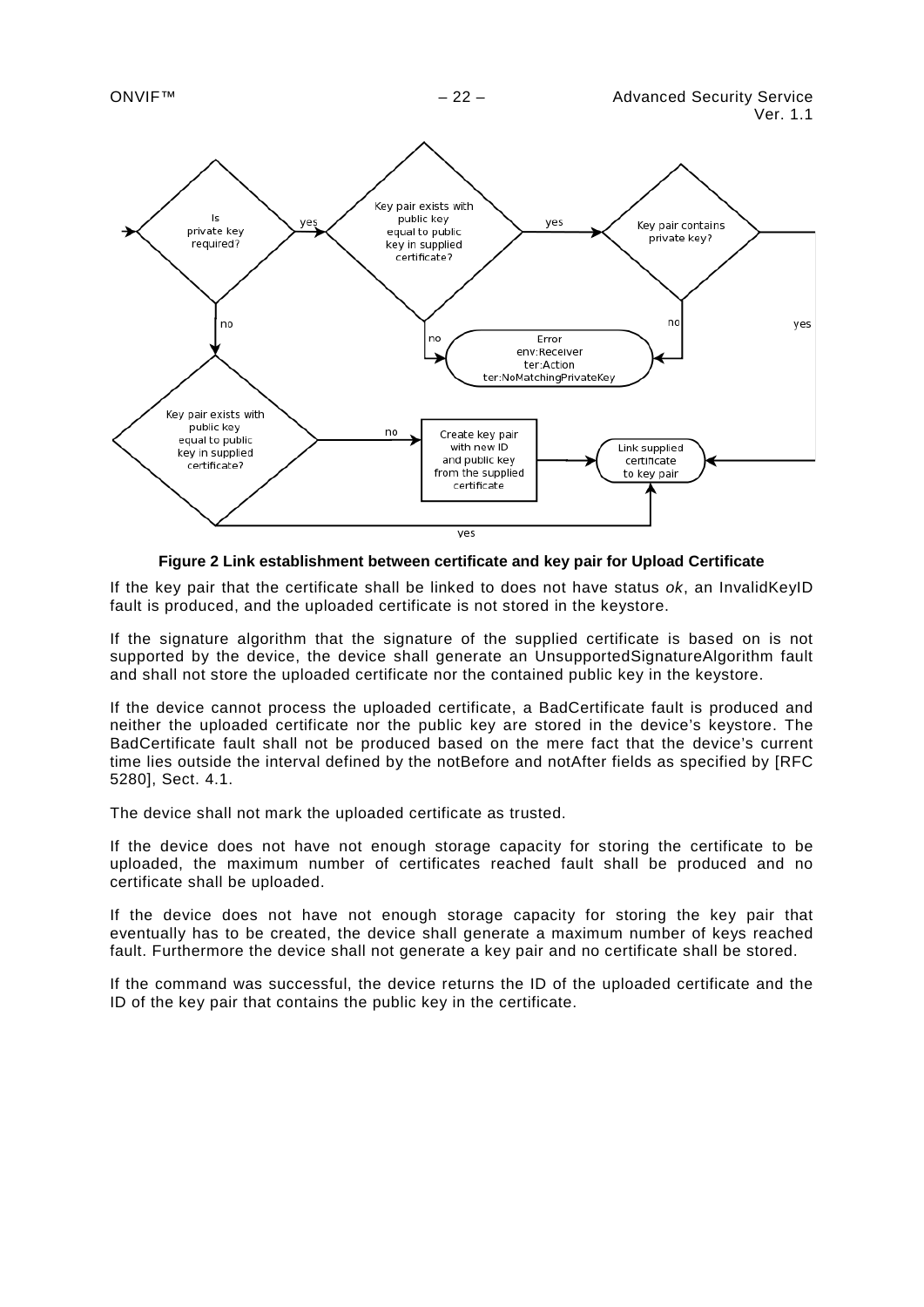| <b>UploadCertificate</b>                                             |                                                     | Access Class: WRITE_SYSTEM                                                                                                                                                                         |
|----------------------------------------------------------------------|-----------------------------------------------------|----------------------------------------------------------------------------------------------------------------------------------------------------------------------------------------------------|
| <b>Message name</b>                                                  | <b>Description</b>                                  |                                                                                                                                                                                                    |
| <b>UploadCertificateRequest</b>                                      | xs:string Alias [0][1]<br>xs:string KeyAlias [0][1] | This message contains a request for the device to<br>upload a DER-encoded certificate to the keystore.<br>tas:Base64DERencodedASN1Value Certificate [1][1]<br>xs:boolean PrivateKeyRequired [0][1] |
| UploadCertificateResponse                                            | tas:KeylD KeylD [1][1]                              | This message contains the ID of the successfully<br>uploaded certificate and the ID of the key pair that<br>contains the public key in the certificate.<br>tas:CertificateID CertificateID [1][1]  |
| <b>Fault codes</b>                                                   | <b>Description</b>                                  |                                                                                                                                                                                                    |
| env:Receiver<br>ter:Action<br>ter:MaximumNumberOfCertificatesReached |                                                     | The device does not have enough storage space to<br>store the certificate to be uploaded.                                                                                                          |
| env:Receiver<br>ter:Action<br>ter:MaximumNumberOfKeysReached         |                                                     | The device does not have enough storage space to<br>store the key pair that has to be generated.                                                                                                   |
| env:Sender<br>ter:InvalidArgVal<br>ter:BadCertificate                | the device.                                         | The supplied certificate file cannot be processed by                                                                                                                                               |
| env:Receiver<br>ter:Action<br>ter:NoMatchingPrivateKey               | certificate.                                        | The keystore does not contain a key pair with a private<br>key that matches the public key in the uploaded                                                                                         |
| env:Sender<br>ter:InvalidArgVal<br>ter:UnsupportedPublicKeyAlgorithm |                                                     | The public key algorithm of the public key in the<br>certificate is not supported by the device.                                                                                                   |
| env:Sender<br>ter:InvalidArgVal<br>ter:UnsupportedSignatureAlgorithm | device.                                             | The signature algorithm that the signature of the<br>supplied certificate is based on is not supported by the                                                                                      |
| env:Sender<br>ter:InvalidArgVal<br>ter:InvalidKeyStatus              | inappropriate status.                               | The key with the requested KeylD has an                                                                                                                                                            |

## **Table 12: Upload Certificate command**

## **5.2.6.3.4 Upload Certificate with Private Key in PKCS#12**

This operation uploads a certification path consisting of X.509 certificates as specified by [RFC 5280] in DER encoding along with a private key to a device's keystore. Certificates and private key are supplied in the form of a PKCS#12 file as specified in [PKCS#12].

The device shall support PKCS#12 files that contain the following safe bags:

- one or more instances of CertBag [PKCS#12, Sect. 4.2.3]
- either exactly one instance of KeyBag [PKCS#12, Sect. 4.3.1] or exactly one instance of PKCS8ShroudedKeyBag [PKCS#12, Sect. 4.2.2].

If the IgnoreAdditionalCertificates parameter has the value *true*, the device shall behave as if the client had supplied only the first CertBag in the sequence of CertBag instances.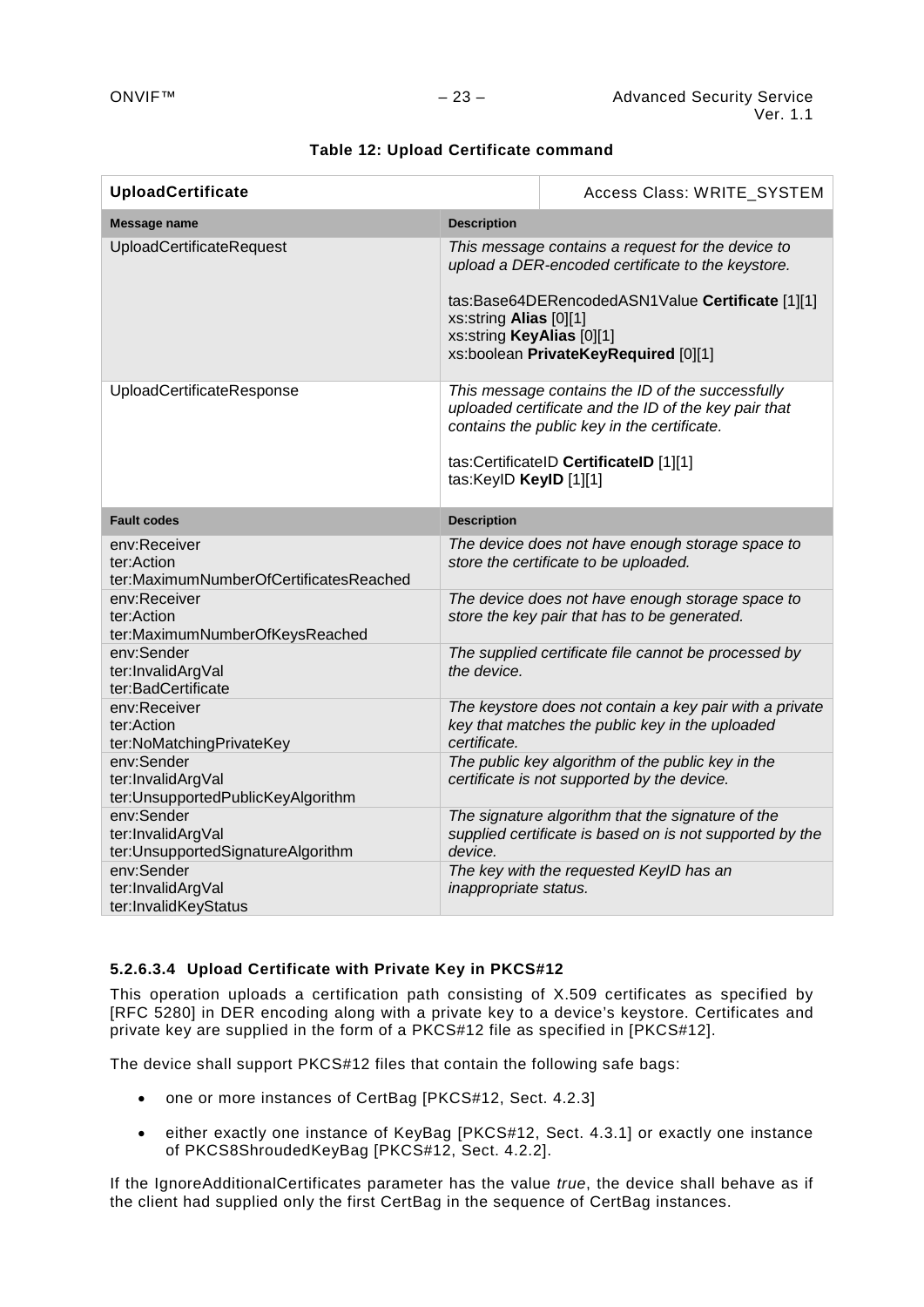The device shall support PKCS#12 passphrase integrity mode for integrity protection of the PKCS#12 PFX as specified in [PKCS#12, Sect. 4]. The device shall support PKCS8ShroudedKeyBags that are encrypted with the same passphrase as the CertBag instances.

If an integrity passphrase ID is supplied, the device shall use the corresponding passphrase in the keystore to check the integrity of the supplied PKCS#12 PFX. If an integrity passphrase ID is supplied, but the supplied PKCS#12 PFX has no integrity protection, the device shall produce a BadPKCS12File fault and shall not store the uploaded certificates nor the uploaded key pair in the keystore.

If an encryption passphrase ID is supplied, the device shall use the corresponding passphrase in the keystore to decrypt the PKCS8ShroudedKeyBag and the CertBag instances.

If an EncryptionPassphraseID is supplied, but a CertBag is not encrypted, the device shall ignore the supplied EncryptionPassphraseID when processing this CertBag. If an EncryptionPassphraseID is supplied, but a KeyBag is provided instead of a PKCS8ShroudedKeyBag, the device shall ignore the supplied EncryptionPassphraseID when processing the KeyBag.

If decryption of either the PKCS8ShroudedKeyBag or an encrypted CertBag failed, the device shall produce a DecryptionFailed fault and shall not store the uploaded certificates nor key pair in the keystore.

If the signature algorithm of a supplied certificate is not supported by the device, the device shall produce an UnsupportedSignatureAlgorithm fault and shall not upload a certificate nor key pair.

If the supplied key pair cannot be processed by the device, the device shall produce an UnsupportedPublicKeyAlgorithm fault and shall not store the uploaded key pair nor the uploaded certificates in the keystore.

Certificates are uniquely identified using certificate IDs. The device shall store the uploaded certificates in the keystore and generate a new certificate ID for each of the uploaded certificates.

Certification paths are uniquely identified using certification path IDs. The device shall create a certification path from the uploaded certificates. In this certification path, the certificates shall appear in the same order as in the PKCS#12 file. The device shall generate a new certification path ID for the created certification path and assign the eventually supplied CertificationPathAlias to the created certification path.

The signature of each certificate in the sequence of uploaded certificates except for the last one shall be verifiable with the public key contained in the next certificate in the sequence. If there is a certificate in the request other than the last certificate for which the signature cannot be verified with the public key in the next certificate, the device shall produce an invalid certification path fault and shall not store the uploaded certificates nor uploaded private key in the keystore.

If the device cannot process one of the uploaded certificates, it shall produce a BadCertificate fault and neither store the uploaded certificates nor private key in the keystore. The BadCertificate fault shall not be produced based on the mere fact that the device's current time lies outside the interval defined by the notBefore and notAfter fields as specified by [RFC 5280], Sect. 4.1.

The device shall not mark the uploaded certificates as trusted.

The uploaded certificates have to be linked to key pairs in the keystore. Key pairs are uniquely identified using key IDs.

If a key pair exists in the keystore with the public key equal to the public key in a certificate in the request, the device shall link the uploaded certificate to the key pair in the keystore by adding a reference from the certificate to the key pair. If the key pair in the keystore does not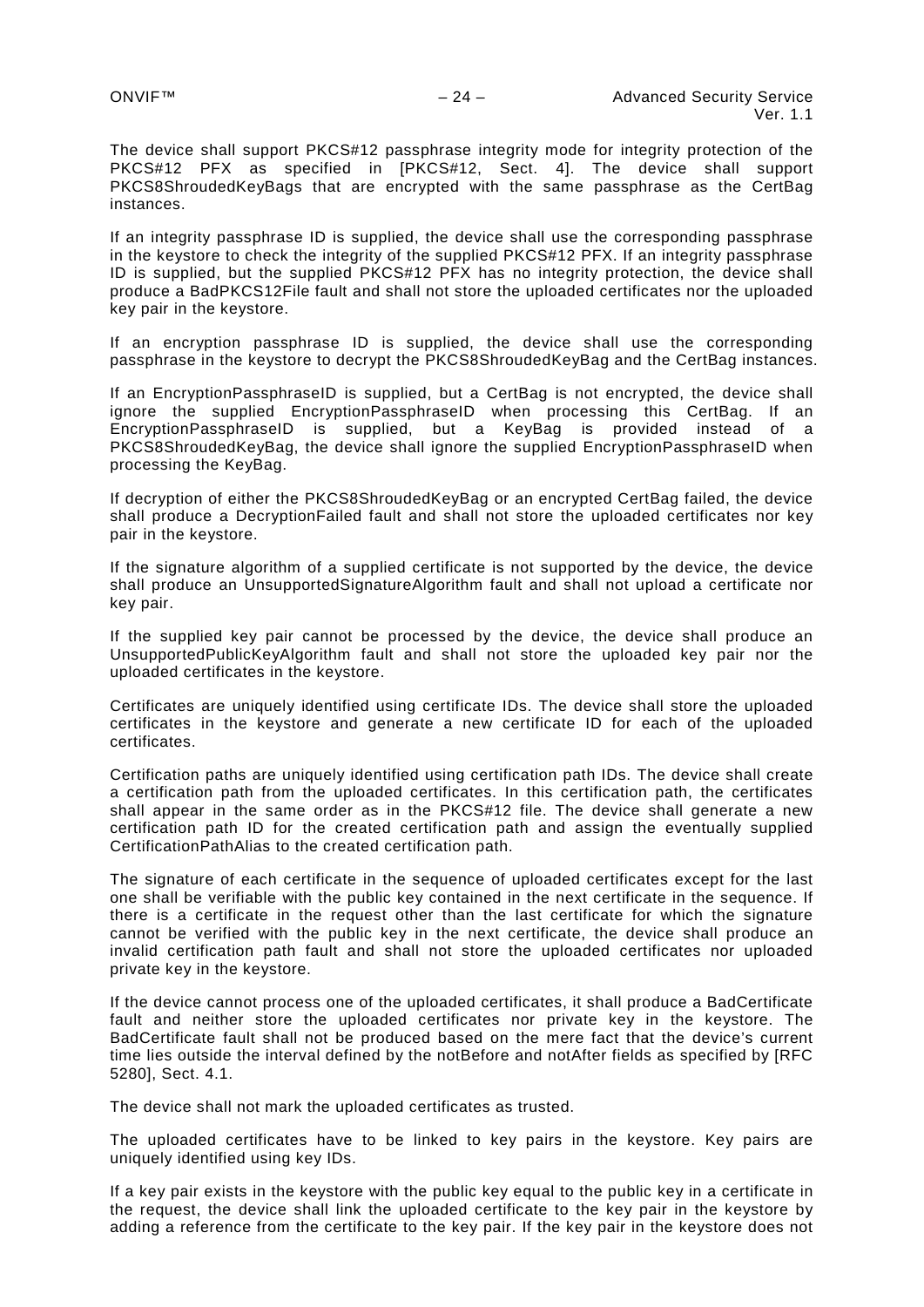contain a private key and the private key contained in the KeyBag or PKCS8ShroudedKeyBag that matches the public key in the key pair, the device shall add the private key contained in the KeyBag or PKCS8ShroudedKeyBag to the key pair.

If no key pair exists in the keystore with the public key equal to the public key in a certificate in the request, the device shall create a new key pair with status ok, externally generated attribute set to *true*, and the public and private keys from the request, and shall link this key pair to the uploaded certificate by adding a reference from the certificate to the key pair.

If a new key pair is created for the uploaded private key, the device shall assign the supplied KeyAlias to it. Otherwise, the device shall ignore an eventually supplied KeyAlias.

How the link between an uploaded certificate and a key pair is established is illustrated in [Figure 3.](#page-24-0)



<span id="page-24-0"></span>**Figure 3 Link establishment between certificates and key pair for Upload Certificate with Private Key in PKCS#12**

If the key pair that a certificate shall be linked to does not have status *ok*, the device shall produce an invalid key status fault and shall not store the uploaded certificates nor the uploaded key pair in the keystore.

If the device does not have not enough storage capacity for storing the certificates to be uploaded, the device shall produce a maximum number of certificates reached fault and shall not store the uploaded certificates nor the uploaded key pair in the keystore.

If the device does not have not enough storage capacity for storing the key pair that eventually has to be created, the device shall generate a maximum number of keys reached fault. Furthermore the device shall not store a key pair and shall not store the uploaded certificates in the keystore.

If the device does not have enough storage capacity for storing the certification path to be created, the device shall produce a maximum number of certification paths reached fault and shall not store the uploaded certificates nor the uploaded key pair in the keystore.

If no passphrase exists under the ID specified by IntegrityPassphraseID, the device shall produce an invalid passphrase ID fault and shall not store the uploaded certificates nor the uploaded key pair in the keystore.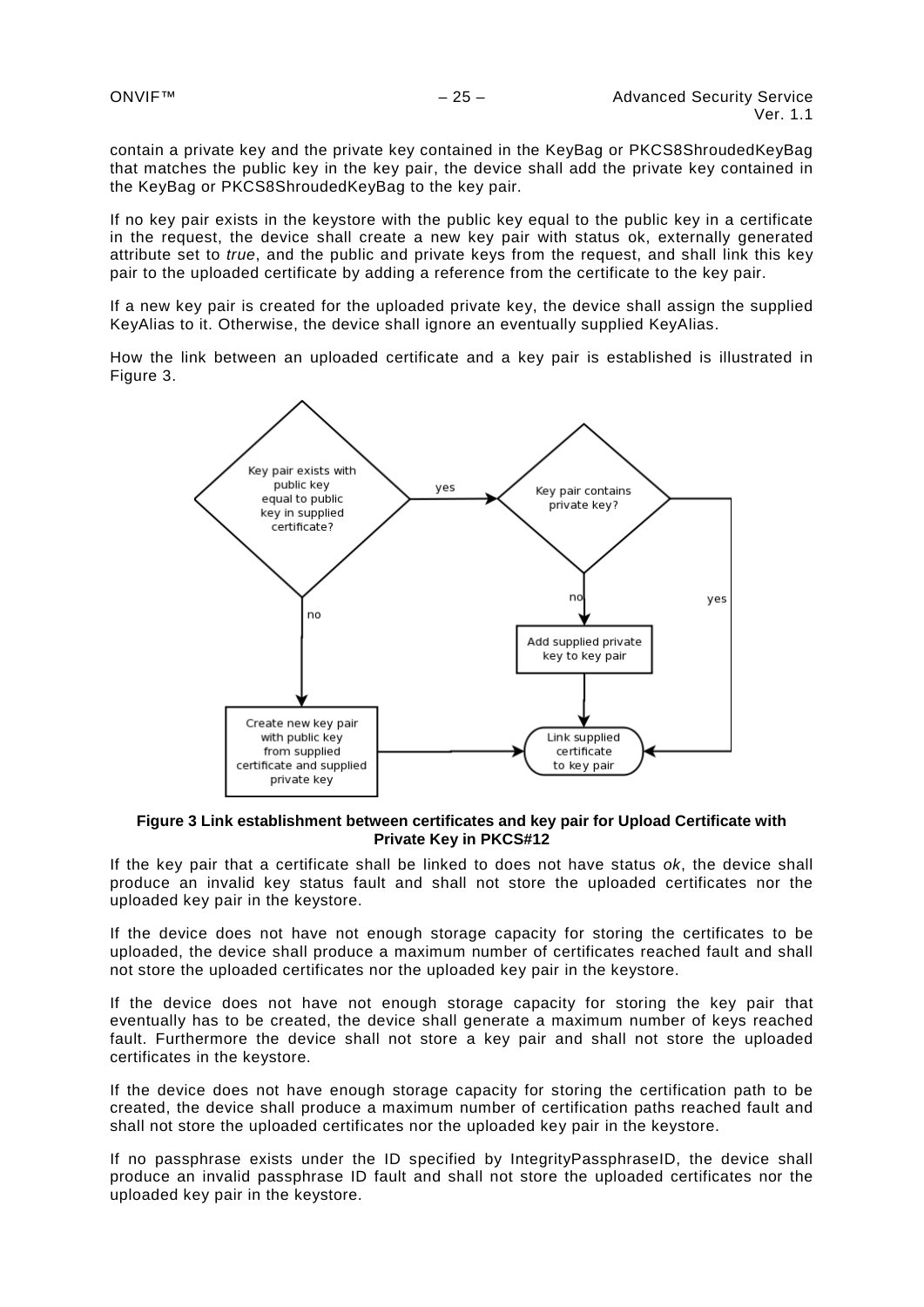If no passphrase exists under the ID specified by EncryptionPassphraseID, the device shall produce an invalid passphrase ID fault and shall not store the uploaded certificates nor the uploaded key pair in the keystore.

If the supplied PKCS#12 data structure cannot be processed by the device, the device shall produce a BadPKCS12File fault and shall not store the uploaded certificates nor the uploaded key pair in the keystore.

If the public key in the first uploaded certificate does not match the uploaded private key, the device shall produce a PublicPrivateKeyMismatch fault and shall not store the uploaded certificates nor the uploaded key pair in the keystore.

If the command was successful, the device shall return the ID of the created certification path and the ID of the key pair that contains the public key in the certificate.

| UploadCertificateWithPrivateKeyInPKCS12                                        |                                                                                                                                                                                                                                                                                                                                                                                                                                                               | Access Class: WRITE_SYSTEM                                                                                                          |
|--------------------------------------------------------------------------------|---------------------------------------------------------------------------------------------------------------------------------------------------------------------------------------------------------------------------------------------------------------------------------------------------------------------------------------------------------------------------------------------------------------------------------------------------------------|-------------------------------------------------------------------------------------------------------------------------------------|
| Message name                                                                   | <b>Description</b>                                                                                                                                                                                                                                                                                                                                                                                                                                            |                                                                                                                                     |
| UploadCertificateWithPrivateKeyIn<br>PKCS12Request                             | This message contains a request for the device to upload a path<br>of DER-encoded certificates to the keystore along with a private<br>key in a PKCS#12 data structure.<br>xs:Base64DERencodedASN1Value CertWithPrivateKey [1][1]<br>xs:string CertificationPathAlias [0][1]<br>xs:string KeyAlias [0][1]<br>xs:boolean IgnoreAdditionalCertificates[0][1]<br>tas:PassphraseID IntegrityPassphraseID [0][1]<br>tas:PassphraseID EncryptionPassphraseID [0][1] |                                                                                                                                     |
| UploadCertificateWithPrivateKeyIn<br>PKCS12Response                            | the certificate.<br>tas:CertificationPathID CertificationPathID [1][1]<br>tas:KeylD KeylD [1][1]                                                                                                                                                                                                                                                                                                                                                              | This message contains the ID of the successfully uploaded<br>certificate and the ID of the key pair that contains the public key in |
| <b>Fault codes</b>                                                             | <b>Description</b>                                                                                                                                                                                                                                                                                                                                                                                                                                            |                                                                                                                                     |
| env:Receiver<br>ter:Action<br>ter:MaximumNumberOfCertificates<br>Reached       | certificate to be uploaded.                                                                                                                                                                                                                                                                                                                                                                                                                                   | The device does not have enough storage space to store the                                                                          |
| env:Receiver<br>ter:Action<br>ter:MaximumNumberOfKeysReach<br>ed               | pair that has to be generated.                                                                                                                                                                                                                                                                                                                                                                                                                                | The device does not have enough storage space to store the key                                                                      |
| env:Receiver<br>ter:Action<br>ter:MaximumNumberOfCertification<br>PathsReached | certification path to be uploaded.                                                                                                                                                                                                                                                                                                                                                                                                                            | The device does not have enough storage space to store the                                                                          |
| env:Sender<br>ter: InvalidArgVal<br>ter:PassphraseID                           |                                                                                                                                                                                                                                                                                                                                                                                                                                                               | No passphrase is stored under the requested PassphraseID.                                                                           |
| env:Sender<br>ter:InvalidArgVal<br>ter:DecryptionFailed                        | The given data could not be decrypted.                                                                                                                                                                                                                                                                                                                                                                                                                        |                                                                                                                                     |
| env:Sender<br>ter:InvalidArgVal<br>ter:BadCertificate                          |                                                                                                                                                                                                                                                                                                                                                                                                                                                               | The supplied certificate file cannot be processed by the device.                                                                    |

**Table 13: UploadCertificateWithPrivateKeyInPKCS12 command**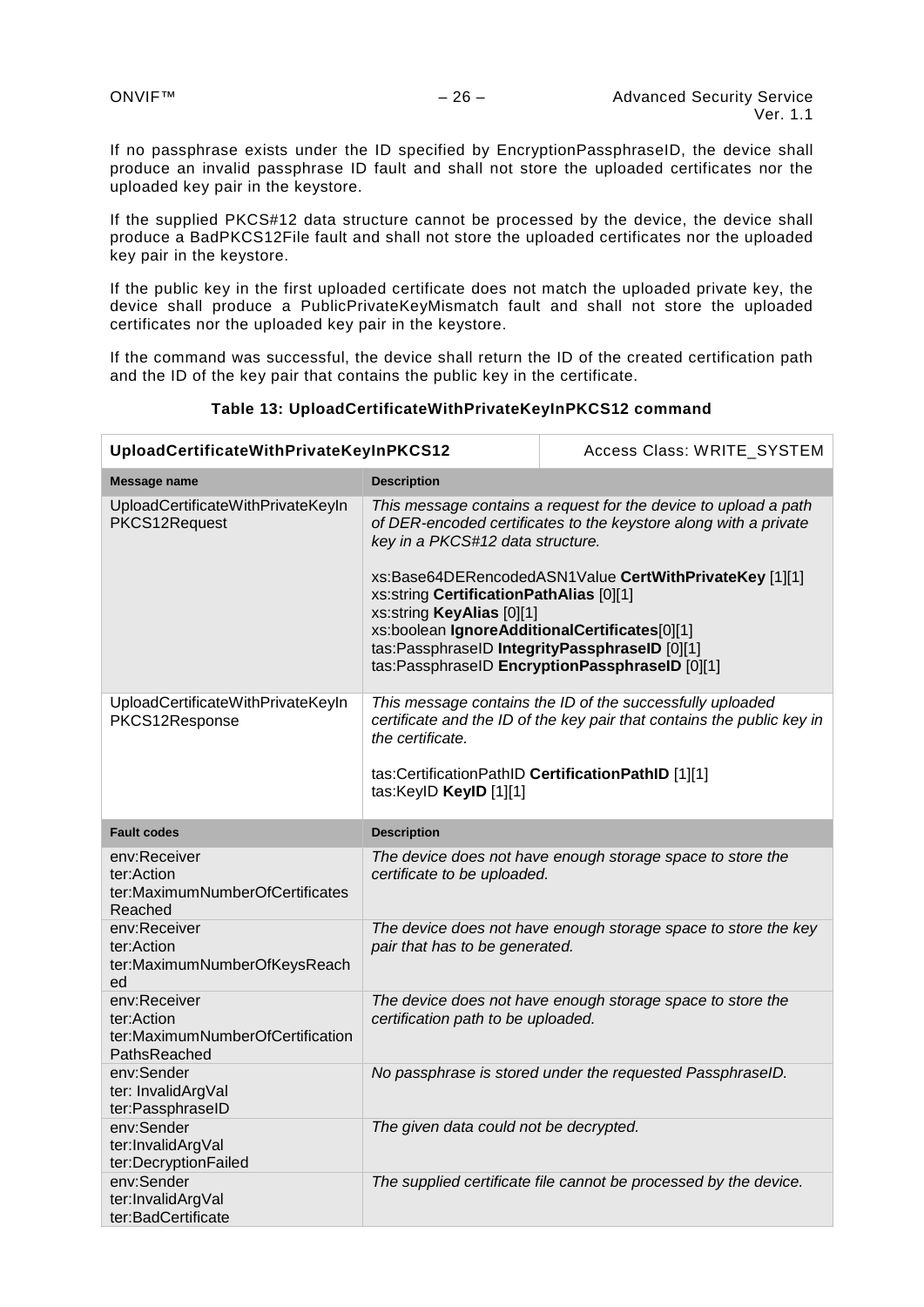| env:Sender<br>ter:InvalidArgVal<br>ter:UnsupportedPublicKeyAlgorith<br>m | The public key algorithm of the public key in the certificate is not<br>supported by the device.                                       |
|--------------------------------------------------------------------------|----------------------------------------------------------------------------------------------------------------------------------------|
| env:Sender<br>ter:InvalidArgVal<br>ter: Unsupported Signature Algorithm  | The signature algorithm that the signature of the supplied<br>certificate is based on is not supported by the device.                  |
| env:Sender<br>ter:InvalidArgVal<br>ter:InvalidKeyStatus                  | The key with the requested KeyID has an inappropriate status.                                                                          |
| env:Sender<br>ter:InvalidArgVal<br>ter:BadPCKS12File                     | The PKCS#12 data structure cannot be processed by the device.                                                                          |
| env:Sender<br>ter:InvalidArgVal<br>ter:PublicPrivateKeyMismatch          | The supplied private key does not match the supplied public key.                                                                       |
| env:Sender<br>ter: InvalidArgVal<br>ter:InvalidCertificationPath         | At least one certificate in the certification path is not correctly<br>signed with the public key in the next certificate in the path. |

## **5.2.6.3.5 Get Certificate**

This operation returns a specific certificate from the device's keystore.

Certificates are uniquely identified using certificate IDs. If no certificate is stored under the requested certificate ID in the keystore, an InvalidArgVal fault is produced.

The certificate shall be returned in DER encoding.

It shall be noted that this command does not return the private key that is associated with the public key in the certificate.

#### **Table 14: GetCertificate command**

| <b>GetCertificate</b>                                |                                  | Access Class: READ_SYSTEM_SECRET                                                                                 |
|------------------------------------------------------|----------------------------------|------------------------------------------------------------------------------------------------------------------|
| Message name                                         | <b>Description</b>               |                                                                                                                  |
| <b>GetCertificateRequest</b>                         | from the keystore.               | This message contains a request for the device to return a certificate<br>tas:CertificateID CertificateID[1][1]  |
| GetCertificateResponse                               | the keystore under the given ID. | This message contains in DER encoding the certificate that is stored in<br>tas:X509Certificate Certificate[1][1] |
| <b>Fault codes</b>                                   | <b>Description</b>               |                                                                                                                  |
| env:Sender<br>ter:InvalidArgVal<br>ter:CertificateID |                                  | No certificate is stored under the requested CertificateID.                                                      |

## **5.2.6.3.6 Get All Certificates**

This operation returns all certificates that are stored in the device's keystore.

This operation may be used, e.g., if a client lost track of which certificates are present on the device.

The certificates shall be returned in DER encoding.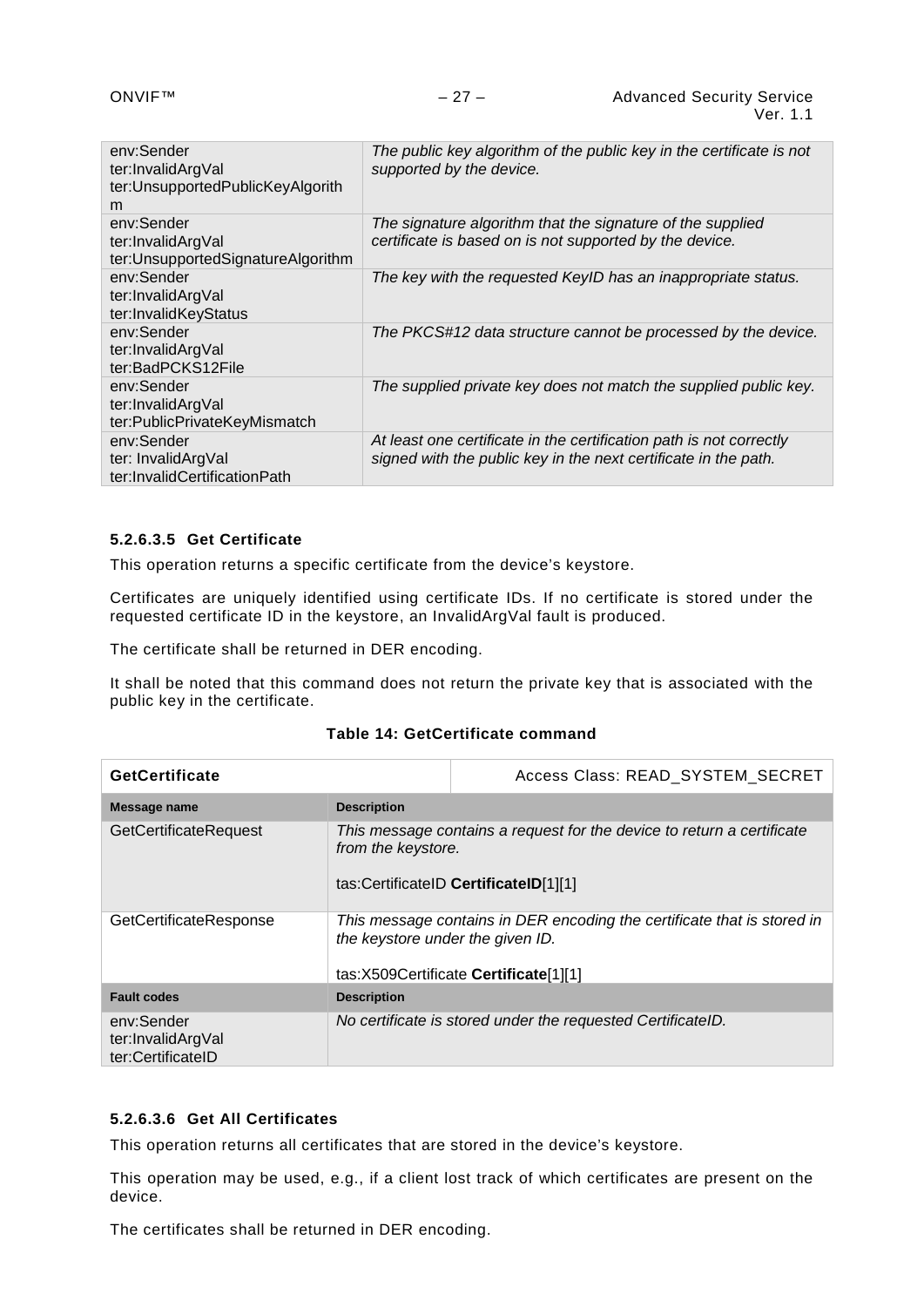If no certificate is stored in the device's keystore, an empty list is returned.

| <b>GetAIICertificates</b>        |                                                 | Access Class: READ_SYSTEM_SECRET                                                                                         |
|----------------------------------|-------------------------------------------------|--------------------------------------------------------------------------------------------------------------------------|
| Message name                     | <b>Description</b>                              |                                                                                                                          |
| <b>GetAllCertificatesRequest</b> | from the keystore.<br>This is an empty message. | This message contains a request for the device to return all certificates                                                |
| GetAllCertificatesResponse       | and their certificate IDs.                      | This message contains in DER encoding all certificates in the keystore<br>tas:X509Certificate Certificate [0][unbounded] |
| <b>Fault codes</b>               | <b>Description</b>                              |                                                                                                                          |
|                                  | No command-specific fault codes.                |                                                                                                                          |

## **Table 15: GetAllCertificates command**

## **5.2.6.3.7 Delete Certificate**

This operation deletes a certificate from the device's keystore.

The operation shall not delete the public key that is contained in the certificate from the keystore.

Certificates are uniquely identified using certificate IDs. If no certificate is stored under the requested certificate ID in the keystore, an InvalidArgVal fault is produced. If there is a certificate under the requested certificate ID stored in the keystore and the certificate could not be deleted, a CertificateDeletion fault is produced.

If a reference exists for the specified certificate, the certificate shall not be deleted and the corresponding fault shall be produced.

After a certificate has been successfully deleted, the device may assign its former ID to other certificates.

## **Table 16: DeleteCertificate command**

| <b>DeleteCertificate</b>                                    |                                                                                                                                       | Access Class: UNRECOVERABLE                                       |
|-------------------------------------------------------------|---------------------------------------------------------------------------------------------------------------------------------------|-------------------------------------------------------------------|
| Message name                                                | <b>Description</b>                                                                                                                    |                                                                   |
| <b>DeleteCertificateRequest</b>                             | This message contains a request for the device to delete a certificate<br>from the keystore.<br>tas:CertificateID CertificateID[1][1] |                                                                   |
| DeleteCertificateResponse                                   | This is an empty message.                                                                                                             |                                                                   |
| <b>Fault codes</b>                                          | <b>Description</b>                                                                                                                    |                                                                   |
| env:Receiver<br>ter:Action<br>ter:CertificateDeletionFailed |                                                                                                                                       | Deleting the certificate with the requested CertificateID failed. |
| env:Sender<br>ter:InvalidArgVal<br>ter:CertificateID        |                                                                                                                                       | No certificate is stored under the requested CertificateID.       |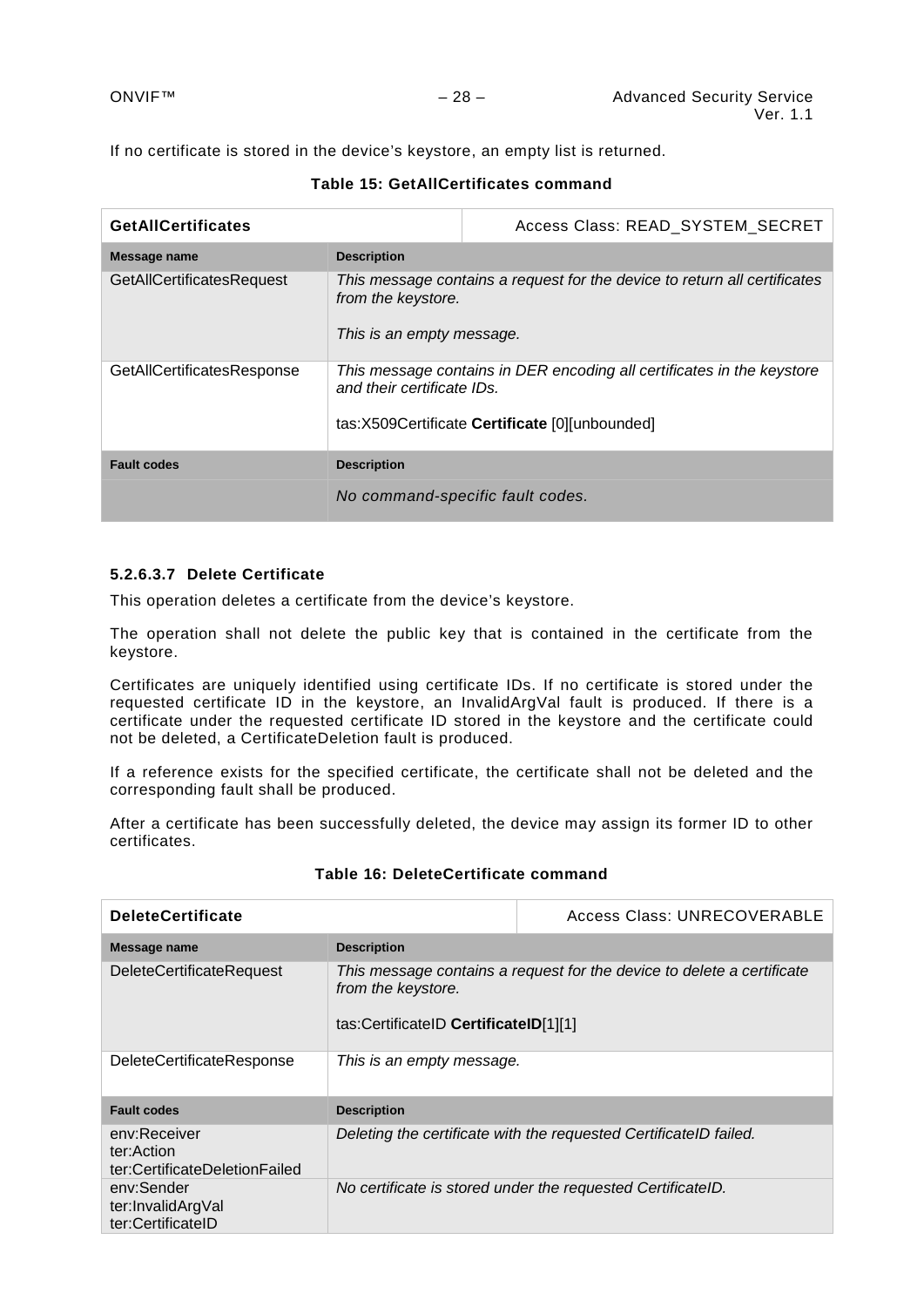| env:Sender            | A reference exists for the specified certificate. |
|-----------------------|---------------------------------------------------|
| ter:InvalidArgVal     |                                                   |
| ter:ReferenceExists ∖ |                                                   |
|                       |                                                   |

## **5.2.6.3.8 Create Certification Path**

This operation creates a sequence of certificates that may be used, e.g., for certification path validation or for TLS server authentication.

Certification paths are uniquely identified using certification path IDs. Certificates are uniquely identified using certificate IDs. A certification path contains a sequence of certificate IDs.

If there is a certificate ID in the sequence of supplied certificate IDs for which no certificate exists in the device's keystore, the corresponding fault shall be produced and no certification path shall be created.

The signature of each certificate in the certification path except for the last one shall be verifiable with the public key contained in the next certificate in the path. If there is a certificate ID in the request other than the last ID for which the corresponding certificate cannot be verified with the public key in the certificate identified by the next certificate ID, an InvalidCertificateChain fault shall be produced and no certification path shall be created.

| <b>CreateCertificationPath</b>                                             |                    | Access Class: WRITE_SYSTEM                                                                                                                             |
|----------------------------------------------------------------------------|--------------------|--------------------------------------------------------------------------------------------------------------------------------------------------------|
| Message name                                                               | <b>Description</b> |                                                                                                                                                        |
| CreateCertificationPathRequest                                             |                    | This message contains a request for the device to<br>create a certification path.<br>tas:CertificateIDs CertificateIDs[1][1]<br>xs:string Alias [0][1] |
| CreateCertificationPathResponse                                            |                    | This message contains the ID of the newly<br>generated certification path.<br>tas:CertificationPathID CertificationPathID [1][1]                       |
|                                                                            |                    |                                                                                                                                                        |
| <b>Fault codes</b>                                                         | <b>Description</b> |                                                                                                                                                        |
| env:Receiver<br>ter:Action<br>ter:MaximumNumberOfCertificationPathsReached |                    | The device does not have enough storage space<br>to store the certification path to be created.                                                        |
| env:Sender<br>ter:InvalidArgVal<br>ter:CertificateID                       |                    | For at least one of the supplied certificate IDs,<br>there exists no certificate in the device's keystore.                                             |
| env:Sender<br>ter:InvalidArgVal<br>ter:InvalidCertificationPath            |                    | At least one certificate in the certification path is<br>not correctly signed with the public key in the next<br>certificate in the path.              |

## **Table 17: CreateCertificationPath command**

#### **5.2.6.3.9 Get Certification Path**

This operation returns a specific certification path from the device's keystore.

Certification paths are uniquely identified using certification path IDs. If no certification path is stored under the requested ID in the keystore, an InvalidArgVal fault is produced.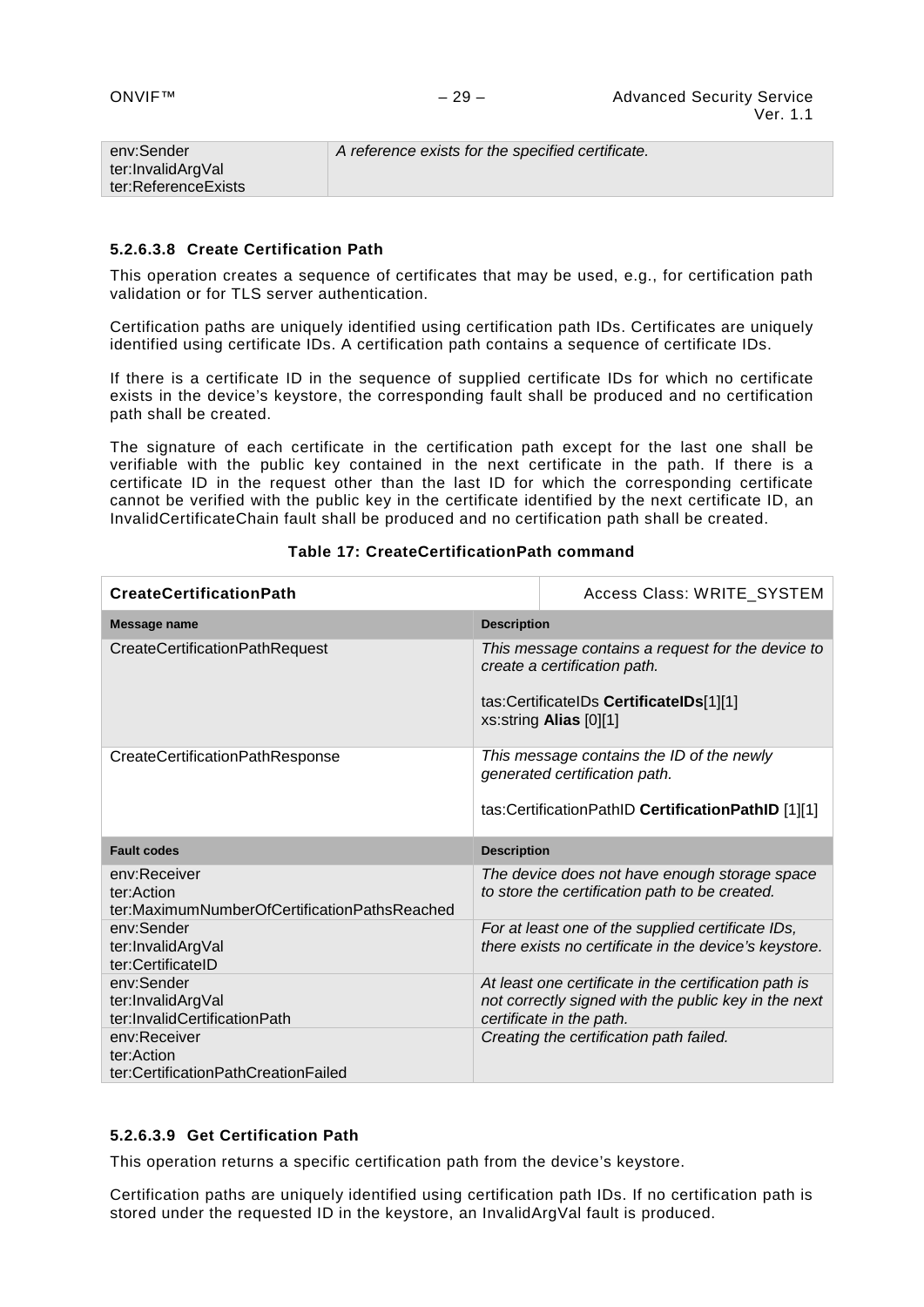| <b>GetCertificationPath</b>                                |                                                                                                                                                           | Access Class: READ_SYSTEM_SECRET                                  |
|------------------------------------------------------------|-----------------------------------------------------------------------------------------------------------------------------------------------------------|-------------------------------------------------------------------|
| Message name                                               | <b>Description</b>                                                                                                                                        |                                                                   |
| <b>GetCertificationPathRequest</b>                         | This message contains a request for the device to return a certification<br>path from the keystore.<br>tas:CertificationPathID CertificationPathID [1][1] |                                                                   |
| GetCertificationPathResponse                               | This message contains the certification path that is stored under the<br>given ID in the keystore.<br>tas:CertificationPath CertificationPath[1][1]       |                                                                   |
| <b>Fault codes</b>                                         | <b>Description</b>                                                                                                                                        |                                                                   |
| env:Sender<br>ter:InvalidArgVal<br>ter:CertificationPathID | path ID.                                                                                                                                                  | No certification path is stored under the requested certification |

## **Table 18: GetCertificationPath command**

## **5.2.6.3.10 Get All Certification Paths**

This operation returns the IDs of all certification paths that are stored in the device's keystore.

This operation may be used, e.g., if a client lost track of which certificates are present on the device.

If no certification path is stored on the device, an empty list is returned.

|  | Table 19: GetAllCertificationPaths command |  |
|--|--------------------------------------------|--|
|--|--------------------------------------------|--|

| <b>GetAIICertificationPaths</b>        | Access Class: READ_SYSTEM_SECRET                                                                                                             |
|----------------------------------------|----------------------------------------------------------------------------------------------------------------------------------------------|
| Message name                           | <b>Description</b>                                                                                                                           |
| <b>GetAllCertificationPathsRequest</b> | This message contains a request for the device to return the IDs<br>of all certification paths in the keystore.<br>This is an empty message. |
| GetAllCertificationPathsResponse       | This message contains the IDs of all certification paths in the<br>keystore.<br>tas:CertificationPathID CertificationPathID [0][unbounded]   |
| <b>Fault codes</b>                     | <b>Description</b>                                                                                                                           |
|                                        | No command-specific fault codes.                                                                                                             |

## **5.2.6.3.11 Delete Certification Path**

This operation deletes a certification path from the device's keystore.

This operation shall not delete the certificates that are referenced by the certification path.

Certification paths are uniquely identified using certification path IDs. If no certification path is stored under the requested certification path ID in the keystore, an InvalidArgVal fault is produced. If there is a certification path under the requested certification path ID stored in the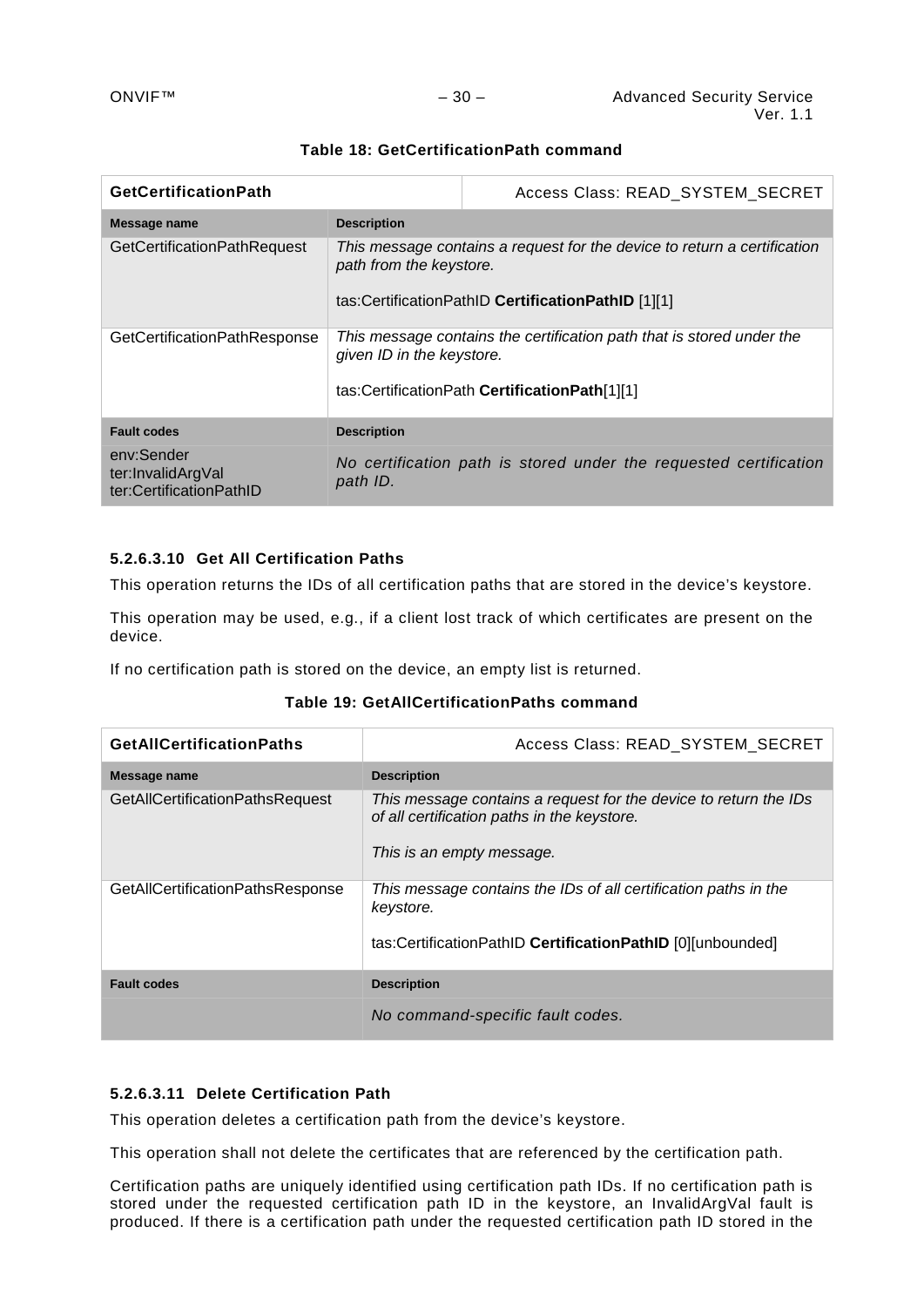keystore and the certification path could not be deleted, a CertificationPathDeletion fault is produced.

If a reference exists for the specified certification path, the certification path shall not be deleted and the corresponding fault shall be produced.

After a certification path is successfully deleted, the device may assign its former ID to other certification paths.

| <b>DeleteCertificationPath</b>                                        |                        | Access Class: UNRECOVERABLE                                                                                     |
|-----------------------------------------------------------------------|------------------------|-----------------------------------------------------------------------------------------------------------------|
| Message name                                                          | <b>Description</b>     |                                                                                                                 |
| <b>DeleteCertificationPathRequest</b>                                 | certification path.    | This message contains a request for the device to delete a<br>tas:CertificationPathID CertificationPathID[1][1] |
| DeleteCertificationPathRespons<br>е                                   | This message is empty. |                                                                                                                 |
| <b>Fault codes</b>                                                    | <b>Description</b>     |                                                                                                                 |
| env:Receiver<br>ter:Action<br>ter:CertificationPathDeletionFail<br>ed | failed.                | Deleting the certification path with the requested certification path ID                                        |
| env:Sender<br>ter:InvalidArgVal<br>ter:CertificationPathID            | ID.                    | No certification path is stored under the requested certification path                                          |
| env:Sender<br>ter:InvalidArgVal<br>ter:ReferenceExists                |                        | A reference exists for the specified certification path.                                                        |

#### **Table 20: DeleteCertificationPath command**

#### <span id="page-30-0"></span>**5.3 TLS Server**

#### <span id="page-30-1"></span>**5.3.1 Elements of the TLS Server**

The TLS server security feature implements a TLS server as specified in [RFC 2246] and subsequent specifications.

This specification defines how to manage the associations between certification paths and the TLS server. All other TLS server configuration actions are outside the scope of this specification. In particular, enabling and disabling the TLS server on the device shall be performed using the device management service specified in the [ONVIF Core Specification].

#### <span id="page-30-2"></span>**5.3.2 TLS Server Operations**

#### **5.3.2.1 Add Server Certificate Assignment**

This operation assigns a key pair and certificate along with a certification path (certificate chain) to the TLS server on the device. The TLS server shall use this information for key exchange during the TLS handshake, particularly for constructing server certificate messages as specified in [RFC 4346, RFC 2246].

Certification paths are identified by their certification path IDs in the keystore. The first certificate in the certification path shall be the TLS server certificate.

Since each certificate has exactly one associated key pair, a reference to the key pair that is associated with the server certificate is not supplied explicitly. Devices shall obtain the private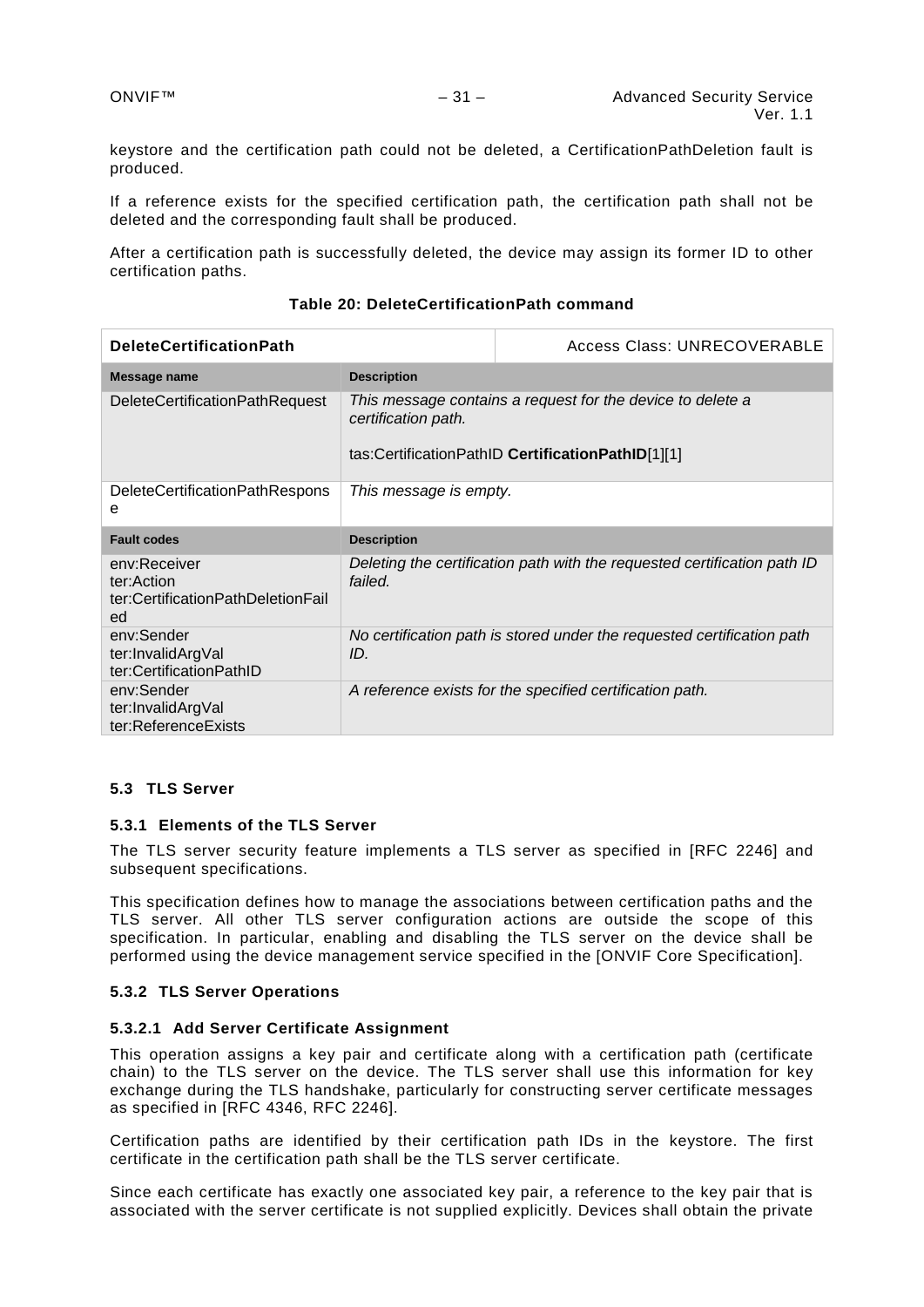key or results of operations under the private key by suitable internal interaction with the keystore.

If a device chooses to perform a TLS key exchange based on the supplied certification path, it shall use the key pair that is associated with the server certificate for key exchange and transmit the certification path to TLS clients as-is, i.e., the device shall not check conformance of the certification path to [RFC 4346, RFC 2246].

In order to use the server certificate during the TLS handshake, the corresponding private key is required. Therefore, if the key pair that is associated with the server certificate, i.e., the first certificate in the certification path, does not have an associated private key, the NoPrivateKey fault is produced and the certification path is not associated with the TLS server.

A TLS server may present different certification paths to different clients during the TLS handshake instead of presenting the same certification path to all clients. Therefore more than one certification path may be assigned to the TLS server. If the maximum number of certification paths that may be assigned to the TLS server simultaneously is reached, the device shall generate a MaximumNumberOfTLSCertificationPathsReached fault and the requested certification path shall not be assigned to the TLS server.

If the certification path identified by the supplied certification path ID is already assigned to the TLS server, this command shall have no effect.

| AddServerCertificateAssignment                                                      |                                                                                                                                                                                   | Access Class: WRITE_SYSTEM |
|-------------------------------------------------------------------------------------|-----------------------------------------------------------------------------------------------------------------------------------------------------------------------------------|----------------------------|
| Message name                                                                        | <b>Description</b>                                                                                                                                                                |                            |
| AddServerCertificateAssignm<br>entRequest                                           | This message contains a request for the device to assign a certificate<br>along with a certification path to the TLS server.<br>tas:CertificationPathID CertificationPathID[1][1] |                            |
| AddServerCertificateAssignm<br>entResponse                                          | This is an empty message.                                                                                                                                                         |                            |
| <b>Fault codes</b>                                                                  | <b>Description</b>                                                                                                                                                                |                            |
| env:Sender<br>ter:InvalidArgVal<br>ter:CertificationPathID                          | No certification path is stored in the keystore under the given<br>certification path ID.                                                                                         |                            |
| env:Sender<br>ter:InvalidArgVal<br>ter:NoPrivateKey                                 | The key pair that is associated with the first certificate in the<br>certification path (i.e., the server certificate) does not have an<br>associated private key.                |                            |
| env: Receiver<br>ter: Action<br>ter:MaximumNumberOfTLSC<br>ertificationPathsReached | The maximum number of certification paths that may be assigned to<br>the TLS server simultaneously is reached.                                                                    |                            |

## **Table 21: AddServerCertificateAssignment command**

## **5.3.2.2 Remove Server Certificate Assignment**

This operation removes a key pair and certificate assignment (including certification path) to the TLS server on the device.

Certification paths are identified using certification path IDs. If the supplied certification path ID is not associated with the TLS server, an InvalidArgVal fault is produced.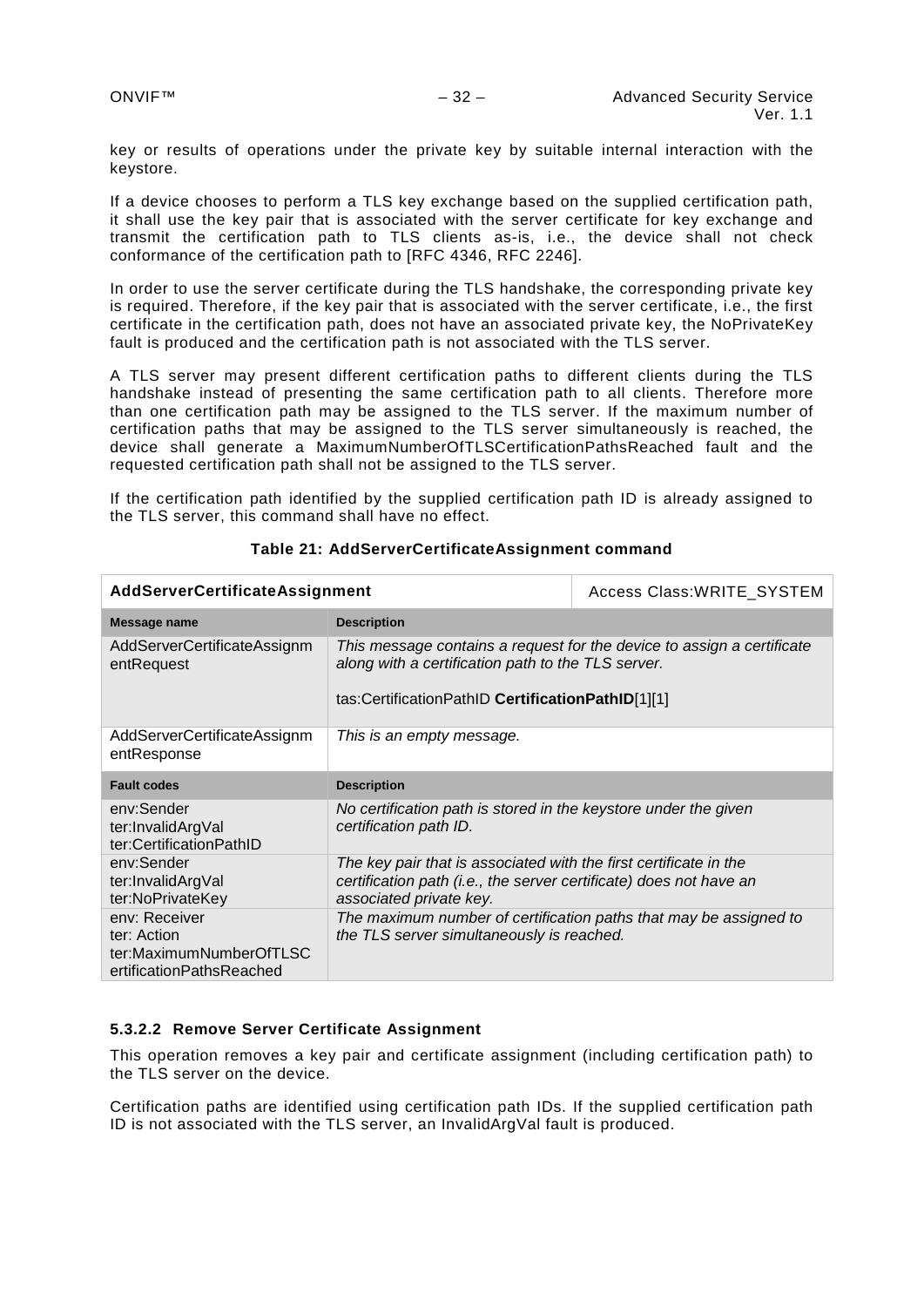| <b>RemoveServerCertificateAssignment</b>                      |                                                                                                                                                                                                                            | Access Class: WRITE SYSTEM                                                |
|---------------------------------------------------------------|----------------------------------------------------------------------------------------------------------------------------------------------------------------------------------------------------------------------------|---------------------------------------------------------------------------|
| Message name                                                  | <b>Description</b>                                                                                                                                                                                                         |                                                                           |
| RemoveServerCertificateAssi<br>gnmentRequest                  | This message contains a request for the device to remove a TLS<br>server certificate assignment along with a corresponding certification<br>path from the TLS server.<br>tas:CertificationPathID CertificationPathID[1][1] |                                                                           |
| RemoveServerCertificateAssi<br>gnmentResponse                 | This is an empty message.                                                                                                                                                                                                  |                                                                           |
| <b>Fault codes</b>                                            | <b>Description</b>                                                                                                                                                                                                         |                                                                           |
| env:Sender<br>ter:InvalidArgVal<br>ter:OldCertificationPathID | with the TLS server.                                                                                                                                                                                                       | No certification path under the given certification path ID is associated |

## **Table 22: RemoveServerCertificateAssignment command**

## **5.3.2.3 Replace Server Certificate Assignment**

This operation replaces an existing key pair and certificate assignment to the TLS server on the device by a new key pair and certificate assignment (including certification paths).

After the replacement, the TLS server shall use the new certificate and certification path exactly in those cases in which it would have used the old certificate and certification path. Therefore, especially in the case that several server certificates are assigned to the TLS server, clients that wish to replace an old certificate assignment by a new assignment should use this operation instead of a combination of the Add TLS Server Certificate Assignment and the Remove TLS Server Certificate Assignment operations.

Certification paths are identified using certification path IDs. If the supplied old certification path ID is not associated with the TLS server, or no certification path exists under the new certification path ID, the corresponding InvalidArgVal faults are produced and the associations are unchanged.

The first certificate in the new certification path shall be the TLS server certificate.

Since each certificate has exactly one associated key pair, a reference to the key pair that is associated with the new server certificate is not supplied explicitly. Devices shall obtain the private key or results of operations under the private key by suitable internal interaction with the keystore.

If a device chooses to perform a TLS key exchange based on the new certification path, it shall use the key pair that is associated with the server certificate for key exchange and transmit the certification path to TLS clients as-is, i.e., the device shall not check conformance of the certification path to [RFC 4346, RFC 2246].

In order to use the server certificate during the TLS handshake, the corresponding private key is required. Therefore, if the key pair that is associated with the server certificate, i.e., the first certificate in the certification path, does not have an associated private key, the NoPrivateKey fault is produced and the certification path is not associated with the TLS server.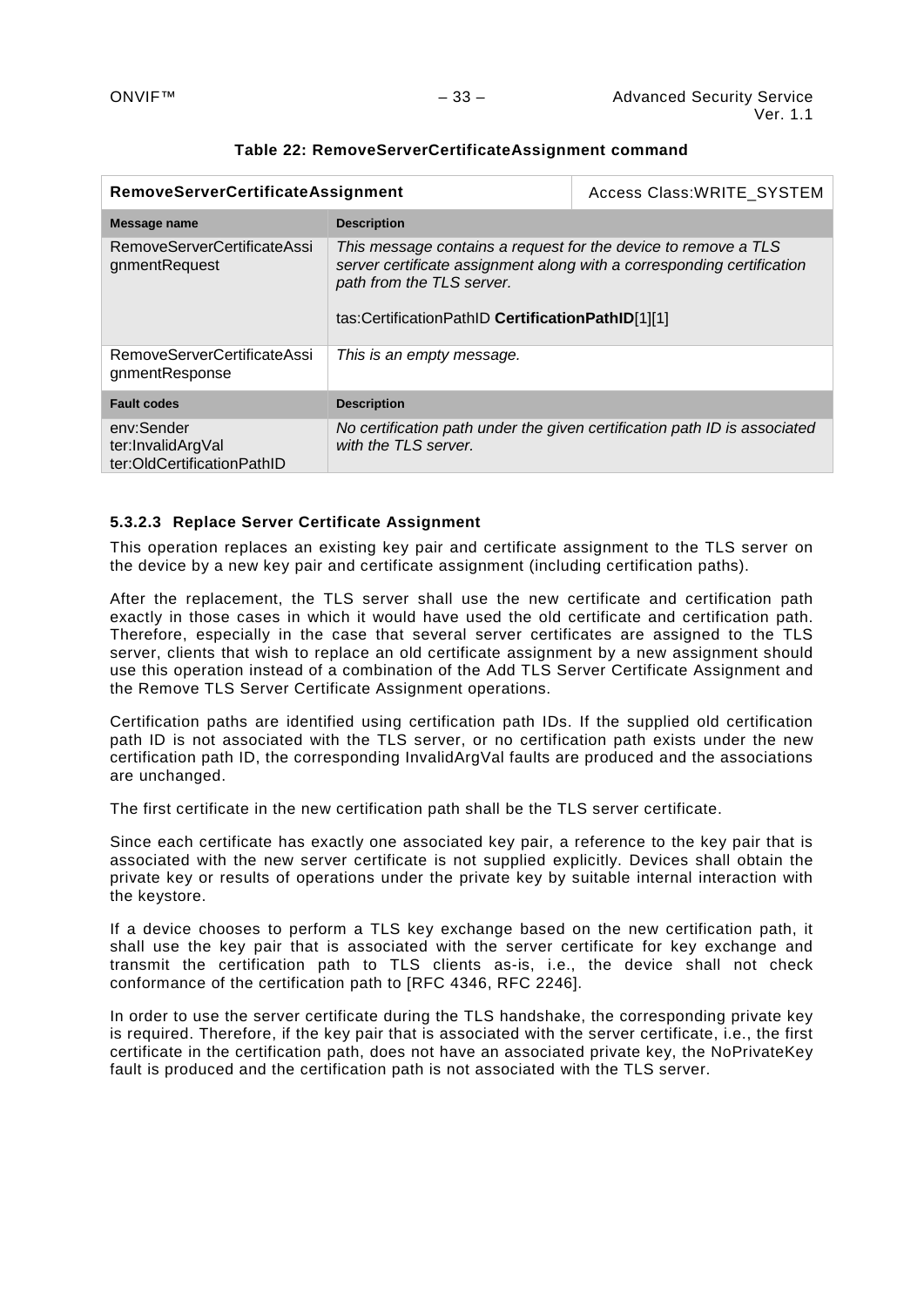| <b>ReplaceServerCertificateAssignment</b>                     |                                                                                                                                                                                                                                                                                     | Access Class: WRITE_SYSTEM                                                |
|---------------------------------------------------------------|-------------------------------------------------------------------------------------------------------------------------------------------------------------------------------------------------------------------------------------------------------------------------------------|---------------------------------------------------------------------------|
| Message name                                                  | <b>Description</b>                                                                                                                                                                                                                                                                  |                                                                           |
| ReplaceServerCertificateAssi<br>gnmentRequest                 | This message contains a request for the device to replace a TLS<br>server certificate assignment to the TLS server by a new key pair and<br>certificate assignment.<br>tas:CertificationPathID OldCertificationPathID[1][1]<br>tas:CertificationPathID NewCertificationPathID[1][1] |                                                                           |
| ReplaceServerCertificateAssi<br>gnmentResponse                | This is an empty message.                                                                                                                                                                                                                                                           |                                                                           |
| <b>Fault codes</b>                                            | <b>Description</b>                                                                                                                                                                                                                                                                  |                                                                           |
| env:Sender<br>ter:InvalidArgVal<br>ter:OldCertificationPathID | with the TLS server.                                                                                                                                                                                                                                                                | No certification path under the given certification path ID is associated |
| env:Sender<br>ter:InvalidArgVal<br>ter:NewCertificationPathID | No certification path is stored in the keystore under the given<br>certification path ID.                                                                                                                                                                                           |                                                                           |
| env:Sender<br>ter:InvalidArgVal<br>ter:NoPrivateKey           | The key pair that is associated with the first certificate in the new<br>certification path (i.e., the server certificate), does not have an<br>associated private key.                                                                                                             |                                                                           |

## **Table 23: ReplaceServerCertificateAssignment command**

## **5.3.2.4 Get Assigned Server Certificates**

This operation returns the IDs of all certification paths that are assigned to the TLS server on the device.

This operation may be used, e.g., if a client lost track of the certification path assignments on the device.

If no certification path is assigned to the TLS server, an empty list is returned.

| <b>GetAssignedServerCertificates</b>      |                                                                                                                                                                                   | Access Class: READ SYSTEM SECRET |
|-------------------------------------------|-----------------------------------------------------------------------------------------------------------------------------------------------------------------------------------|----------------------------------|
| Message name                              | <b>Description</b>                                                                                                                                                                |                                  |
| GetAssignedServerCertificates<br>Request  | This message contains a request for the device to return the IDs of<br>all certification paths that are assigned to the TLS server on the<br>device.<br>This is an empty message. |                                  |
| GetAssignedServerCertificates<br>Response | This message contains the IDs of all certification paths that are<br>assigned to the TLS server on the device.<br>tas:CertificationPathID CertificationPathID [0][unbounded]      |                                  |
| <b>Fault codes</b>                        | <b>Description</b>                                                                                                                                                                |                                  |
|                                           | No command-specific fault codes.                                                                                                                                                  |                                  |

**Table 24: GetAssignedServerCertificates command**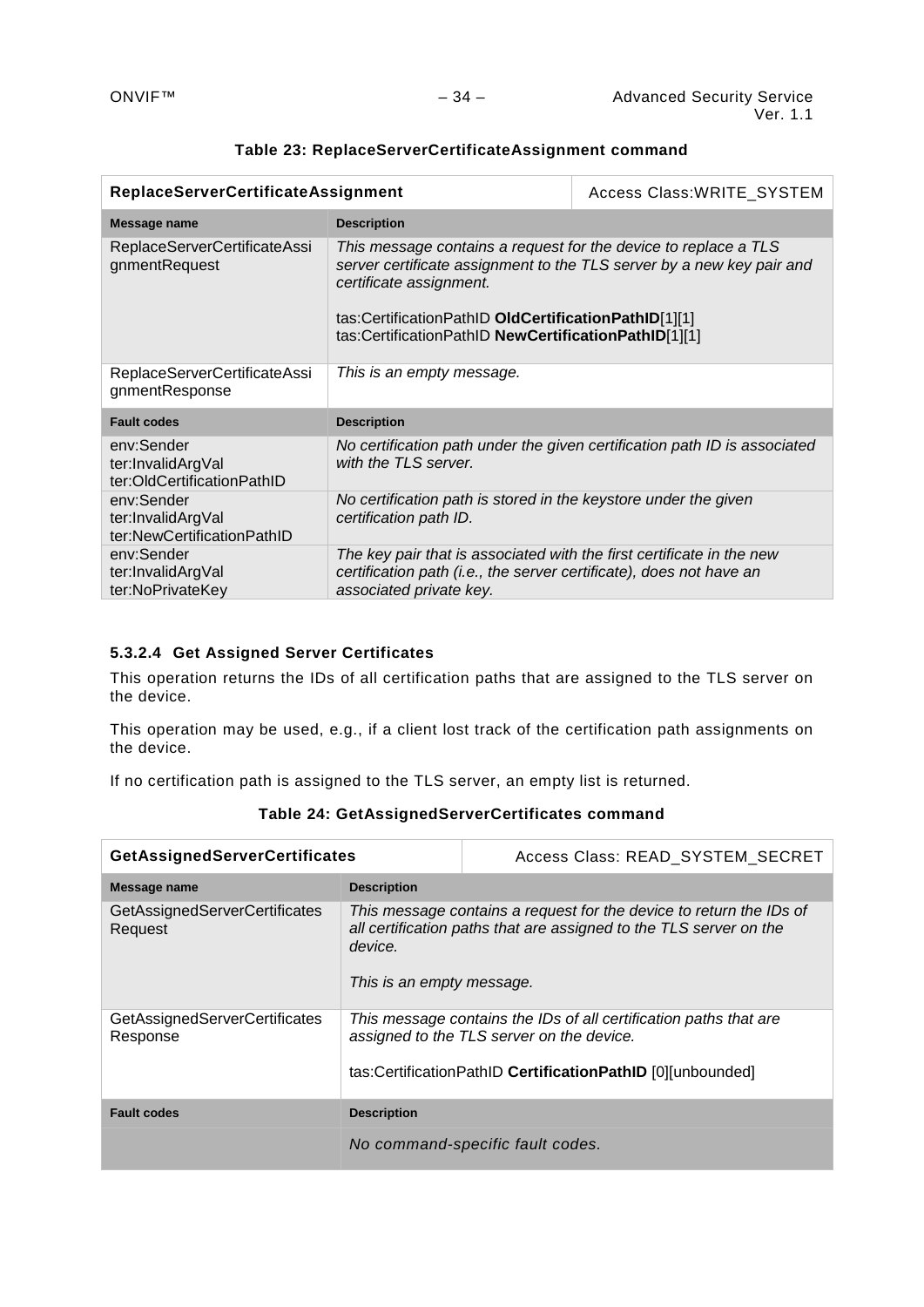## <span id="page-34-0"></span>**5.4 Capabilities**

## <span id="page-34-1"></span>**5.4.1 Advanced Security Service Capabilities**

The capabilities reflect optional functions and functionality of the different features in the advanced security service. The service capabilities consist of keystore capabilities and TLS server capabilities. The information is static and does not change during device operation.

A device shall support this command.

| <b>GetServiceCapabilities</b>             |                                                                                                                                                                        | Access Class: PRE AUTH |
|-------------------------------------------|------------------------------------------------------------------------------------------------------------------------------------------------------------------------|------------------------|
| Message name                              | <b>Description</b>                                                                                                                                                     |                        |
| GetServiceCapabilitiesReque<br>st         | This is an empty message.                                                                                                                                              |                        |
| <b>GetServiceCapabilitiesRespo</b><br>nse | The capability response message contains the requested service<br>capabilities using a hierarchical XML capability structure.<br>tas: Capabilities Capabilities [1][1] |                        |
| <b>Fault codes</b>                        | <b>Description</b>                                                                                                                                                     |                        |
|                                           | No command-specific fault codes.                                                                                                                                       |                        |

## **Table 25: GetServiceCapabilitites command**

## <span id="page-34-2"></span>**5.4.2 Keystore Capabilities**

The keystore capabilities reflect optional functions and functionality of the keystore on a device. The following capabilites are available:

## **Table 26: Keystore Capabilities**

| <b>Capability Name</b>            | <b>Capability Semantics</b>                                                                                  |
|-----------------------------------|--------------------------------------------------------------------------------------------------------------|
| MaximumNumberOfPassphrases        | the maximum number<br>Indicates<br>Ωf<br>passphrases that the device is able to store<br>simultaneously.     |
| MaximumNumberOfKeys               | Indicates the maximum number of keys that<br>the device is able store simultaneously.                        |
| MaximumNumberOfCertificates       | Indicates the maximum number of certificates<br>the device is able<br>that<br>to<br>store<br>simultaneously. |
| MaximumNumberOfCertificationPaths | Indicates the maximum number of certificate<br>paths that the device is able to store<br>simultaneously.     |
| <b>RSAKeyPairGeneration</b>       | Indicates support for on-board RSA key pair<br>generation.                                                   |
| RSAKeyLengths                     | Indicates which RSA<br>key<br>lengths<br>are<br>supported by the device.                                     |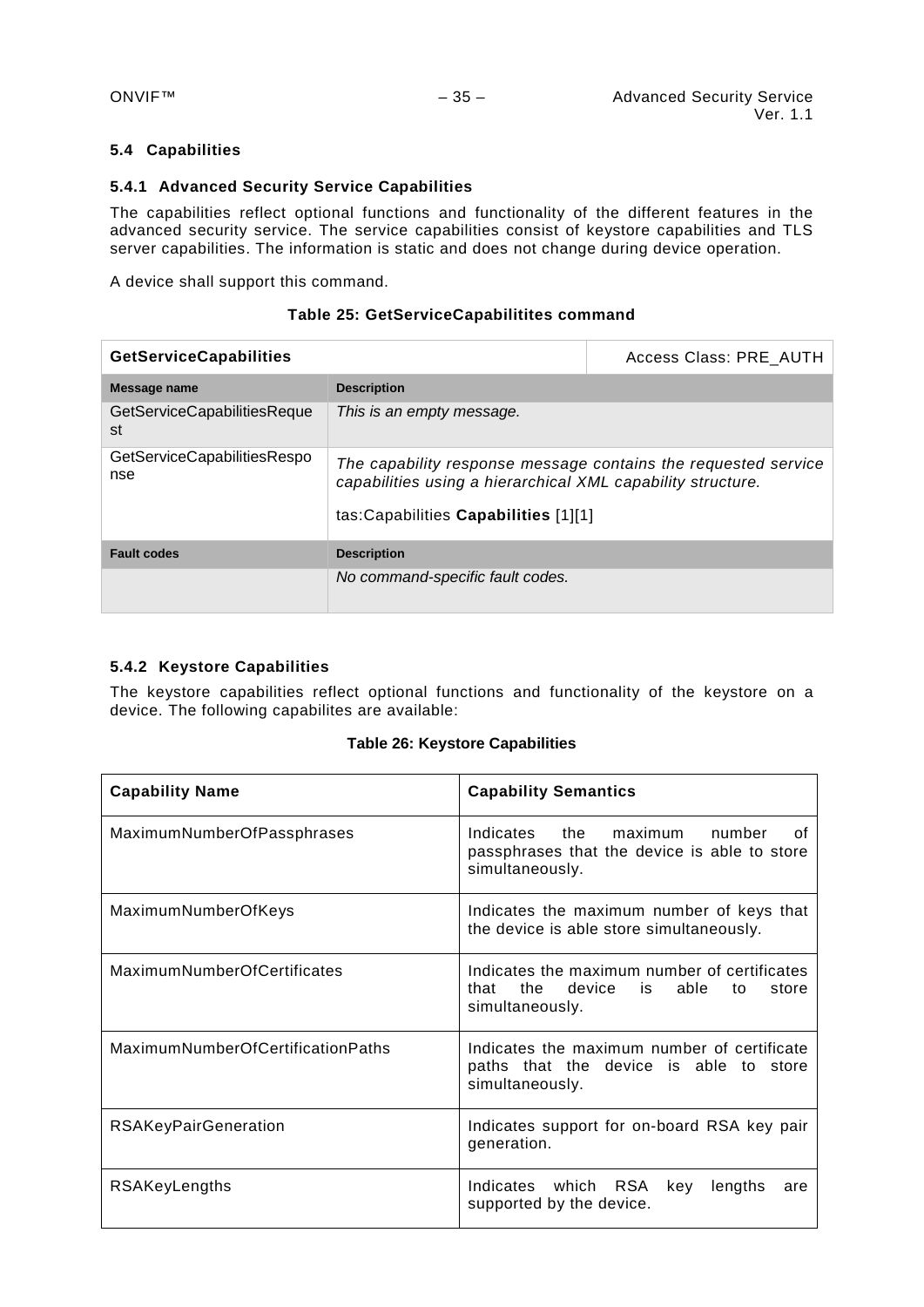| PKCS8RSAKeyPairUpload                    | Indicates support for uploading an RSA key<br>pair in a PKCS#8 data structure.                                                                    |
|------------------------------------------|---------------------------------------------------------------------------------------------------------------------------------------------------|
| PKCS12CertificateWithRSAPrivateKeyUpload | Indicates support for uploading a certificate<br>along with an RSA private key in a PKCS#12<br>data structure.                                    |
| PKCS10ExternalCertificationWithRSA       | Indicates support for creating PKCS#10<br>requests for RSA keys and uploading the<br>certificate obtained from a CA.                              |
| SelfSignedCertificateCreationWithRSA     | Indicates support for creating self-signed<br>certificates for RSA keys.                                                                          |
| SignatureAlgorithms                      | Indicates which signature algorithms are<br>supported by the device.                                                                              |
| PasswordBasedEncryptionAlgorithms        | Indicates which password-based encryption<br>algorithms are supported by the device.                                                              |
| PasswordBasedMACAlgorithms               | <b>MAC</b><br>Indicates which password-based<br>algorithms are supported by the device.                                                           |
| X.509Versions                            | Indicates which X.509 versions are supported<br>by the device. <sup>2</sup> X.509 versions shall be<br>encoded as version numbers, e.g., 1, 2, 3. |

# <span id="page-35-0"></span>**5.4.3 TLS Server Capabilities**

<u>.</u>

The TLS server capabilities reflect optional functions and functionality of the TLS server. The information is static and does not change during device operation. The following capabilites are available:

## **Table 27: TLS Server Capabilities**

| <b>TLSServerSupported</b>            | Indicates which TLS server versions are<br>supported by the device. Server versions<br>shall be encoded as version numbers, e.g.,<br>1.0, 1.1., 1.2. |
|--------------------------------------|------------------------------------------------------------------------------------------------------------------------------------------------------|
| MaximumNumberOfTLSCertificationPaths | Indicates<br>the<br>maximum<br>number<br>certification paths that may be assigned to<br>the TLS server simultaneously.                               |

<span id="page-35-1"></span><sup>2</sup> If a device supports X.509v3 certificates, this fact shall also be signalled by this capability.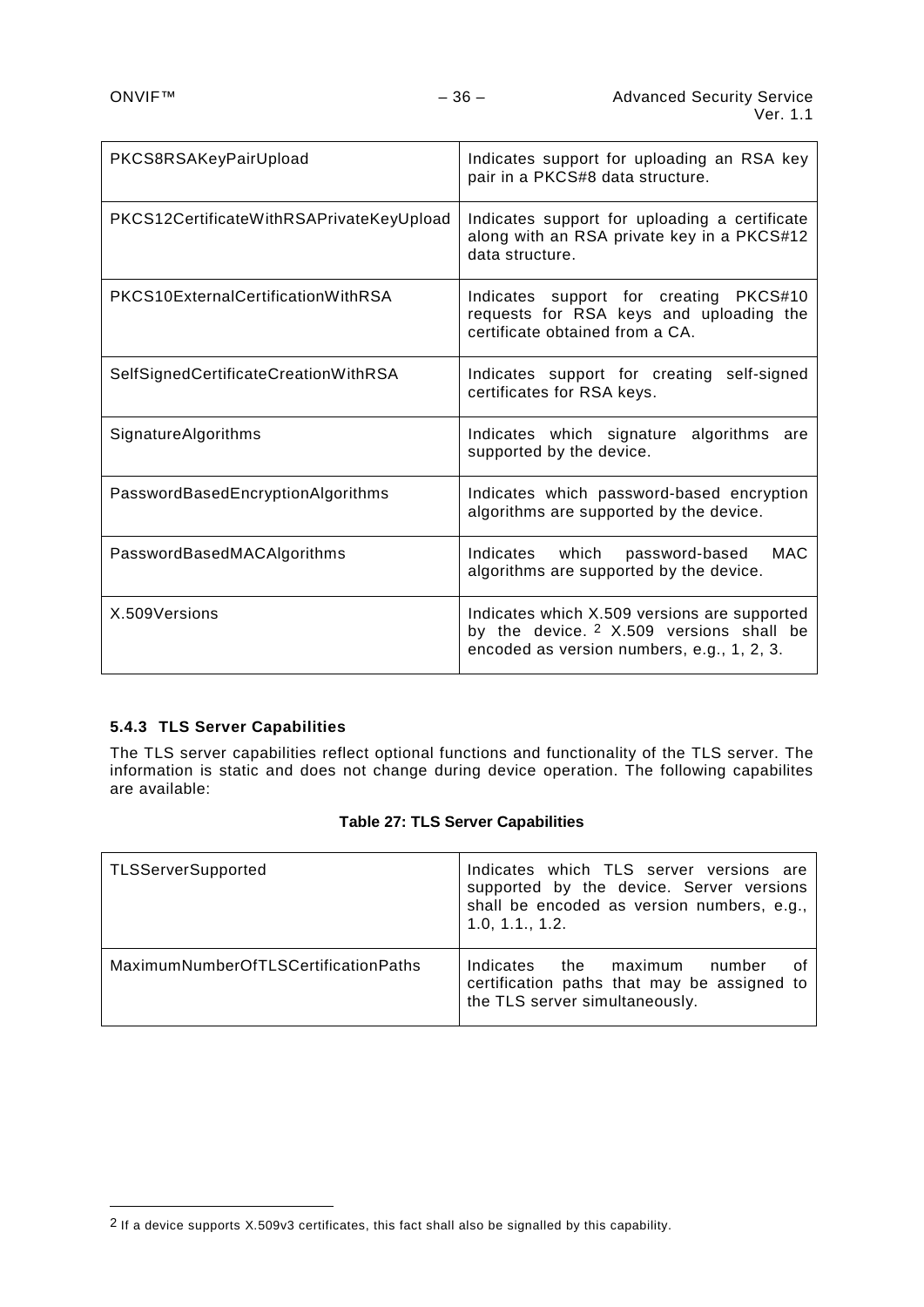## <span id="page-36-0"></span>**5.4.4 Capability-implied Requirements**

[Table 28](#page-36-1) summarizes for each capability the minimum requirements that a device signaling this capability shall satisfy; it should not be seen as a recommendation.

<span id="page-36-1"></span>

| <b>Capability</b>                     | <b>Implied Requirements</b>                                                                                                                                             |  |  |  |
|---------------------------------------|-------------------------------------------------------------------------------------------------------------------------------------------------------------------------|--|--|--|
| MaximumNumberOfPassphr<br>ases        | If greater than zero, the following commands shall be<br>supported:                                                                                                     |  |  |  |
|                                       | UploadPassphrase                                                                                                                                                        |  |  |  |
|                                       | GetAllPassphrases                                                                                                                                                       |  |  |  |
|                                       | DeletePassphrase                                                                                                                                                        |  |  |  |
|                                       | If greater than zero, the device shall support passphrases that<br>consist of characters from the ASCII character set and that<br>have a length of up to 40 characters. |  |  |  |
| MaximumNumberOfKeys                   | If greater than zero, then the following commands shall be<br>supported:                                                                                                |  |  |  |
|                                       | GetKeyStatus                                                                                                                                                            |  |  |  |
|                                       | GetAllKeys                                                                                                                                                              |  |  |  |
|                                       | DeleteKey                                                                                                                                                               |  |  |  |
| MaximumNumberOfCertifica<br>tes       | If greater than zero, then MaximumNumberOfKeys>0 shall<br>hold.                                                                                                         |  |  |  |
| MaximumNumberOfCertifica<br>tionPaths | If greater than zero, MaximumNumberOfCertificates>=2 shall<br>hold.                                                                                                     |  |  |  |
| <b>RSAKeyPairGeneration</b>           | If true, the following commands shall be supported:                                                                                                                     |  |  |  |
|                                       | CreateRSAKeyPair                                                                                                                                                        |  |  |  |
|                                       | GetPrivateKeyStatus                                                                                                                                                     |  |  |  |
|                                       | If true, the list of supported RSA key lengths as indicated by<br>the RSAKeyLenghts capability shall not be empty.                                                      |  |  |  |
|                                       | If true, MaximumNumberOfKeys>0 shall hold.                                                                                                                              |  |  |  |
| PKCS8RSAKeyPairUpload                 | If true, the following commands shall be supported:                                                                                                                     |  |  |  |
|                                       | UploadKeyPairInPKCS8                                                                                                                                                    |  |  |  |
|                                       | GetPrivateKeyStatus                                                                                                                                                     |  |  |  |
|                                       | If true, MaximumNumberOfPassphrases >0 shall hold.                                                                                                                      |  |  |  |
|                                       | If true, MaximumNumberOfKeys > 0 shall hold.                                                                                                                            |  |  |  |

If true, the list of supported RSA key lengths as indicated by

## **Table 28: Requirements implied by Capabilities**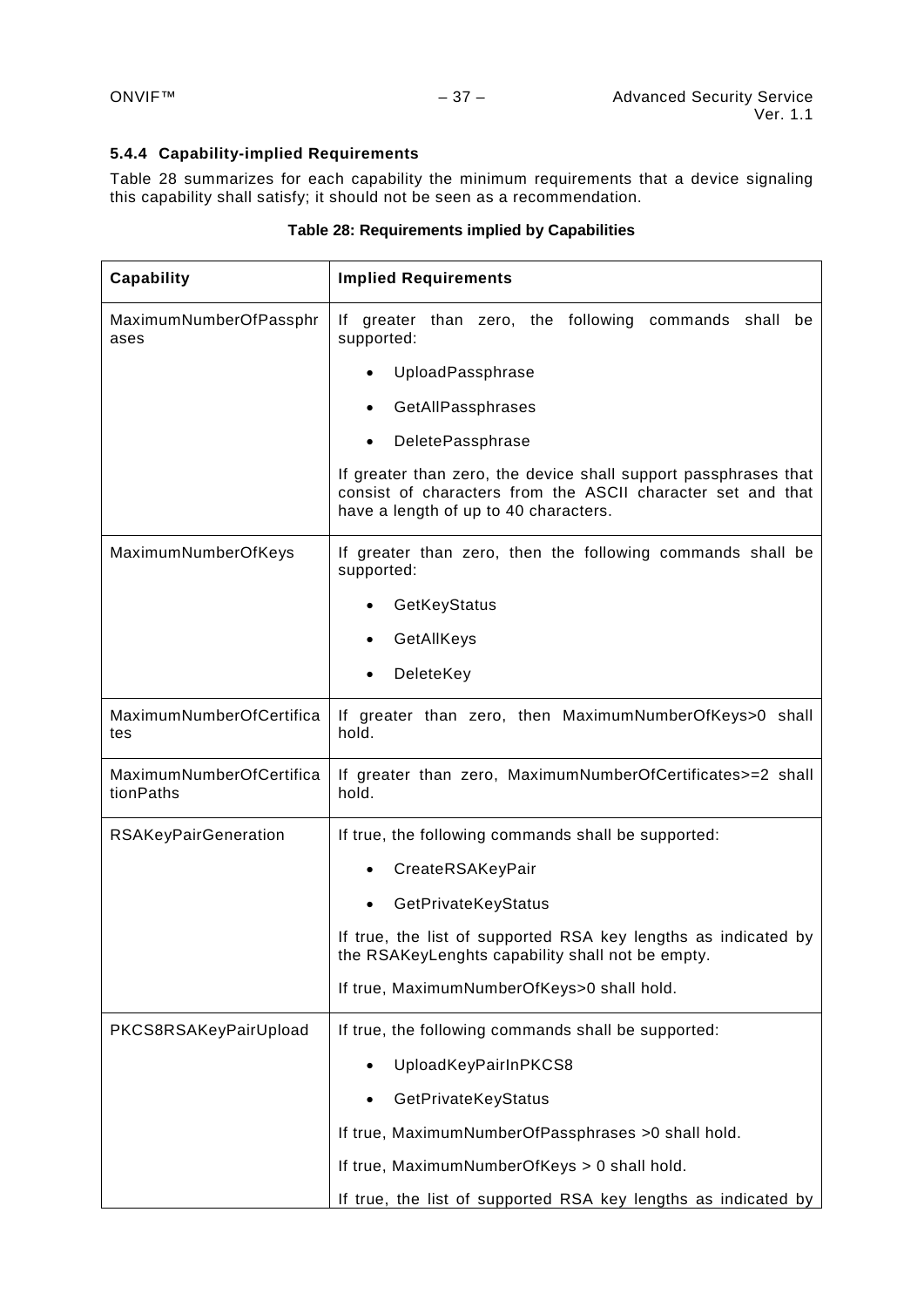|                            | the RSAKeyLenghts capability shall not be empty.                                                                                                                                                                                |
|----------------------------|---------------------------------------------------------------------------------------------------------------------------------------------------------------------------------------------------------------------------------|
|                            | If true, the list of supported password-based encryption<br>algorithms<br>indicated<br>by<br>as<br>the<br>PasswordBasedEncryptionAlgorithms capability shall contain at<br>least the algorithm pbeWithSHAAnd3-KeyTripleDES-CBC. |
| PKCS12CertificateWithRSA   | If true, the following commands shall be supported:                                                                                                                                                                             |
| PrivateKeyUpload           | UploadCertificateWithPrivateKeyInPKCS12                                                                                                                                                                                         |
|                            | GetPrivateKeyStatus                                                                                                                                                                                                             |
|                            | GetCertificate                                                                                                                                                                                                                  |
|                            | <b>GetAIICertificates</b>                                                                                                                                                                                                       |
|                            | <b>DeleteCertificate</b>                                                                                                                                                                                                        |
|                            | <b>GetCertificationPath</b>                                                                                                                                                                                                     |
|                            | GetAllCertificationPaths                                                                                                                                                                                                        |
|                            | DeleteCertificationPath                                                                                                                                                                                                         |
|                            | If true, MaximumNumberOfPassphrases > 0 shall hold.                                                                                                                                                                             |
|                            | If true, MaximumNumberOfKeys >=2 shall hold.                                                                                                                                                                                    |
|                            | If true, MaximumNumberOfCertificates >=2 shall hold.                                                                                                                                                                            |
|                            | If true, MaximumNumberOfCertificattionPaths >0 shall hold.                                                                                                                                                                      |
|                            | If true, SignatureAlgorithms shall not be empty.                                                                                                                                                                                |
|                            | If true, the list of supported RSA key lengths as indicated by<br>the RSAKeyLenghts capability shall not be empty.                                                                                                              |
|                            | If true, the list of supported password-based encryption<br>algorithms<br>indicated<br>the<br>by<br>as<br>PasswordBasedEncryptionAlgorithms capability shall contain at<br>least the algorithm pbeWithSHAAnd3-KeyTripleDES-CBC. |
|                            | If true, the list of supported password-based MAC algorithms<br>as indicated by the PasswordBasedMACAIgorithms capability<br>shall contain at least the algorithm hmacWithSHA256.                                               |
|                            | If true, the list of supported X.509 versions as indicated by the<br>X.509Versions capability shall contain at least the value 3.                                                                                               |
|                            | If true, the list of supported signature algorithms as indicated<br>by the SignatureAlgorithms capability shall contain at least the<br>algorithms<br>sha1-WithRSAEncryption<br>and<br>sha256WithRSAEncryption.                 |
| PKCS10ExternalCertificatio | If true, the following operations shall be supported:                                                                                                                                                                           |
| nWithRSA                   | RSA key pair generation as<br>signaled<br>the<br>by<br>RSAKeyPairGeneration capability or RSA key pair<br>upload as signaled by the PKCS8RSAKeyPairUpload<br>capability or RSA key pair upload as signaled by the               |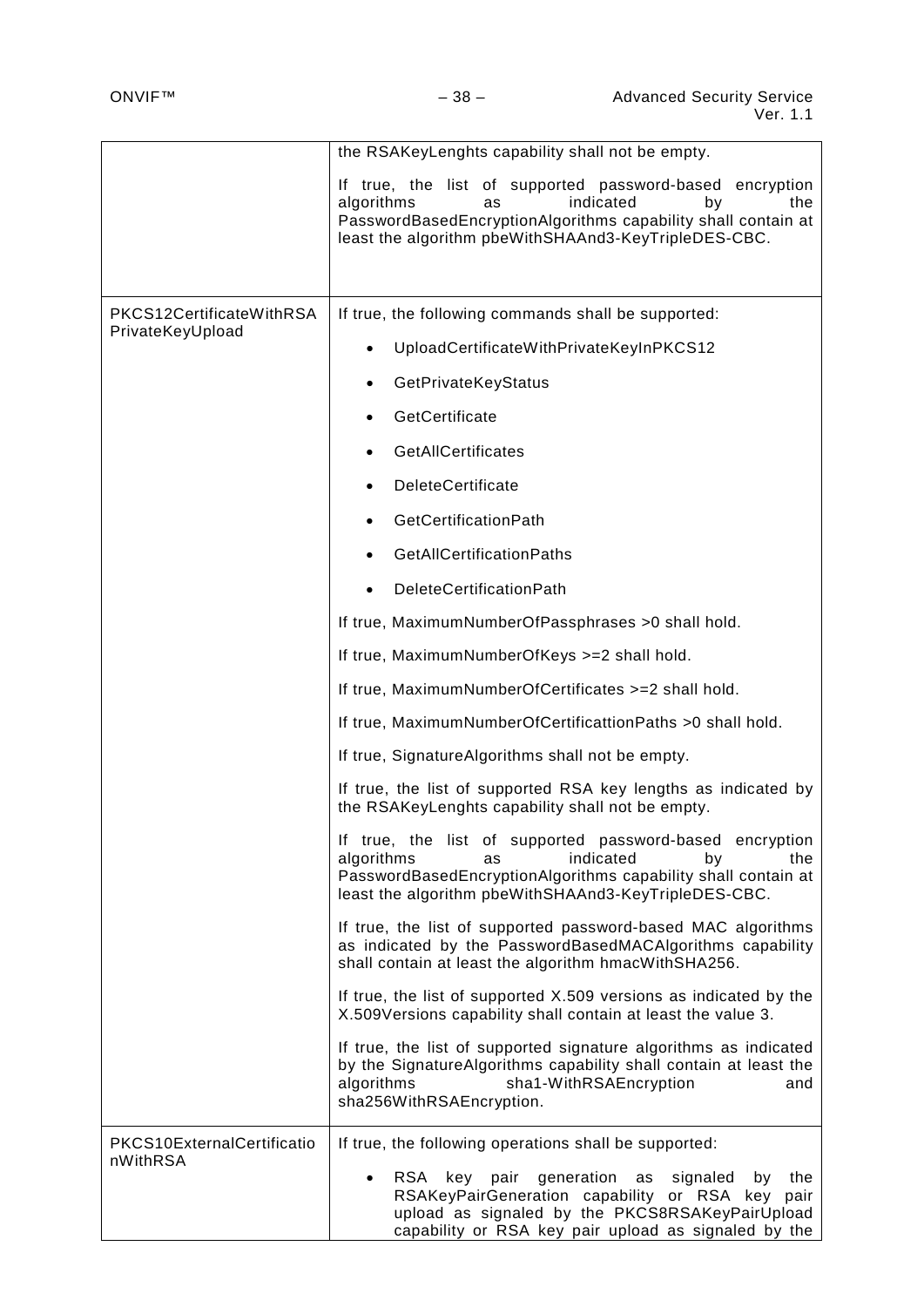|                                          | PKCS12CertificateWithRSAPrivateKeyUpload capability                                                                                                                                                                                                                                     |
|------------------------------------------|-----------------------------------------------------------------------------------------------------------------------------------------------------------------------------------------------------------------------------------------------------------------------------------------|
|                                          | Creating a CSR with the CreatePKCS10CSR command.                                                                                                                                                                                                                                        |
|                                          | GetCertificate                                                                                                                                                                                                                                                                          |
|                                          | <b>GetAIICertificates</b>                                                                                                                                                                                                                                                               |
|                                          | <b>DeleteCertificate</b>                                                                                                                                                                                                                                                                |
|                                          | Uploading the certificate created for the CSR as well as<br>the certificate of the created certificate's signer with the<br>UploadCertificate command.                                                                                                                                  |
|                                          | If true, SignatureAlgorithms shall not be empty.                                                                                                                                                                                                                                        |
|                                          | MaximumNumberOfCertificates>=2<br>lf<br>true.<br>and<br>MaximumNumberOfCertificationPaths>0 shall hold.                                                                                                                                                                                 |
|                                          | If true, MaximumNumberOfKeys>=2 shall hold.                                                                                                                                                                                                                                             |
|                                          | If true, the list of supported signature algorithms as indicated<br>by the SignatureAlgorithms capability shall contain at least the<br>sha1-WithRSAEncryption<br>algorithms<br>and<br>sha256WithRSAEncryption.                                                                         |
| SelfSignedCertificateCreati<br>onWithRSA | If true, the following commands shall be supported:                                                                                                                                                                                                                                     |
|                                          | CreateSelfSignedCertificate                                                                                                                                                                                                                                                             |
|                                          | GetCertificate                                                                                                                                                                                                                                                                          |
|                                          | GetAllCertificates                                                                                                                                                                                                                                                                      |
|                                          | <b>DeleteCertificate</b>                                                                                                                                                                                                                                                                |
|                                          | If true, the following operations shall be supported:                                                                                                                                                                                                                                   |
|                                          | generation<br>RSA<br>key<br>pair<br>as<br>signaled<br>by<br>the<br>RSAKeyPairGeneration capability or RSA key<br>pair<br>upload as signaled by the PKCS8RSAKeyPairUpload<br>capability or RSA key pair upload as signaled by the<br>PKCS12CertificateWithRSAPrivateKeyUpload capability |
|                                          | If true, MaximumNumberOfCertificates> 0 shall hold.                                                                                                                                                                                                                                     |
|                                          | If true, SignatureAlgorithmsshall not be empty                                                                                                                                                                                                                                          |
|                                          | If true, the list of supported signature algorithms as indicated                                                                                                                                                                                                                        |
|                                          | by the SignatureAlgorithms capability shall contain at least the<br>algorithms<br>sha1-WithRSAEncryption<br>and<br>sha256WithRSAEncryption.                                                                                                                                             |
| <b>TLSServerSupported</b>                | If not empty, the value 1.0 shall be contained in the list of<br>supported TLS versions.                                                                                                                                                                                                |
|                                          | If not empty, PKCS10ExternalCertificationWithRSA shall be<br>true or SelfSignedCertificateCreationWithRSA shall be true.                                                                                                                                                                |
|                                          | If not empty, the following commands shall be supported:                                                                                                                                                                                                                                |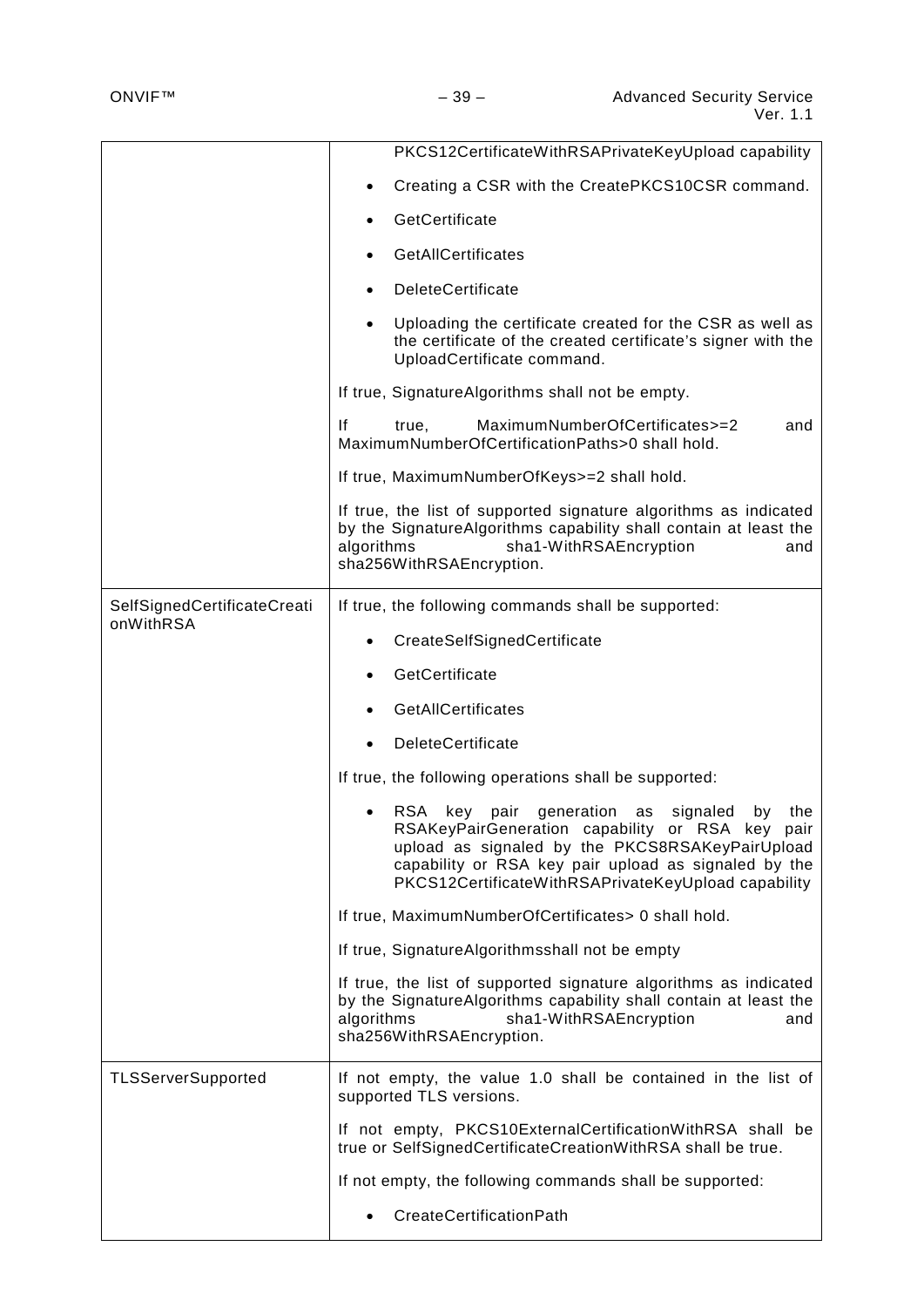|                                                                            | <b>GetCertificationPath</b>                                                                                                  |
|----------------------------------------------------------------------------|------------------------------------------------------------------------------------------------------------------------------|
|                                                                            | <b>GetAIICertificationPaths</b>                                                                                              |
|                                                                            | <b>DeleteCertificationPath</b>                                                                                               |
|                                                                            | AddTLSServerCertificateAssignment                                                                                            |
|                                                                            | RemoveTLSServerCertificateAssignment                                                                                         |
|                                                                            | ReplaceTLSServerCertificateAssignment                                                                                        |
|                                                                            | GetAssignedServerCertificates                                                                                                |
|                                                                            | not empty, MaximumNumberOfCertificationPaths>=2 and<br>lf.<br>MaximumNumberOfTLSCertificationPaths>0 shall hold.             |
| <b>TLSServerSupported</b><br>and<br>PKCS10ExternalCertificatio<br>nWithRSA | If both TLSServerSupported and<br>PKCS10ExternalCertificationWithRSA are true,<br>MaximumNumberOfCertificates>=3 shall hold. |
| MaximumNumberOfTLSCert<br>ificationPaths                                   | If greater than zero, MaximumNumberOfCertificationPaths>0<br>shall hold.                                                     |

## <span id="page-39-0"></span>**5.5 Events**

#### <span id="page-39-1"></span>**5.5.1 Key Status**

A device that indicates support for key handling via the MaximumNumberOfKeys capability shall provide information about key status changes through key status events.

A device shall include an OldStatus value unless NewStatus is generating.

```
Topic: tns1:Advancedsecurity/Keystore/KeyStatus
<tt:MessageDescription>
      <tt:Source>
            <tt:SimpleItemDescription Name="KeyID" Type="tas:KeyID"/>
      </tt:Source>
      <tt:Data>
            <tt:SimpleItemDescriptionminOccurs="0" Name="OldStatus" 
            Type="tas:KeyStatus"/>
            <tt:SimpleItemDescription Name="NewStatus" 
            Type="tas:KeyStatus"/>
      </tt:Data>
</tt:MessageDescription>
```
#### <span id="page-39-2"></span>**5.6 Service specific data types**

The service specific data types are defined in advancedsecurity.wsdl.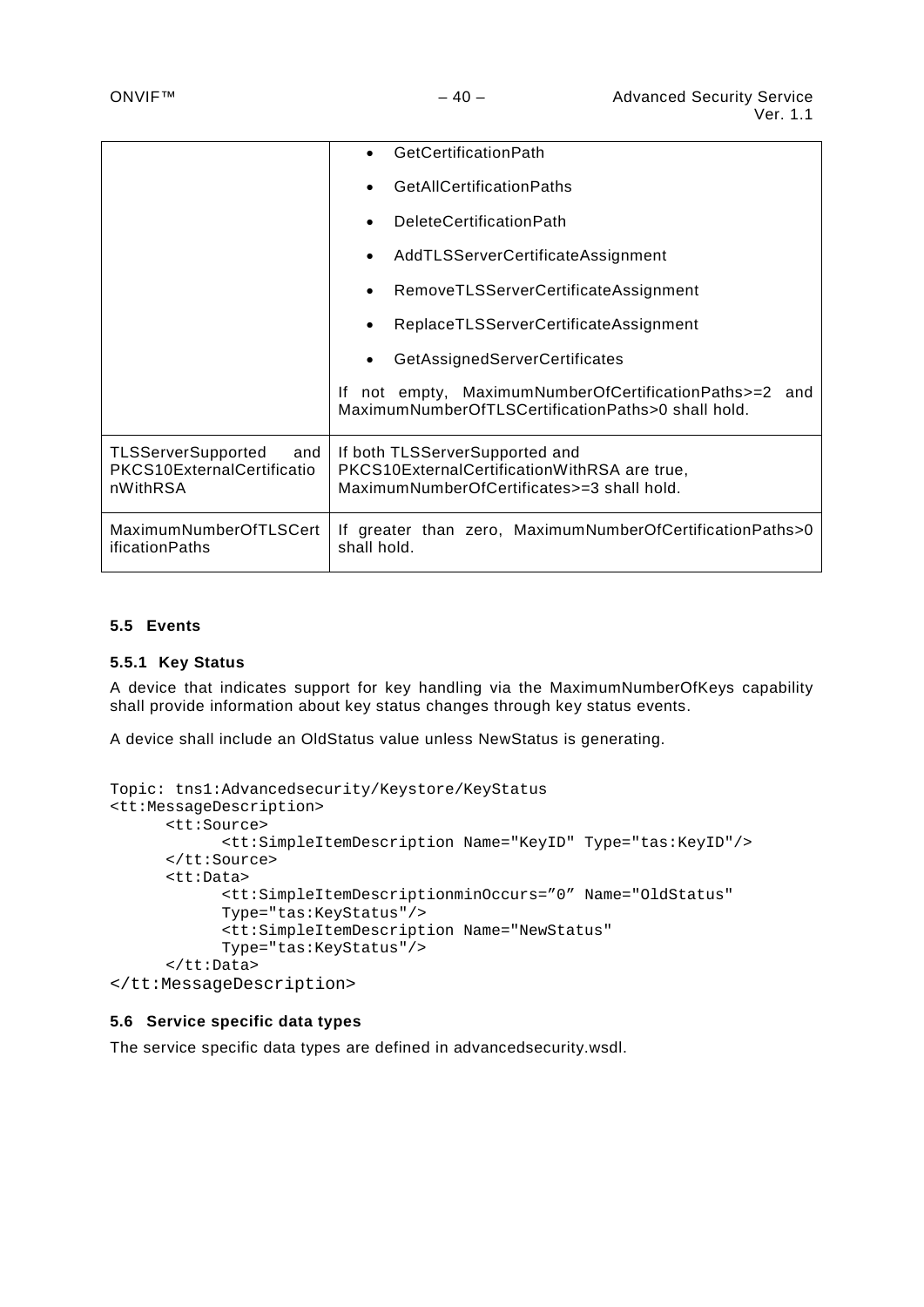## <span id="page-40-0"></span>**5.7 Service specific fault codes**

The table below lists the advanced security service specific fault codes. Additionally, each command can also generate a generic fault as defined in the [ONVIF Core specification].

| <b>Fault Code</b>          | <b>Parent Subcode</b>                                                    | <b>Fault Reason</b>                        | <b>Description</b>                                                                                                                              |
|----------------------------|--------------------------------------------------------------------------|--------------------------------------------|-------------------------------------------------------------------------------------------------------------------------------------------------|
|                            | <b>Subcode</b>                                                           |                                            |                                                                                                                                                 |
| env:Sender                 | ter:InvalidArgVal                                                        |                                            | No key is stored under the                                                                                                                      |
|                            | ter:KeyID                                                                | KeylD not<br>appropriate                   | requested KeylD.                                                                                                                                |
| env:Sender                 | ter:InvalidArgVal<br>ter:InvalidKeyType                                  | Key type invalid                           | The key stored in the keystore<br>under the requested KeylD is<br>of an invalid type.                                                           |
| env:Receiver               | ter:Action<br>ter:KeyDeletionFailed                                      | Deletion of a key<br>failed.               | Deleting the key with the<br>requested KeylD failed.                                                                                            |
| env:Receiver               | ter:Action<br>ter:CSRCreationFailed                                      | Failure to create a<br><b>CSR</b>          | The generation of the<br>PKCS#10 certification request<br>failed.                                                                               |
| env:Sender                 | ter:InvalidArgVal<br>ter:UnsupportedSignatureAlgo<br>rithm               | Signature algorithm<br>not supported       | The specified signature<br>algorithm is not supported by<br>the device.                                                                         |
| env:Sender                 | ter:InvalidArgVal<br>ter:KeySignatureAlgorithmMis<br>match               | Mismatch of key and<br>signature algorithm | The specified public key is an<br>invalid input to the specified<br>signature algorithm.                                                        |
| env:Sender                 | ter:InvalidArgVal<br>ter:InvalidKeyStatus                                | KeyStatus invalid                          | The key with the requested<br>KeylD has an inappropriate<br>status.                                                                             |
| env:Sender                 | ter:InvalidArgVal<br>ter:InvalidSubject                                  | Subject invalid                            | The specified subject is<br>invalid or incomplete.                                                                                              |
| env:Sender                 | ter:InvalidArgVal<br>ter:InvalidAttribute                                | Attribute invalid                          | The specified attribute is<br>invalid or incomplete.                                                                                            |
| env:Sender                 | ter:InvalidArgVal<br>ter:InvalidDateTime                                 | dateTime invalid                           | The specified dateTime is<br>invalid.                                                                                                           |
| env:Receiver               | ter:Action<br>ter:CertificateCreationFailed                              | Certificate creation<br>failed.            | The generation of a certificate<br>failed.                                                                                                      |
| env:Receiver               | ter:Action<br>ter:MaximumNumberOfCertifi<br>catesReached                 | Maximum number of<br>certificates reached  | The device does not have<br>enough storage space to<br>store the certificate to be<br>created.                                                  |
| ter:Sender                 | ter:InvalidArgVal<br>ter:UnsupportedX509Version                          | X509 version not<br>supported              | The specified X.509 version is<br>not supported by the device.                                                                                  |
| env:Sender<br>env:Receiver | ter:InvalidArgVal<br>ter:X509VersionExtensionsMi<br>smatch<br>ter:Action | Extensions not<br>supported                | The request contains<br>extensions that are not<br>supported by the X.509<br>version specified in the<br>request.<br>The keystore does not have |
|                            |                                                                          | Maximum number of                          |                                                                                                                                                 |

| Table 29: Advanced security service specific fault codes |  |  |  |  |  |  |  |  |
|----------------------------------------------------------|--|--|--|--|--|--|--|--|
|----------------------------------------------------------|--|--|--|--|--|--|--|--|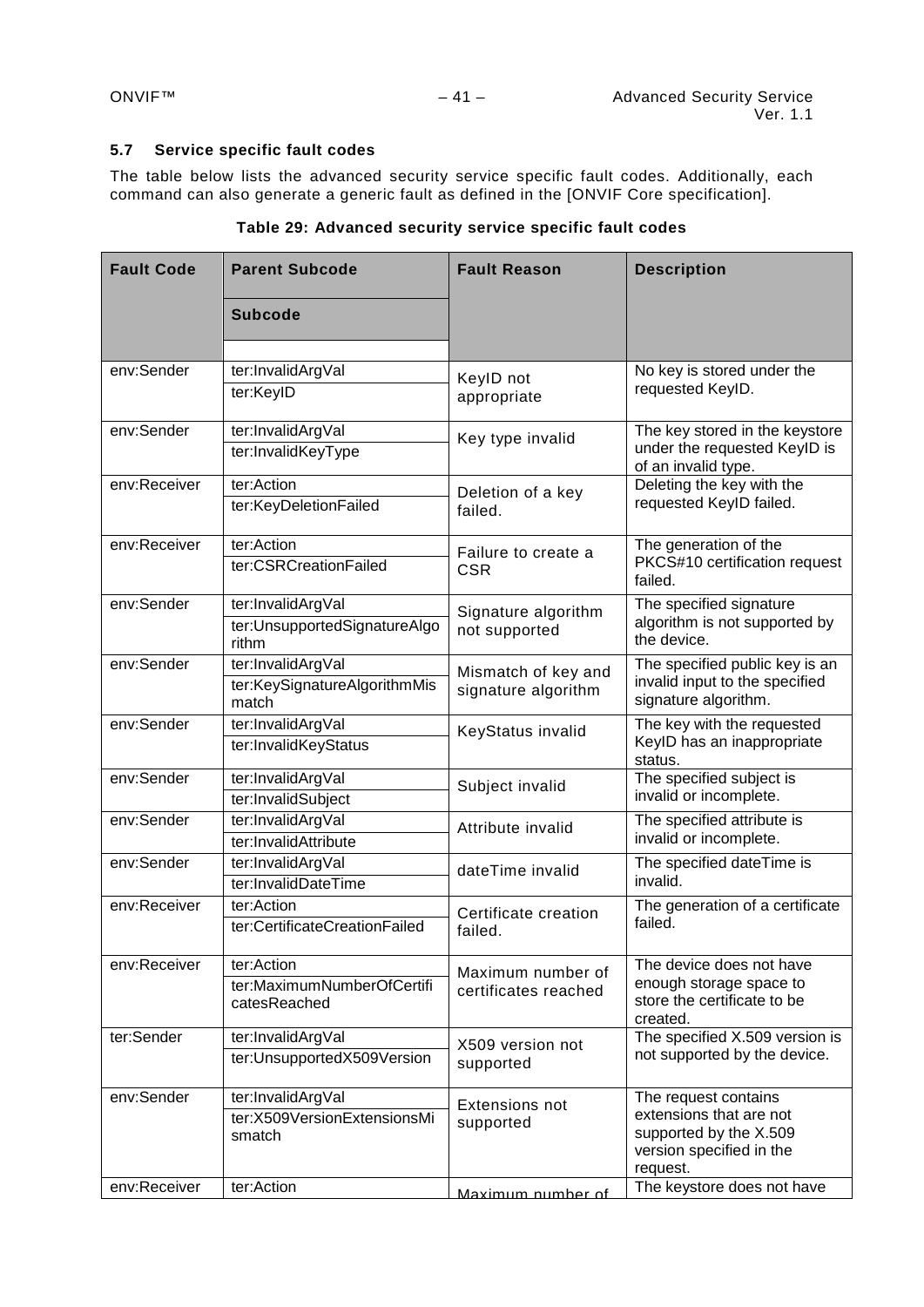|              | ter:<br>MaximumNumberOfKeysRea<br>ched                                | keys reached                                                   | enough storage space to<br>store the key pair that has to<br>be generated.                                                                      |
|--------------|-----------------------------------------------------------------------|----------------------------------------------------------------|-------------------------------------------------------------------------------------------------------------------------------------------------|
| env:Sender   | ter:InvalidArgVal<br>ter:BadCertificate                               | Certificate bad                                                | The supplied certificate<br>cannot be processed by the<br>device.                                                                               |
| env:Sender   | ter:InvalidArgVal<br>ter:UnsupportedPublicKeyAlg<br>orithm            | Public key algorithm<br>not supported                          | The public key algorithm of<br>the public key in the certificate<br>is not supported by the<br>device.                                          |
| env:Receiver | ter:Action<br>ter:NoMatchingPrivateKey                                | Matching private key<br>not found.                             | The keystore does not contain<br>a key pair with a private key<br>that matches the public key in<br>the uploaded certificate.                   |
| env:Sender   | ter:InvalidArgVal<br>ter:CertificateID                                | CertificateID not<br>appropriate                               | No certificate is stored under<br>the requested CertificateID.                                                                                  |
| env:Receiver | ter:Action<br>ter:CertificateDeletionFailed                           | Deletion of a<br>certificate failed.                           | Deleting the certificate with<br>the requested CertificateID<br>failed.                                                                         |
| env:Sender   | ter:InvalidArgVal<br>ter:ReferenceExists                              | <b>ReferenceExists</b>                                         | A reference exists for the<br>object that is to be deleted.                                                                                     |
| env:Sender   | ter:InvalidArgVal<br>ter:InvalidCertificationPath                     | CertificationPath<br>invalid                                   | At least one certificate in the<br>certification path is not<br>correctly signed with the<br>public key in the next<br>certificate in the path. |
| env:Receiver | ter:Action<br>ter:CertificationPathCreationF<br>ailed                 | Certification path<br>creation failed.                         | Creating the certification path<br>failed.                                                                                                      |
| env:Sender   | ter:InvalidArgVal<br>ter:CertificationPathID                          | <b>Certification Path ID</b><br>invalid                        | No certification path is stored<br>under the requested<br>certification path ID.                                                                |
| env:Receiver | ter:Action<br>ter:CertificationPathDeletionF<br>ailed                 | Certification path<br>deletion failed                          | Deleting the certification path<br>with the requested<br>certification path ID failed.                                                          |
| env:Sender   | ter:InvalidArgVal<br>ter:NoPrivateKey                                 | The key pair does<br>not contain a private<br>key.             | The key pair that is<br>associated with the first<br>certificate in the certificate<br>chain does not have an<br>associated private key.        |
| env:Receiver | ter:Action<br>ter:MaximumNumberOfCertifi<br>cationPathsReached        | Maximum number of<br>certification paths<br>received.          | The maximum number of<br>certification paths that may be<br>assigned to the TLS server<br>simultaneously is reached.                            |
| env:Sender   | ter:InvalidArgVal<br>ter:OldCertificationPathID                       | Invalid old<br>certification path ID                           | No certification path under the<br>given old certification path ID<br>is associated with the TLS<br>server.                                     |
| env:Sender   | ter:InvalidArgVal<br>ter:NewCertificationPathID                       | Invalid new<br>certification path ID                           | No certification path is stored<br>in the keystore under the<br>given certification path ID.                                                    |
| env:Receiver | ter:Action<br>ter:<br>MaximumNumberOfTLSCertifi<br>cationPathsReached | Maximum number of<br><b>TLS</b> certification<br>paths reached | The maximum number of<br>certification paths that may be<br>assigned to the TLS server<br>simultaneously is reached.                            |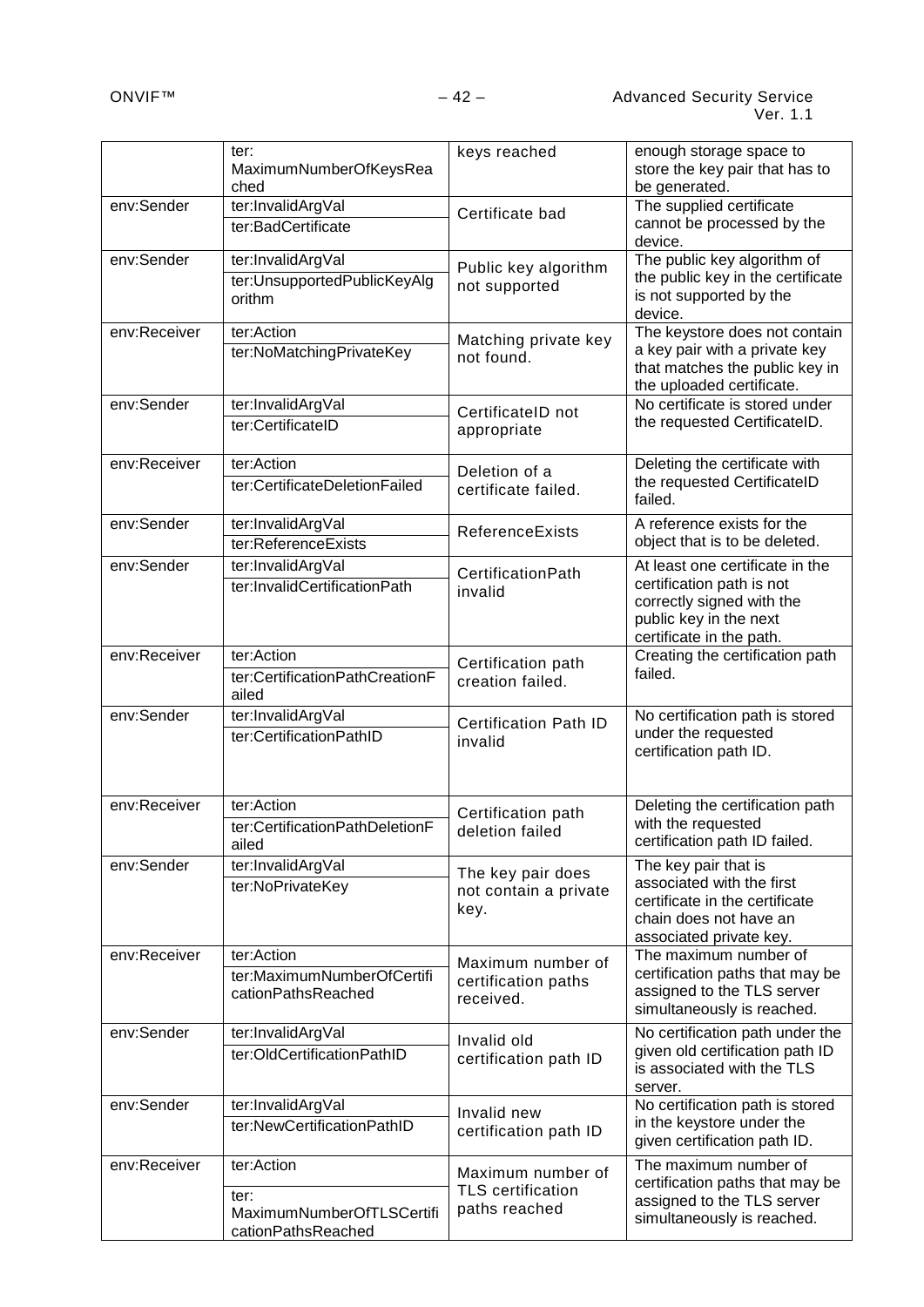| env:Sender | ter:InvalidArgVal<br>ter:PassphraseID             | PassphraseID not<br>appropriate        | No passphrase is stored<br>under the requested<br>PassphraseID.        |
|------------|---------------------------------------------------|----------------------------------------|------------------------------------------------------------------------|
| env:Sender | ter:InvalidArgVal<br>ter:BadPKCS8File             | Invalid PKCS#8 File                    | The PKCS#8 data structure<br>cannot be processed by the<br>device.     |
| env:Sender | ter:InvalidArgVal<br>ter:DecryptionFailed         | Decryption failed                      | The given data could not be<br>decrypted.                              |
| env:Sender | ter:InvalidArgVal<br>ter:PublicPrivateKeyMismatch | Public and private<br>key do not match | The supplied private key does<br>not match the supplied public<br>key. |
| env:Sender | ter:InvalidArgVal<br>ter:BadPKCS12File            | Invalid PKCS#12 File                   | The PKCS#12 data structure<br>cannot be processed by the<br>device.    |

## <span id="page-42-0"></span>**6 Security Considerations**

This section is informative.

- Faults and their types shall not disclose sensitive information to an attacker that he could not obtain otherwise.
- For interoperability reasons, sha1WithRSAEncryption as specified in [RFC3279] is mandated as default signature algorithm. However, since the security of the SHA-1 algorithm is under question, this specification mandates that a signature algorithm based on SHA-256, particularly sha256WithRSAEncryption as specified in [RFC 4055], be supported in addition.
- Operations with arguments that need protection against eavesdropping or manipulation shall only be executed over sufficiently protected communication channels.
- It is good practice not to use the same key for different purposes. In order to prevent the device from using the same key for different purposes unnoticedly, this specification mandates that all keys in the keystore be distinct.
- Private keys must be protected against disclosure to unauthorized parties. If a private key is uploaded in an encrypted PKCS#8 or PKCS#12 structure, the passphrase that is used to encrypt the structure must be uploaded to the device over a communication channel that is protected against eavesdropping in order to preserve the confidentiality of the private key. Moreover, the confidentiality of the uploaded private key depends on the strength of the encryption passphrase. It is therefore strongly recommended to use random passwords with sufficient length.
- In general, externally generated keys must be regarded less trustworthy than keys that are generated by the device because the probability of being disclosed to an attacker is higher for an externally generated key than for an internally generated key. A client may determine whether a key was generated by the device from the *externallyGenerated* attribute of the key.
- While new specifications should be based on [PKCS#5 v2.0] or higher, adoption of this standard is still limited. Therefore, this specification intends to balance security and interoperability by mandating cryptographic algorithms based on [PKCS#5 v1.5] as interoperability baseline while strongly encouraging the use of [PKCS#5 v2.0] or higher. Future versions of this specification or specifications referring to this specification may mandate additional cryptographic algorithms.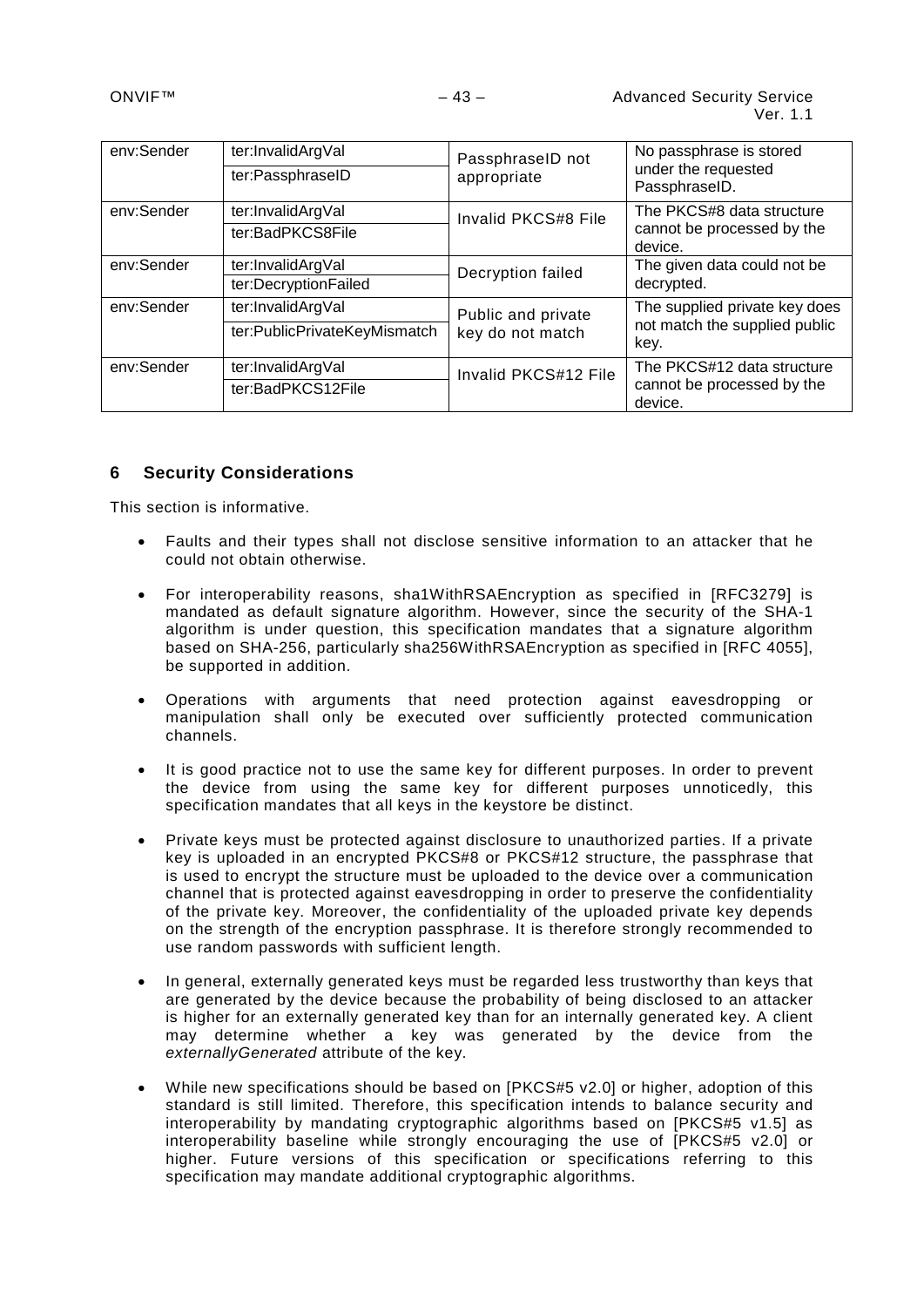• Although PKCS#8 [RFC 5208] is widely used for exchanging cryptographic keys, this specification is based on the successor standard [RFC 5958], particularly in order to incorporate both private key and public key in the same data structure.

## <span id="page-43-0"></span>**7 Design Rationale**

This section is informative.

## <span id="page-43-1"></span>**7.1 General Design Goals**

The Advanced Security Service is designed for modularity and extensibility. Therefore, each security feature is encapsulated in a separate port type within the service. Later revisions of this specification may add port types to enhance the Advanced Security Service by additional security features.

Within a security feature, capabilities indicate support for sub-features and configuration options. Later revisions of this specification may add additional sub-features to existing features and identify them by additional capabilities.

Port types and capabilities enable devices to support well-defined subsets of this specification and to communicate this information to clients effectively.

## <span id="page-43-2"></span>**7.2 Keystore**

The keystore design assumes that passphrases are chosen by clients. Therefore, an operation for retrieving passphrases from a device is deliberately omitted. If client loses a previously uploaded passphrase, the client should create a new passphrase, upload the new passphrase to the device, and delete the old passphrase from the device.

This specification deliberately deviates from the terminology in PKCS#8 and PKCS#12 by using the term 'passphrase' instead of 'password' in order to avoid confusion with the password that is assigned to ONVIF device users and the corresponding API in the ONVIF Device Management Service.

The keystore design is based on the rationale that an RSA key pair is a special type of key pair and a key pair is a special type of key. Therefore, key-related operations in the keystore deliberately refer to the most generic possible type in this hierarchy. For example, the DeleteKey operation (see Sect. [5.2.6.1.5\)](#page-15-0) refers to a key instead of a key pair or even an RSAKeyPair because it is applicable to all keys. On the other hand, the GetPrivateKeyStatus command refers to a key pair instead of a key, since this command is not meaningful for a key that is not a key pair, e.g., a symmetric key.

While this revision of the keystore specification only supports RSA key pairs as key pairs, later revisions of this specification may add other types of key pairs or symmetric keys as special types of keys.

Some interactions with the keystore, e.g., retrieving the private key for a public key that is contained in a certificate, are required device-internally, but need not be accessible to clients and may even, as in the above example, imply a security risk when made available outside the device. Such operations are therefore deliberately omitted from this specification.

## <span id="page-43-3"></span>**7.3 TLS Server**

This revision of the Advanced Security Service Specification allows to manage assignments of certification paths to the TLS server on a device. It is permitted that a TLS server presents different certification paths to different clients, therefore more than one certification path may be assigned simultaneously to the TLS server to use as a server certificate.

All other configuration of the TLS server on a device is outside the scope of this specification revision and may be addressed by later revisions of this document.